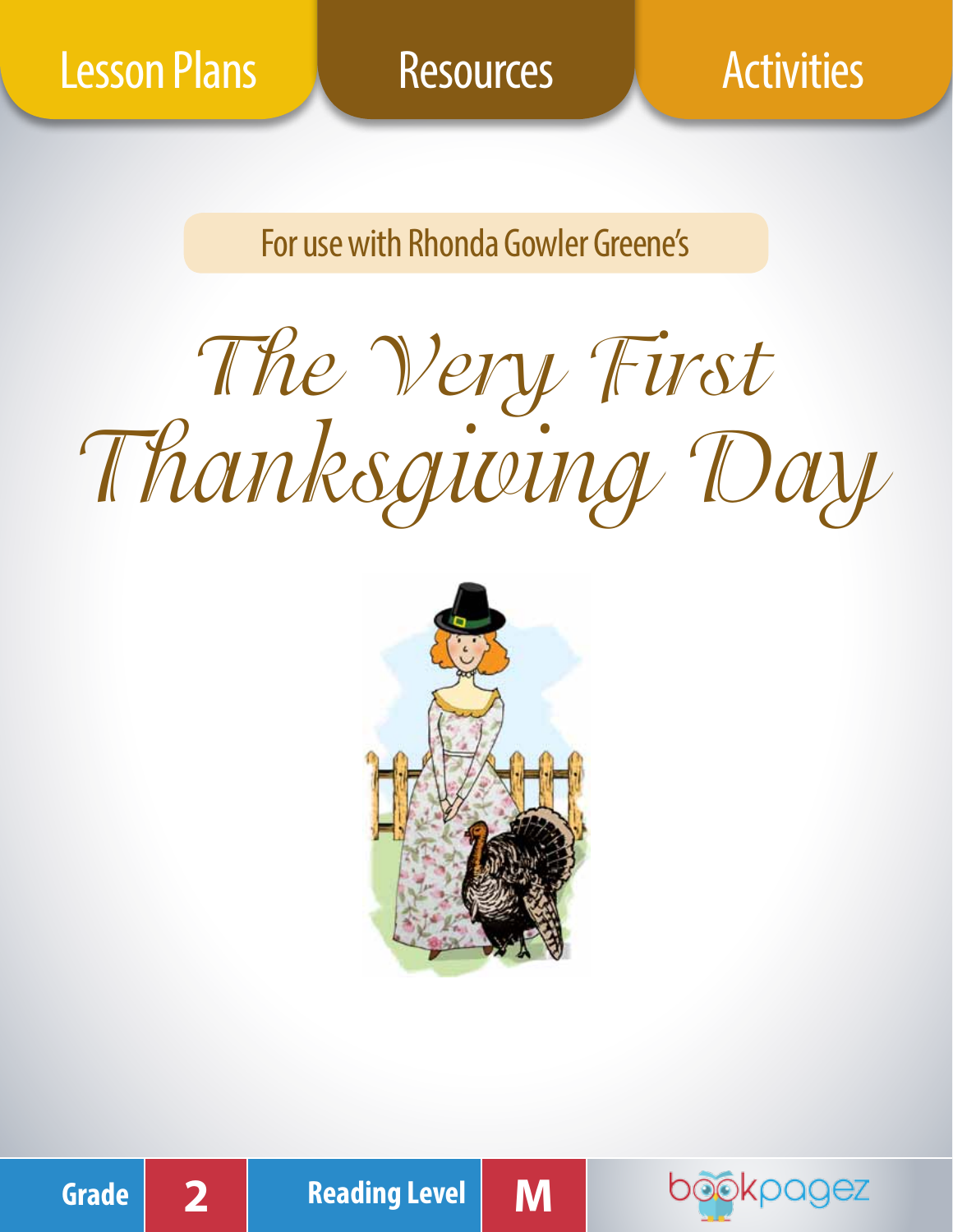# **Retelling and Summarizing**

# **The Very First Thanksgiving Day**

By: Rhonda Gowler Greene Grade Level: 2 / Guided Reading Level: M



# **Get Ready To Read**

- **Learn about the book**
- **Get your brain ready to read**
- **Understand the meaning of important words found in the book**

# **Summary**

It is the very first Thanksgiving Day. The year is 1621. The Pilgrims, who came from England on a ship called the Mayflower, had settled in America. The Pilgrims built homes and farmed the land. The Wampanoag Indians taught the Pilgrims how to farm the new land in America. Soon the Pilgrims were growing corn and berries. The Pilgrims invited the Indians to celebrate their harvest. The Indians and the Pilgrims ate together and were thankful for the harvest.

# **Link to What You Know**

- What do you already know about Pilgrims?
- What do you know about the Native Americans who first lived in America?

# **Important Words to Know and Understand**

**Harbor –** A part of the ocean that is next to the land and that is protected and is deep enough to provide safety to ships



# **Learn About Comprehension Strategies**

- **Think about the text you read**
- **Know what to do when you get confused**

# **2 Why Readers Retell and Summarize While Reading**

**Readers retell and summarize to remember the important events, characters, and information in books.** 

When you read fiction (stories that are not real), it is helpful to think about the sequence of events and the most important characters and settings in the story. When you retell and summarize, it is important to describe what happened first, next, then, and last. It is also important to tell who did what and where each event took place.

On the other hand, when you read nonfiction (books about real people, places, things, or events), your job is to think like a teacher. Retell and summarize the information using important details, facts, and vocabulary from the text.

Whether you are retelling and summarizing fiction or nonfiction, the most important thing to do is use your own words.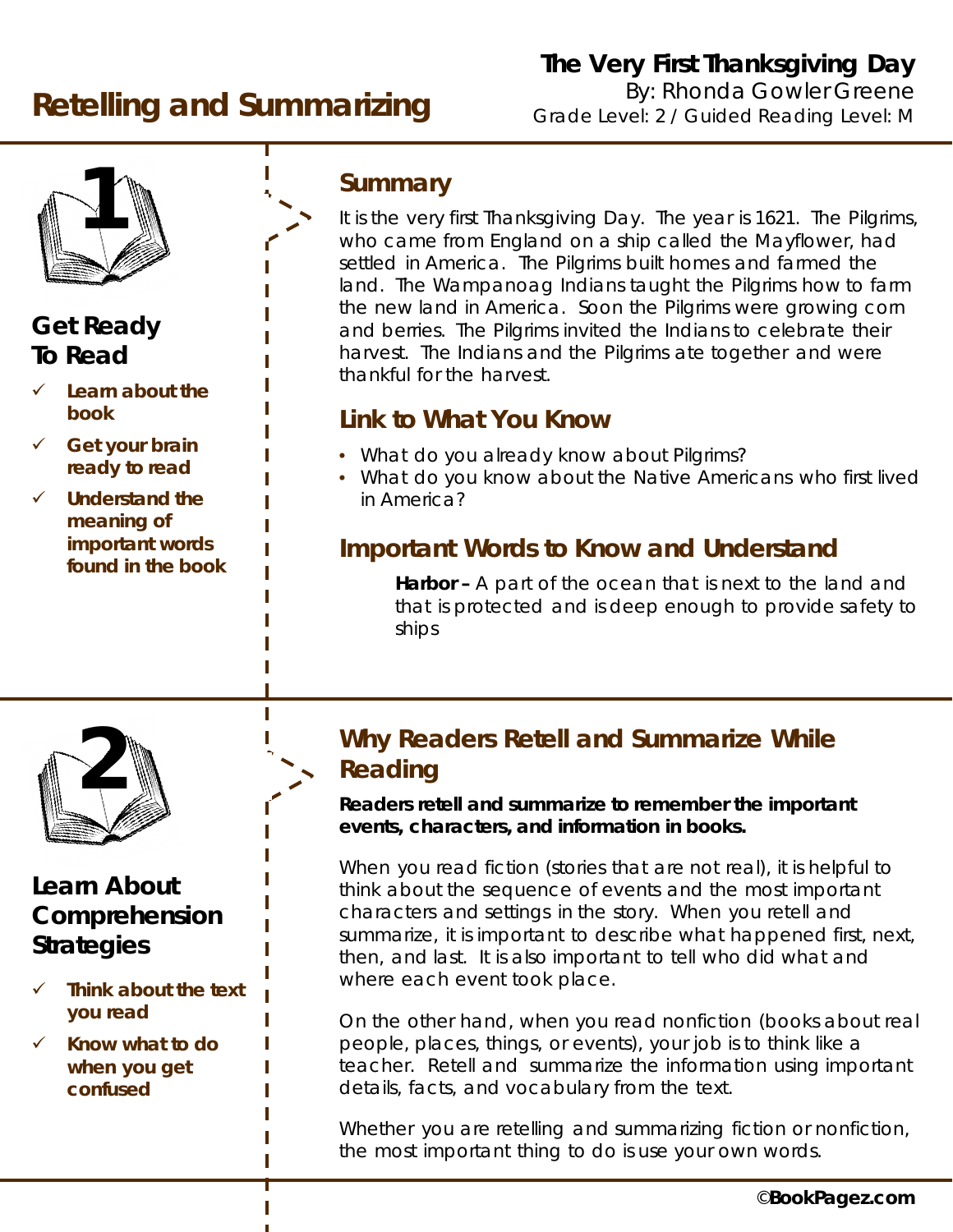# **The Very First Thanksgiving Day**

**Retelling and Summarizing**

By: Rhonda Gowler Greene Grade Level: 2 / Guided Reading Level: M



# **Retell and Summarize While Reading**

- **Think about the important events that happened first, next, then, and last**
- **Notice the names of the characters and the settings**
- **Look for places where characters caused events to happen**



# **Notice the Work You Did While Reading**

- **Think**
- **Talk**
- **Reflect**
- **Write**

# **Time to Read**

Stop on the following pages. Think about the questions for each page. Then talk with a reading partner or write your thoughts down in your notebook.

**Page 2 –** Look at the pictures. What is happening in the story? How do you know? Are you using the words, the pictures, or both?

**Page 8 –** What have you learned about the Pilgrims and Indians so far?

**Page 18 –** The Pilgrims have been busy. Name some of the things they have done.

**Page 29 –** What happened at the end of the story?



**Think –** What type of information did you use when you retold and summarized *The Very First Thanksgiving Day*? Did you stop throughout the story to think about what was happening in the book? What did you do when you finished the book?

**Talk –** Tell your reading partner about your favorite part of the book. Tell about the characters, the setting, the events. Explain why the part you chose was your favorite. Remember to ask your partner to share their thoughts about the book too.

**Reflect –** Think about the characters, events, and the settings in *The Very First Thanksgiving Day*. How does paying attention to the story elements help you to be a better reader?

**Write –** Glue your Strategy Slip into your reader's notebook. Write about the work you did while reading *The Very First Thanksgiving Day*. (Remember to include examples from the book!)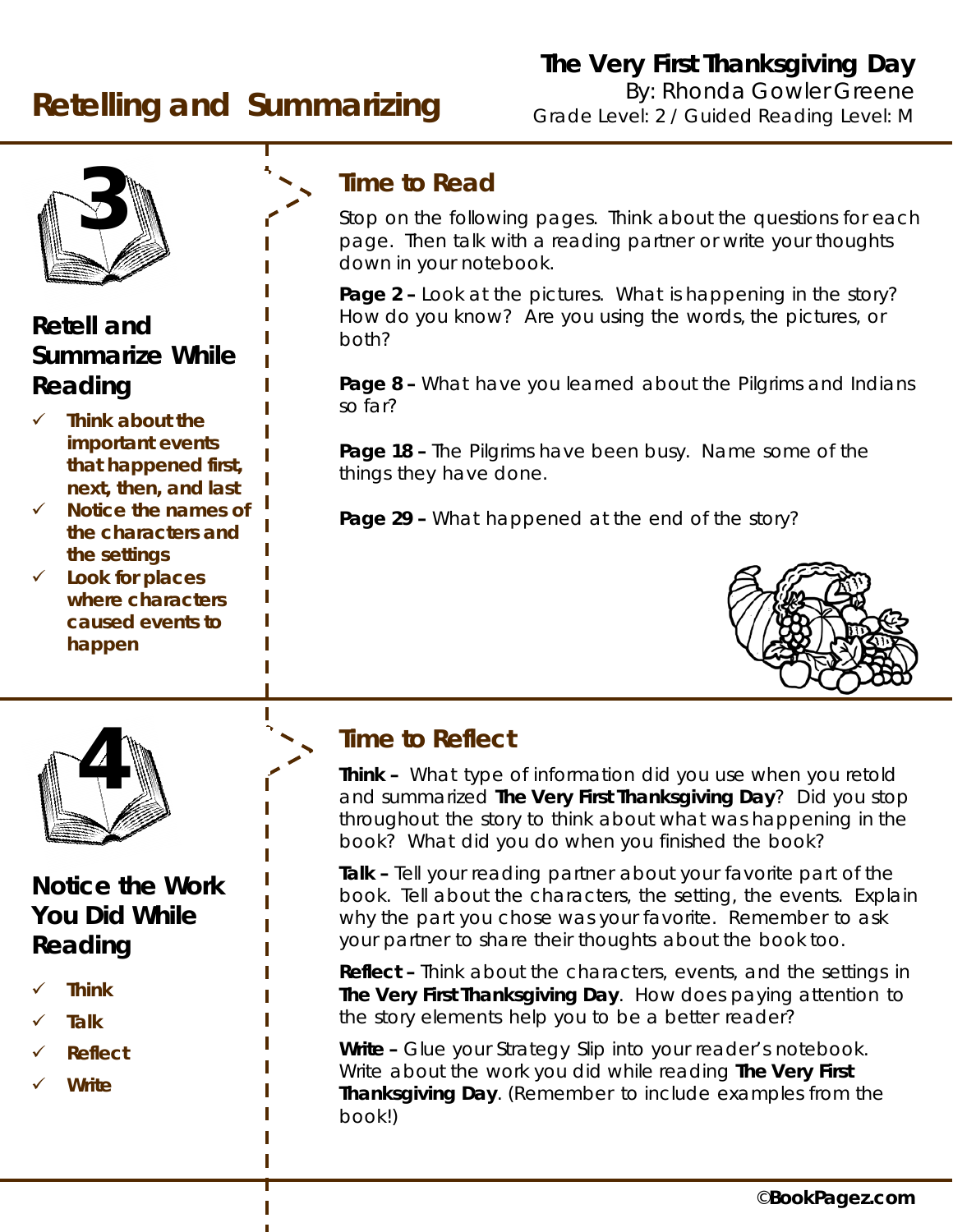# **Your Turn to Practice Retelling and Summarizing** with The Very First Thanksgiving Day

# **Page 2:**

Look at the pictures. What is happening in the story? How do you know? Are you using the words, the pictures, or both?

 $\mathcal{L}_\text{max}$  and  $\mathcal{L}_\text{max}$  and  $\mathcal{L}_\text{max}$  and  $\mathcal{L}_\text{max}$  and  $\mathcal{L}_\text{max}$ 

 $\mathcal{L}_\text{max}$  and  $\mathcal{L}_\text{max}$  and  $\mathcal{L}_\text{max}$  and  $\mathcal{L}_\text{max}$  and  $\mathcal{L}_\text{max}$  and  $\mathcal{L}_\text{max}$ 

 $\mathcal{L}_\text{max}$  and  $\mathcal{L}_\text{max}$  and  $\mathcal{L}_\text{max}$  and  $\mathcal{L}_\text{max}$  and  $\mathcal{L}_\text{max}$  and  $\mathcal{L}_\text{max}$ 

 $\mathcal{L}_\text{max}$  and  $\mathcal{L}_\text{max}$  and  $\mathcal{L}_\text{max}$  and  $\mathcal{L}_\text{max}$  and  $\mathcal{L}_\text{max}$ 

 $\mathcal{L}_\text{max}$  and  $\mathcal{L}_\text{max}$  and  $\mathcal{L}_\text{max}$  and  $\mathcal{L}_\text{max}$  and  $\mathcal{L}_\text{max}$ 

 $\mathcal{L}_\text{max}$  and  $\mathcal{L}_\text{max}$  and  $\mathcal{L}_\text{max}$  and  $\mathcal{L}_\text{max}$  and  $\mathcal{L}_\text{max}$  and  $\mathcal{L}_\text{max}$ 

 $\mathcal{L}_\text{max}$  and  $\mathcal{L}_\text{max}$  and  $\mathcal{L}_\text{max}$  and  $\mathcal{L}_\text{max}$  and  $\mathcal{L}_\text{max}$ 

 $\mathcal{L}_\text{max}$  and  $\mathcal{L}_\text{max}$  and  $\mathcal{L}_\text{max}$  and  $\mathcal{L}_\text{max}$  and  $\mathcal{L}_\text{max}$ 

 $\mathcal{L}_\text{max}$  and  $\mathcal{L}_\text{max}$  and  $\mathcal{L}_\text{max}$  and  $\mathcal{L}_\text{max}$  and  $\mathcal{L}_\text{max}$ 

 $\mathcal{L}_\text{max}$  and  $\mathcal{L}_\text{max}$  and  $\mathcal{L}_\text{max}$  and  $\mathcal{L}_\text{max}$  and  $\mathcal{L}_\text{max}$  and  $\mathcal{L}_\text{max}$ 

# **Page 8:**

What have you learned about the Pilgrims and Indians so far?

# **Page 18:**

The Pilgrims have been busy. Name some of the things they have done.

# **Page 29:**

What happened at the end of the story?

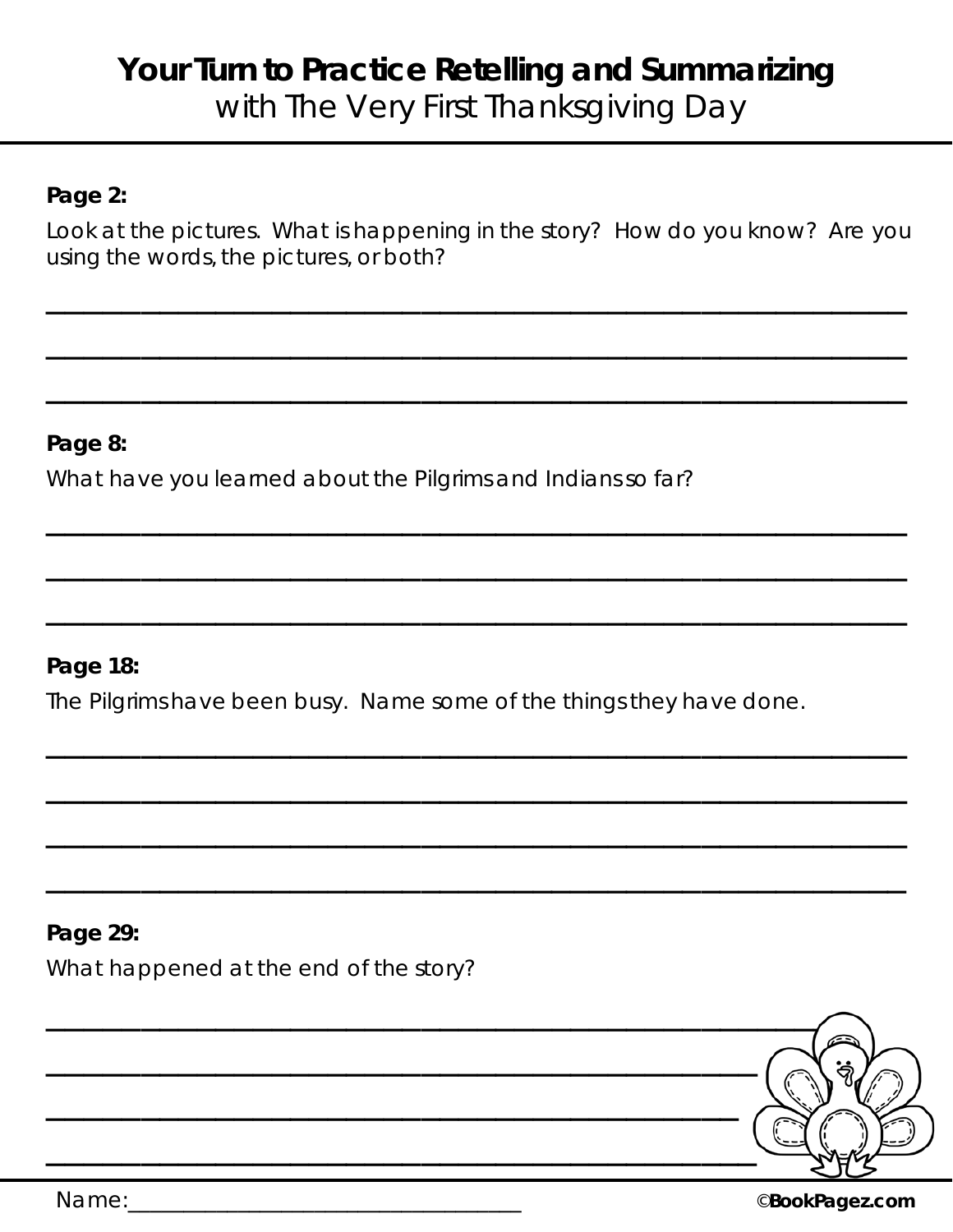# **Answer Key for Retelling and Summarizing** with The Very First Thanksgiving Day

# **Page 2:**

Look at the pictures. What is happening in the story? How do you know? Are you using the words, the pictures, or both?

Answers will vary. Sample answers include: The people are working in

 $\mathcal{L}_\text{max}$  and  $\mathcal{L}_\text{max}$  and  $\mathcal{L}_\text{max}$  and  $\mathcal{L}_\text{max}$  and  $\mathcal{L}_\text{max}$  and  $\mathcal{L}_\text{max}$ 

the town. the town.

# **Page 8:**

What have you learned about the Pilgrims and Indians so far?

Answers will vary. Sample answers include: The Indians already lived

 $\mathcal{L}_\text{max}$  and  $\mathcal{L}_\text{max}$  and  $\mathcal{L}_\text{max}$  and  $\mathcal{L}_\text{max}$  and  $\mathcal{L}_\text{max}$  and  $\mathcal{L}_\text{max}$ 

on the land and the Pilgrims sailed there from another country.

# **Page 18:**

The Pilgrims have been busy. Name some of the things they have done.

Answers will vary. Sample answers include: The Indians have helped

the Pilgrims farm the land, and the Pilgrims have sailed the seas; The

 $\mathcal{L}_\text{max}$  and  $\mathcal{L}_\text{max}$  and  $\mathcal{L}_\text{max}$  and  $\mathcal{L}_\text{max}$  and  $\mathcal{L}_\text{max}$  and  $\mathcal{L}_\text{max}$ 

\_\_\_\_\_\_\_\_\_\_\_\_\_\_\_\_\_\_\_\_\_\_\_\_\_\_\_\_\_\_\_\_\_\_\_\_\_\_\_\_\_\_\_\_\_\_ Mayflower is the ship the Pilgrims sailed on.

**Page 29:**

What happened at the end of the story?

Answers will vary. Sample answers include: The Indians and

 $\mathcal{L}_\text{max}$  and  $\mathcal{L}_\text{max}$  and  $\mathcal{L}_\text{max}$  and  $\mathcal{L}_\text{max}$ 

 $\mathcal{L}_\text{max}$  and  $\mathcal{L}_\text{max}$  and  $\mathcal{L}_\text{max}$  and  $\mathcal{L}_\text{max}$  and  $\mathcal{L}_\text{max}$ 

Pilgrims ate their meal together.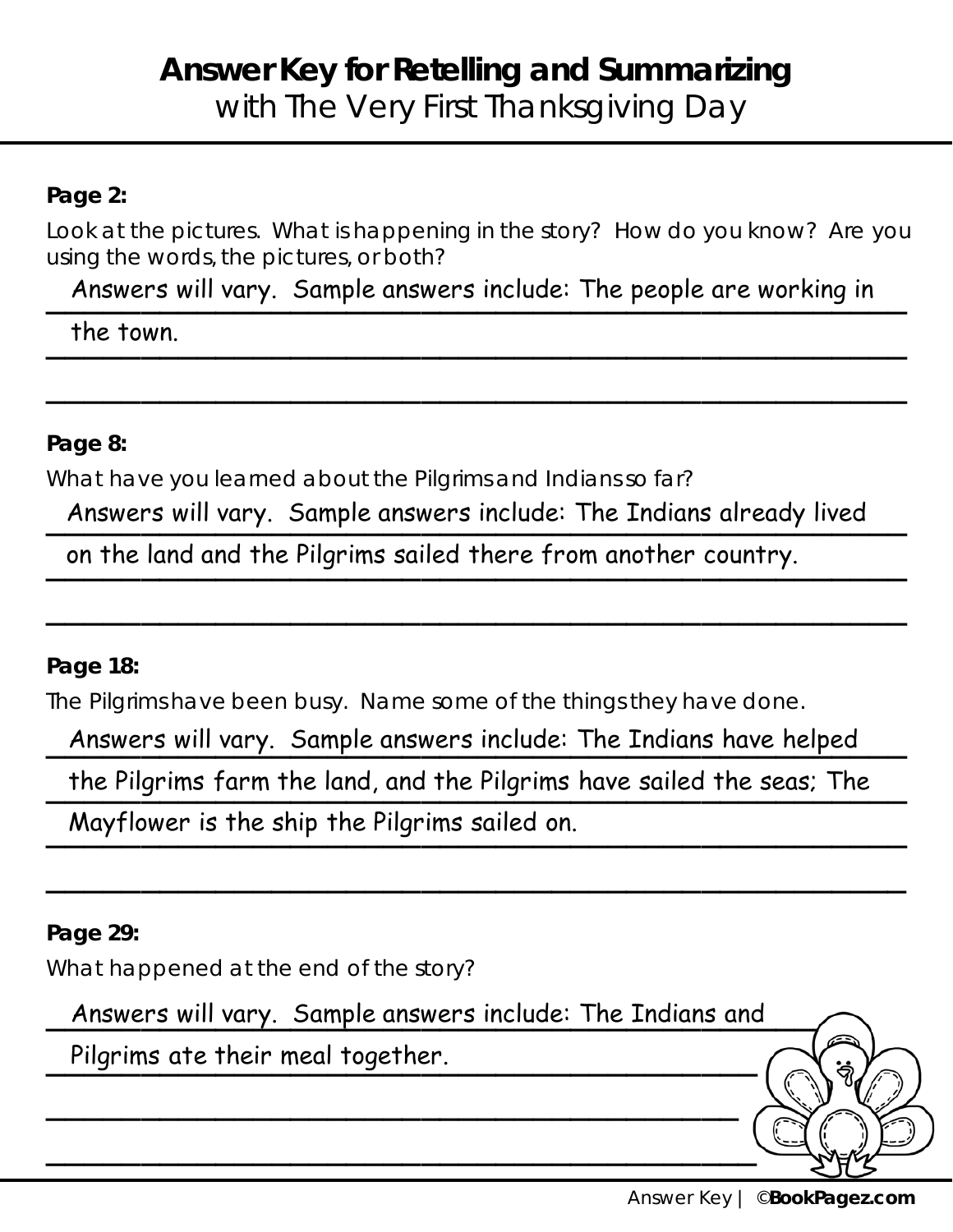| The Very First Thanksgiving Day: Retelling and Summarizing                                                    |
|---------------------------------------------------------------------------------------------------------------|
| What did the Pilgrims learn from the Indians? How did the<br>Pilgrims show their appreciation to the Indians? |
| I can tell how characters in a story respond to parts in a story.<br>CCSS: R1.2.3                             |
|                                                                                                               |

**The Very First Thanksgiving Day: Retelling and Summarizing**

**What did the Pilgrims learn from the Indians? How did the Pilgrims show their appreciation to the Indians?**

I can tell how characters in a story respond to parts in a story.

CCSS: RL.2.3

**The Very First Thanksgiving Day: Retelling and Summarizing**

**What did the Pilgrims learn from the Indians? How did the Pilgrims show their appreciation to the Indians?**

I can tell how characters in a story respond to parts in a story.

CCSS: RL.2.3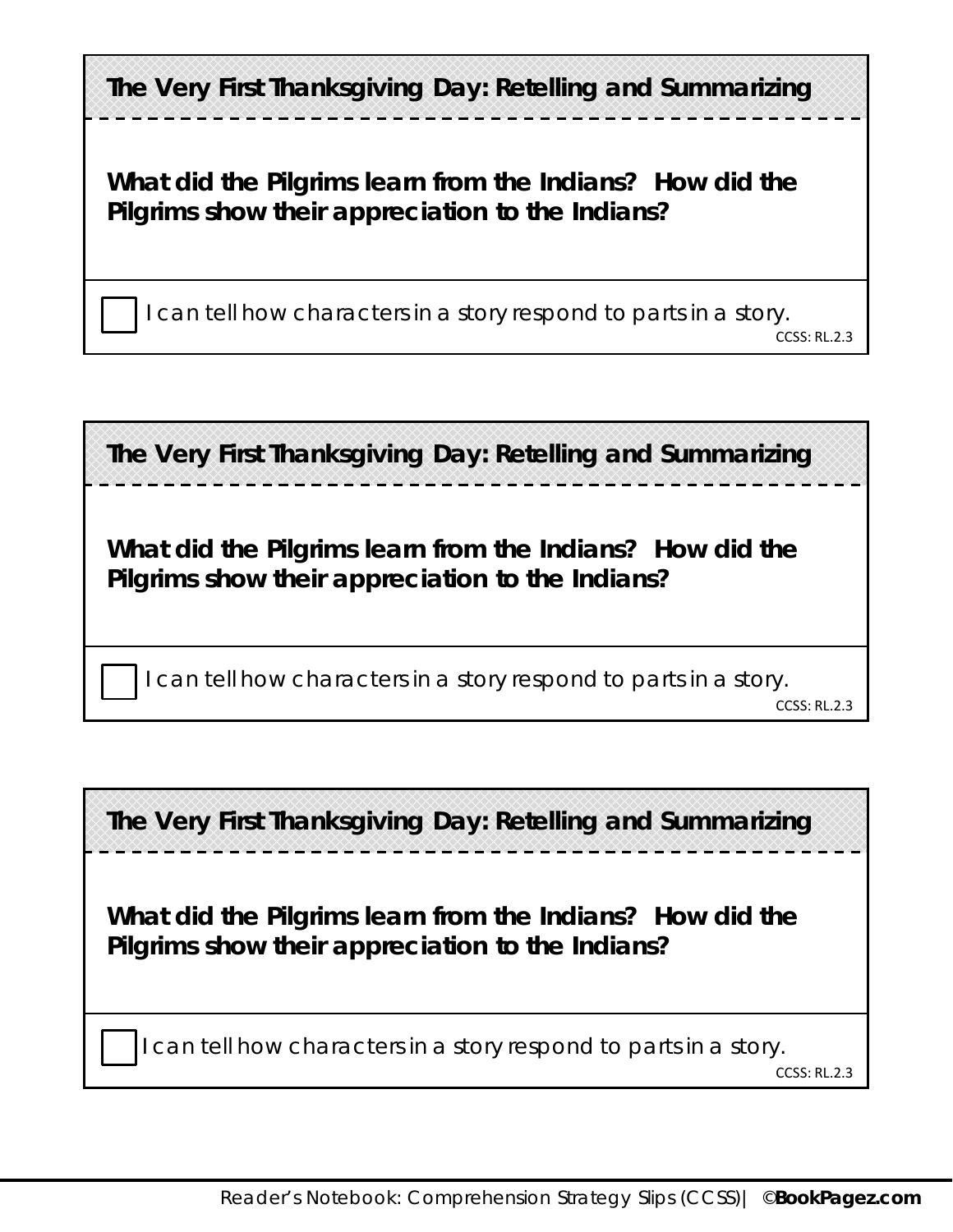**The Very First Thanksgiving Day: Retelling and Summarizing**

**What did the Pilgrims learn from the Indians? How did the Pilgrims show their appreciation to the Indians?**

**The Very First Thanksgiving Day: Retelling and Summarizing**

**What did the Pilgrims learn from the Indians? How did the Pilgrims show their appreciation to the Indians?**

**The Very First Thanksgiving Day: Retelling and Summarizing**

**What did the Pilgrims learn from the Indians? How did the Pilgrims show their appreciation to the Indians?**

**The Very First Thanksgiving Day: Retelling and Summarizing**

**What did the Pilgrims learn from the Indians? How did the Pilgrims show their appreciation to the Indians?**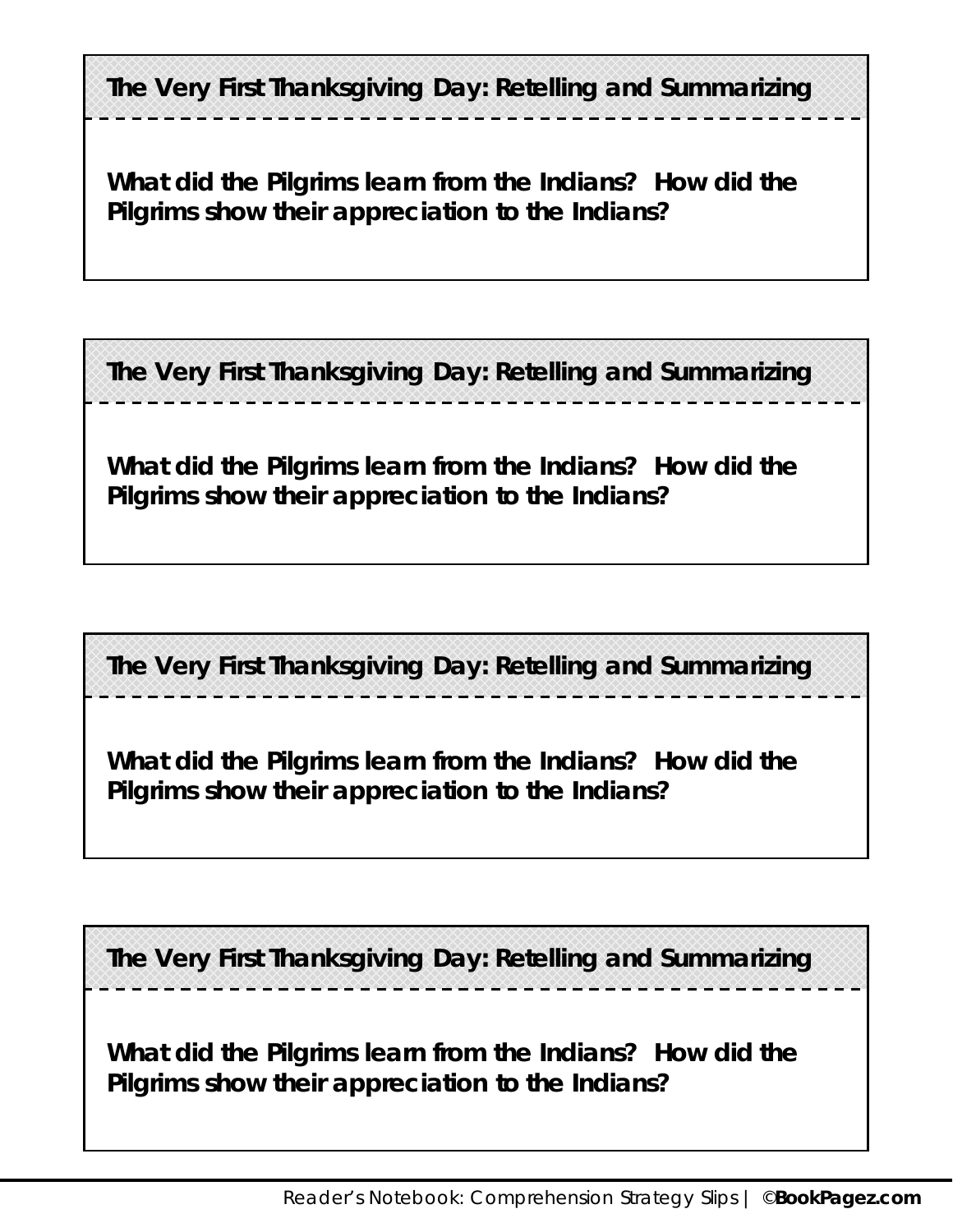**Retelling and Summarizing Title::** which is a set of the contract of the contract of the contract of the contract of the contract of the contract of the contract of the contract of the contract of the contract of the contract of the contract of th

**What is this book about?**

**Is it fiction or nonfiction?** 

**Draw a picture or write a sentence for each box below:**

| <b>First</b>                                               | <b>Next</b> | <b>Then</b> |  |
|------------------------------------------------------------|-------------|-------------|--|
| <b>After that</b>                                          | <b>Then</b> | Last        |  |
| What is the most important thing you read in this<br>book? |             |             |  |

# **Directions:**

- **1.** Answer each of the questions.
- **2.** Carefully cut on the dotted line.
- **3.** Glue, tape, or staple into your reader's notebook.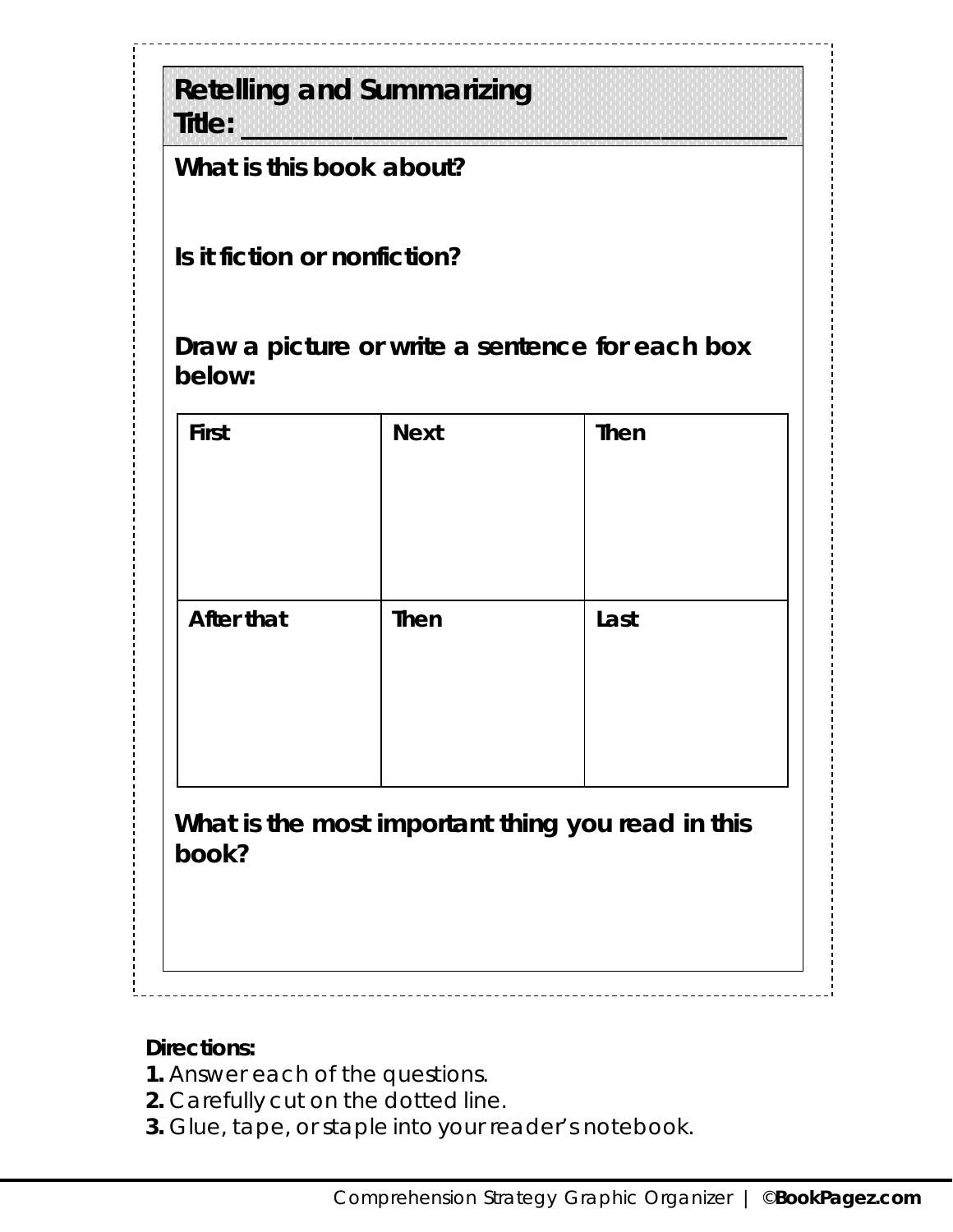The Very First Thanksgiving Day Lesson Plans, Resources, and Activities

The lesson plans, resources, and activities for use with "The Very First Thanksgiving Day" correlate with the following English Language Arts Common Core State Standards for second grade.

#### **Retelling and Summarizing Lesson Plan and Resources**

Reading: Literature

**RL.2.2** – Recount stories, including fables and folktales from diverse cultures, and determine their central message, lesson, or moral.

**RL.2.3** – Describe how characters in a story respond to major events and challenges.

**RL.2.5** – Describe the overall structure of a story, including describing how the beginning introduces the story and the ending concludes the action.

**RL.2.7** – Use information gained from the illustrations and words in a print or digital text to demonstrate understanding of its characters, setting, or plot.

**RL.2.10** – By the end of the year, read and comprehend literature, including stories and poetry, in the grades 2-3 text complexity band proficiently, with scaffolding as needed at the high end of the range.

Reading: Foundational Skills

**RF.2.3** – Know and apply grade-level phonics and word analysis skills in decoding words.

**RF.2.4** – Read with sufficient accuracy and fluency to support comprehension.

**Writing** 

**W.2.8** – Recall information from experiences or gather information from provided sources to answer a question.

Speaking & Listening

**SL2.1b** – Build on others' talk in conversations by linking their comments to the remarks of others. **SL2.2** – Recount or describe key ideas or details from a text read aloud or information presented orally or through other media.

**SL2.3** – Ask and answer question about what a speaker says in order to clarify comprehension, gather additional information, or deepen understanding of a topic or issue.

#### Language

**L.2.6** – Use words and phrases acquired through conversations, reading and being read to, and responding to texts, including adjectives and adverbs to describe (eg, *When other kids are happy that makes me happy*).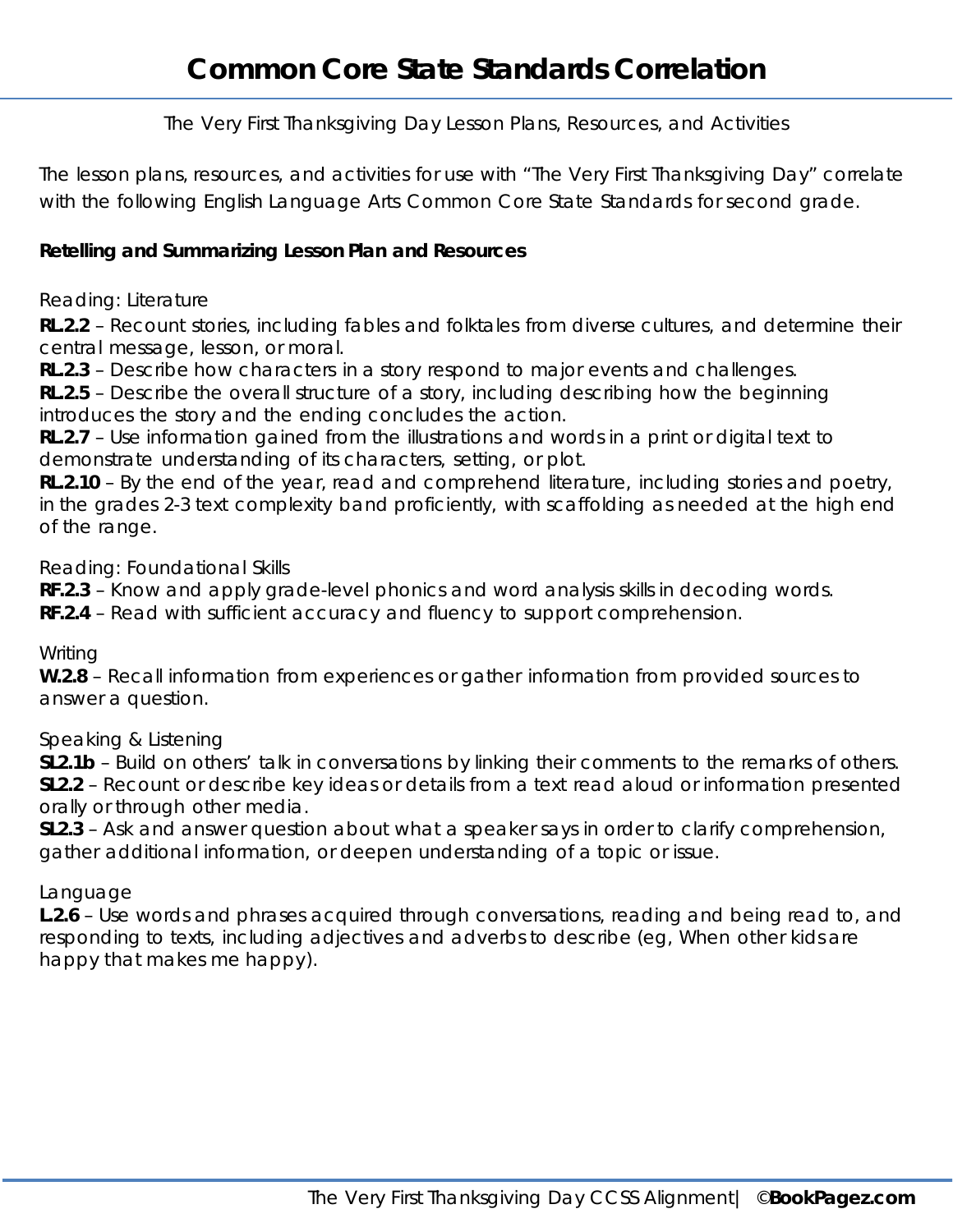# **Making Connections**

# **The Very First Thanksgiving Day** By: Rhonda Gowler Greene Grade Level: 2 / Guided Reading Level: M



# **Get Ready To Read**

- **Learn about the book**
- **Get your brain ready to read**
- **Understand the meaning of important words found in the book**

# **Summary**

It is the very first Thanksgiving Day. The year is 1621. The Pilgrims, who came from England on a ship called the Mayflower, had settled in America. The Pilgrims built homes and farmed the land. The Wampanoag Indians taught the Pilgrims how to farm the new land in America. Soon the Pilgrims were growing corn and berries. The Pilgrims invited the Indians to celebrate their harvest. The Indians and the Pilgrims ate together and were thankful for the harvest.

# **Link to What You Know**

- Why do we celebrate Thanksgiving?
- How do you and your family celebrate Thanksgiving?

# **Important Words to Know and Understand**

**Foe –** An enemy

**Toiled –** To work very hard and for a long time



# **Learn About Comprehension Strategies**

- **Think about the text you read**
- **Know what to do when you get confused**

# **2 Why Readers Make Connections While Reading**

**Readers make connections to better understand a text. There are three types of connections that readers make.** 

The first type of connection is a **text to self** connection. When readers make a **text to self** connection, they compare the characters or events in the book to their own lives.

The second type of connection readers make is a **text to text** connection. When readers make a **text to text** connection, they compare the characters and events in a book to another book that they have read.

The third type of connection readers make is a **text to world** connection. When readers make a **text to world** connection, they compare the characters and events in the book to something that has happened in the real world.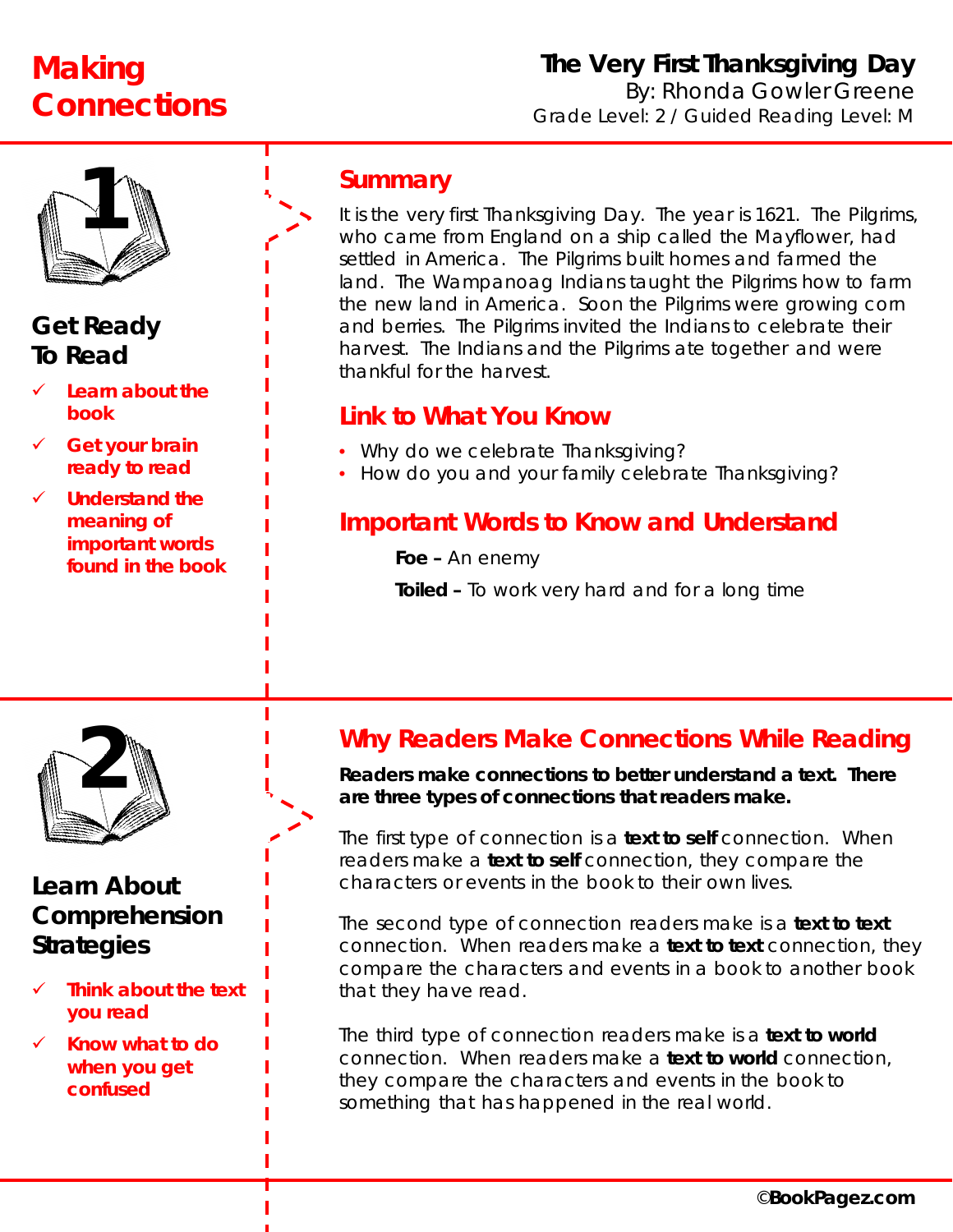# **Making Connections**

# **The Very First Thanksgiving Day** By: Rhonda Gowler Greene Grade Level: 2 / Guided Reading Level: M



# **Make Connections While Reading**

- **Does this book remind of your own life?**
- **Does this book remind you of other books you've read?**
- **Does this book remind you of things you've heard about in the world?**



# **Notice the Work You Did While Reading**

- **Think**
- **Talk**
- **Reflect**
- **Write**

# **Time to Read**

Stop on the following pages. Think about the questions for each page. Then talk with a reading partner or write your thoughts down on your practice page.

**Page 4 –** The Pilgrims are having a feast. Have you ever had a feast? What were you celebrating?

**Page 8 –** The author calls the Indians "skillful and strong"? Make a **text to self** connection. Who is the strongest person you know? Who is the most skillful person you know?

**Page 16 –** The people in this story are about to embark on an adventure. Think about the other books you've read that are about adventures. Make a **text to text** connection. How does your connection help you to better understand this story?

**Page 22 –** Look at the pictures of the houses. Have you seen houses that look like this? Tell about your **text to world** connection.



# **Time to Reflect**

**Think –** When readers make connections, they look for the parts in a book that remind them of something they already know a lot about. When you know a lot about something that happened in a book, you'll be able to understand even more. What did you already know about *The Very First Thanksgiving Day*? How did your prior knowledge help you as a reader?

**Talk –** Tell your reading partner about the type of connection that you made most often while reading. Explain why your connection helped you. Remember to ask your partner to share their thoughts about the book too.

**Reflect –** Think about the connections that you made while reading *The Very First Thanksgiving Day*. Think about the things you and your reading partner discussed. How does making connections help you be a better reader?

**Write –** Glue your Strategy Slip into your reader's notebook. Write about the work you did while reading *The Very First Thanksgiving Day*. (Remember to include examples from the book!)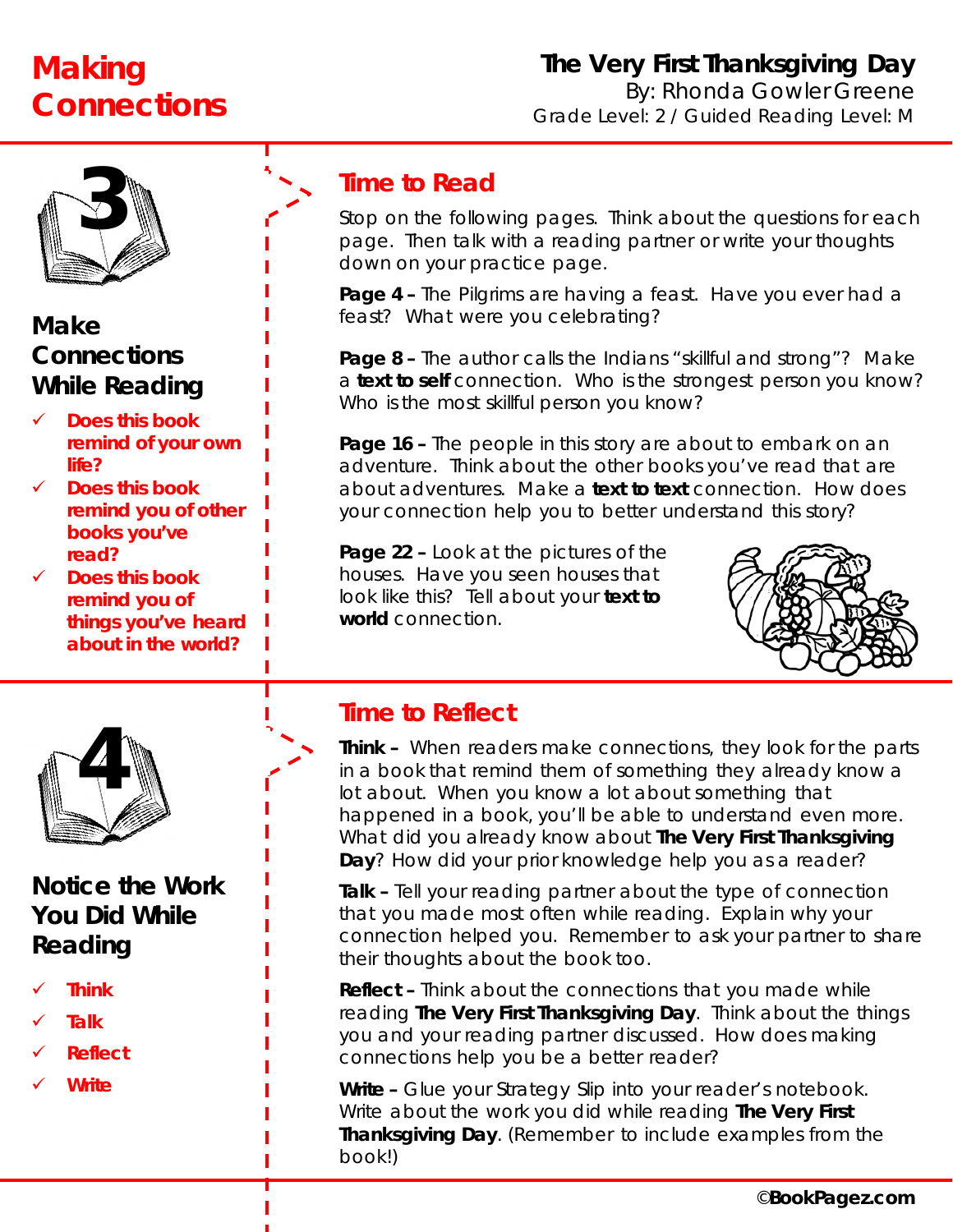# **Your Turn to Practice Making Connections** with The Very First Thanksgiving Day

# **Page 4:**

The Pilgrims are having a feast. Have you ever had a feast? What were you celebrating?

 $\mathcal{L}_\text{max}$  and  $\mathcal{L}_\text{max}$  and  $\mathcal{L}_\text{max}$  and  $\mathcal{L}_\text{max}$  and  $\mathcal{L}_\text{max}$ 

 $\mathcal{L}_\text{max}$  and  $\mathcal{L}_\text{max}$  and  $\mathcal{L}_\text{max}$  and  $\mathcal{L}_\text{max}$  and  $\mathcal{L}_\text{max}$ 

 $\mathcal{L}_\text{max}$  and  $\mathcal{L}_\text{max}$  and  $\mathcal{L}_\text{max}$  and  $\mathcal{L}_\text{max}$  and  $\mathcal{L}_\text{max}$ 

 $\mathcal{L}_\text{max}$  and  $\mathcal{L}_\text{max}$  and  $\mathcal{L}_\text{max}$  and  $\mathcal{L}_\text{max}$  and  $\mathcal{L}_\text{max}$  and  $\mathcal{L}_\text{max}$ 

# **Page 8:**

The author calls the Indians "skillful and strong"? Make a **text to self** connection. Who is the strongest person you know? Who is the most skillful person you know?

 $\mathcal{L}_\text{max}$  and  $\mathcal{L}_\text{max}$  and  $\mathcal{L}_\text{max}$  and  $\mathcal{L}_\text{max}$  and  $\mathcal{L}_\text{max}$ 

 $\mathcal{L}_\text{max}$  and  $\mathcal{L}_\text{max}$  and  $\mathcal{L}_\text{max}$  and  $\mathcal{L}_\text{max}$  and  $\mathcal{L}_\text{max}$ 

 $\mathcal{L}_\text{max}$  and  $\mathcal{L}_\text{max}$  and  $\mathcal{L}_\text{max}$  and  $\mathcal{L}_\text{max}$  and  $\mathcal{L}_\text{max}$ 

 $\mathcal{L}_\text{max}$  and  $\mathcal{L}_\text{max}$  and  $\mathcal{L}_\text{max}$  and  $\mathcal{L}_\text{max}$  and  $\mathcal{L}_\text{max}$  and  $\mathcal{L}_\text{max}$ 

### **Page 16:**

The people in this story are about to embark on an adventure. Think about the other books you've read that are about adventures. Make a **text to text** connection. How does your connection help you to better understand this story?

 $\mathcal{L}_\text{max}$  and  $\mathcal{L}_\text{max}$  and  $\mathcal{L}_\text{max}$  and  $\mathcal{L}_\text{max}$  and  $\mathcal{L}_\text{max}$  and  $\mathcal{L}_\text{max}$ 

 $\mathcal{L}_\text{max}$  and  $\mathcal{L}_\text{max}$  and  $\mathcal{L}_\text{max}$  and  $\mathcal{L}_\text{max}$  and  $\mathcal{L}_\text{max}$ 

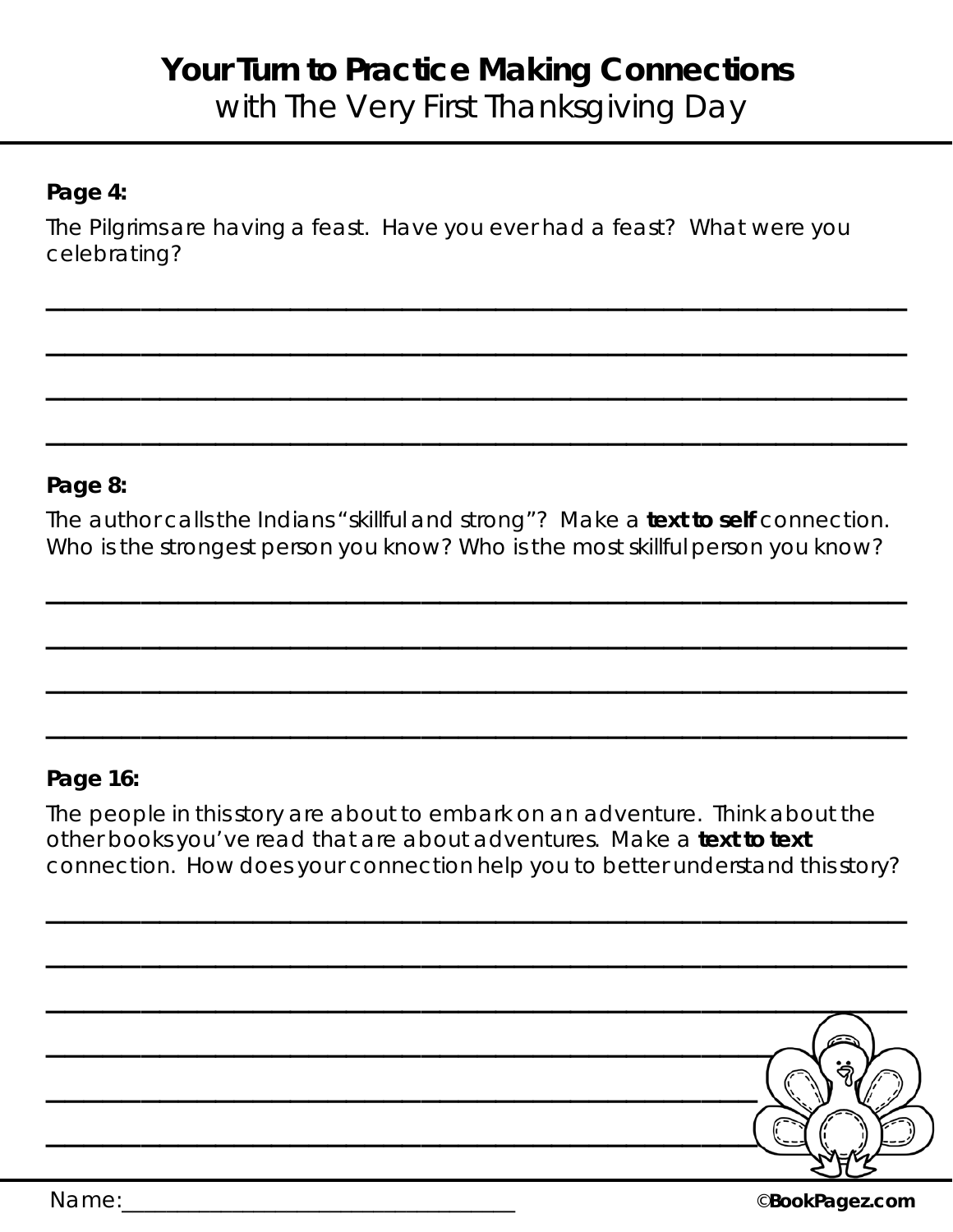# **Your Turn to Practice Making Connections** with The Very First Thanksgiving Day

# **Page 22:**

Look at the pictures of the houses. Have you seen houses that look like this? Tell about your **text to world** connection.

 $\mathcal{L}_\text{max}$  and  $\mathcal{L}_\text{max}$  and  $\mathcal{L}_\text{max}$  and  $\mathcal{L}_\text{max}$  and  $\mathcal{L}_\text{max}$ 

 $\mathcal{L}_\text{max}$  and  $\mathcal{L}_\text{max}$  and  $\mathcal{L}_\text{max}$  and  $\mathcal{L}_\text{max}$  and  $\mathcal{L}_\text{max}$ 

 $\mathcal{L}_\text{max}$  and  $\mathcal{L}_\text{max}$  and  $\mathcal{L}_\text{max}$  and  $\mathcal{L}_\text{max}$  and  $\mathcal{L}_\text{max}$ 

 $\mathcal{L}_\text{max}$  and  $\mathcal{L}_\text{max}$  and  $\mathcal{L}_\text{max}$  and  $\mathcal{L}_\text{max}$  and  $\mathcal{L}_\text{max}$  and  $\mathcal{L}_\text{max}$ 

 $\mathcal{L}_\text{max}$  and  $\mathcal{L}_\text{max}$  and  $\mathcal{L}_\text{max}$  and  $\mathcal{L}_\text{max}$  and  $\mathcal{L}_\text{max}$  and  $\mathcal{L}_\text{max}$ 

**Which type of connection did you make most while reading this book?**

Text to Self Text to Text Text to World



Name:\_\_\_\_\_\_\_\_\_\_\_\_\_\_\_\_\_\_\_\_\_\_\_\_\_\_\_\_\_\_\_\_\_\_\_\_ ©**BookPagez.com**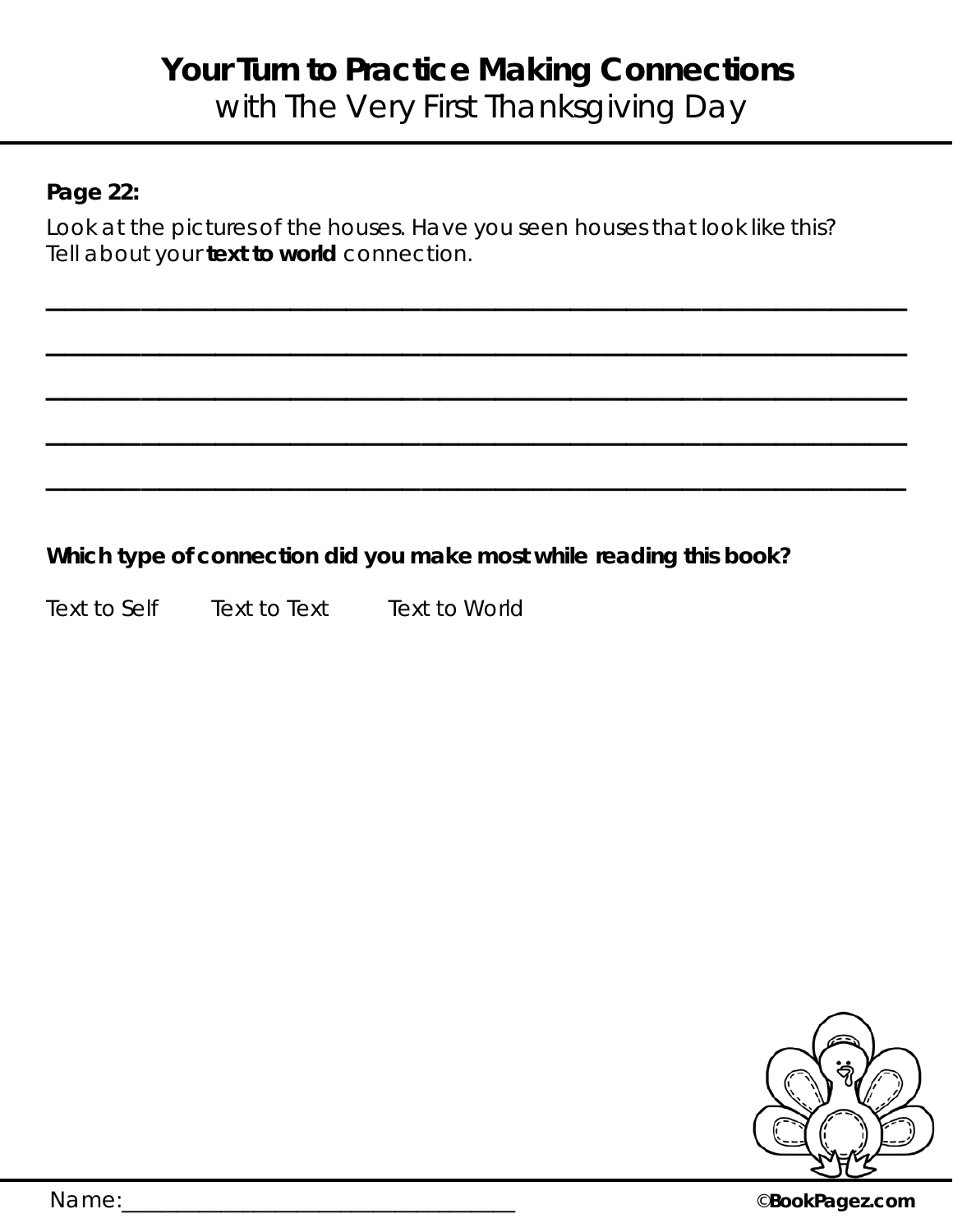# **Answer Key for Making Connections** with The Very First Thanksgiving Day

# **Page 4:**

The Pilgrims are having a feast. Have you ever had a feast? What were you celebrating?

Answers will vary. Sample answers include: I had a feast on

Thanksgiving or when it was my birthday. We celebrated the holiday.

 $\mathcal{L}_\text{max}$  and  $\mathcal{L}_\text{max}$  and  $\mathcal{L}_\text{max}$  and  $\mathcal{L}_\text{max}$  and  $\mathcal{L}_\text{max}$ 

 $\mathcal{L}_\text{max}$  and  $\mathcal{L}_\text{max}$  and  $\mathcal{L}_\text{max}$  and  $\mathcal{L}_\text{max}$  and  $\mathcal{L}_\text{max}$  and  $\mathcal{L}_\text{max}$ 

# **Page 8:**

The author calls the Indians "skillful and strong"? Make a **text to self** connection. Who is the strongest person you know? Who is the most skillful person you know?

Answers will vary. Sample answers include: The strongest person I

know is my Dad because he can lift me and my brother over his head!

 $\mathcal{L}_\text{max}$  and  $\mathcal{L}_\text{max}$  and  $\mathcal{L}_\text{max}$  and  $\mathcal{L}_\text{max}$  and  $\mathcal{L}_\text{max}$ 

 $\mathcal{L}_\text{max}$  and  $\mathcal{L}_\text{max}$  and  $\mathcal{L}_\text{max}$  and  $\mathcal{L}_\text{max}$  and  $\mathcal{L}_\text{max}$  and  $\mathcal{L}_\text{max}$ 

# **Page 16:**

The people in this story are about to embark on an adventure. Think about the other books you've read that are about adventures. Make a **text to text** connection. How does your connection help you to better understand this story?

# Answers will vary. Sample answers include: I read a Magic Tree House

book where Jack and Annie went to a different time period.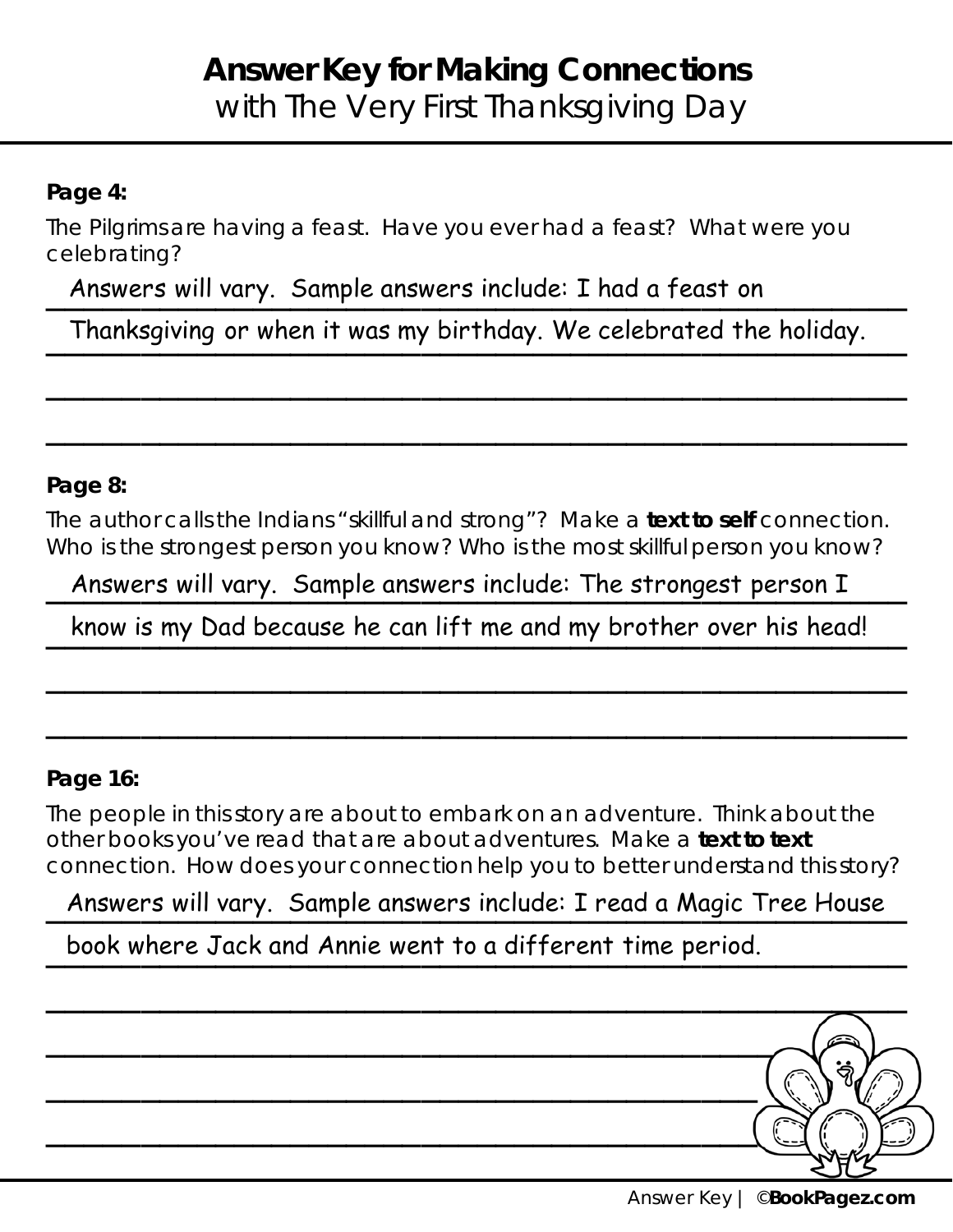# **Answer Key for Making Connections** with The Very First Thanksgiving Day

# **Page 22:**

Look at the pictures of the houses. Have you seen houses that look like this? Tell about your **text to world** connection.

Answers will vary. Sample answers include: Yes, I see houses that

 $\mathcal{L}_\text{max}$  and  $\mathcal{L}_\text{max}$  and  $\mathcal{L}_\text{max}$  and  $\mathcal{L}_\text{max}$  and  $\mathcal{L}_\text{max}$ 

 $\mathcal{L}_\text{max}$  and  $\mathcal{L}_\text{max}$  and  $\mathcal{L}_\text{max}$  and  $\mathcal{L}_\text{max}$  and  $\mathcal{L}_\text{max}$  and  $\mathcal{L}_\text{max}$ 

 $\mathcal{L}_\text{max}$  and  $\mathcal{L}_\text{max}$  and  $\mathcal{L}_\text{max}$  and  $\mathcal{L}_\text{max}$  and  $\mathcal{L}_\text{max}$  and  $\mathcal{L}_\text{max}$ 

look like this in movies.

**Which type of connection did you make most while reading this book?**

Text to Self Text to Text Text to World

Answers will vary.

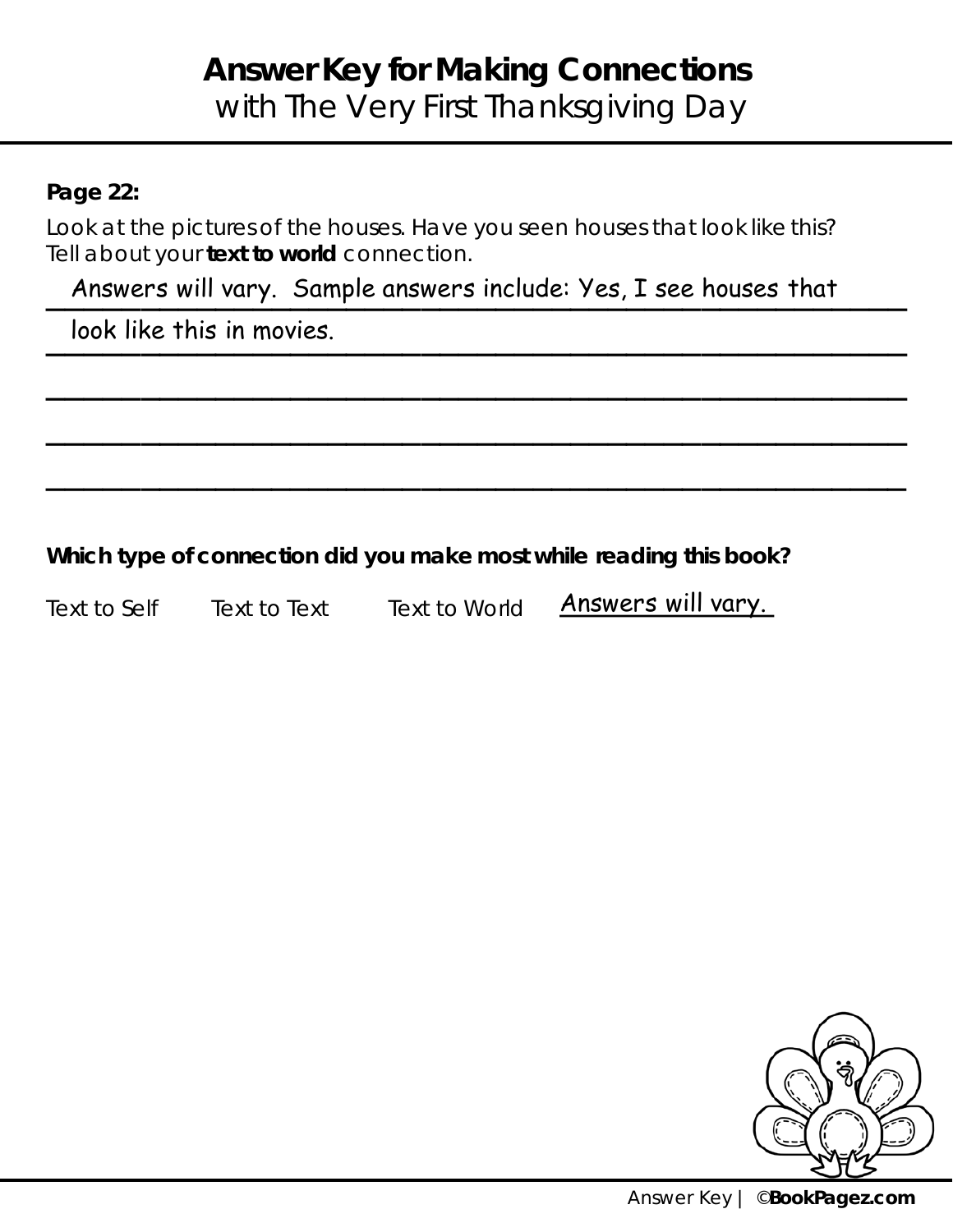| The Very First Thanksgiving Day: Making Connections                                                                               |
|-----------------------------------------------------------------------------------------------------------------------------------|
| Think about the Thanksgiving Day described in the book.<br>How is it similar to your family thanksgiving? How is it<br>different? |
| I can use what I learn from pictures and words to show that I<br>understand the characters, setting and events of a story.        |

**The Very First Thanksgiving Day: Making Connections**

**Think about the Thanksgiving Day described in the book. How is it similar to your family thanksgiving? How is it different?**

I can use what I learn from pictures and words to show that I understand the characters, setting and events of a story. CCSS: RL.2.7

**The Very First Thanksgiving Day: Making Connections**

**Think about the Thanksgiving Day described in the book. How is it similar to your family thanksgiving? How is it different?**

I can use what I learn from pictures and words to show that I understand the characters, setting and events of a story. CCSS: RL.2.7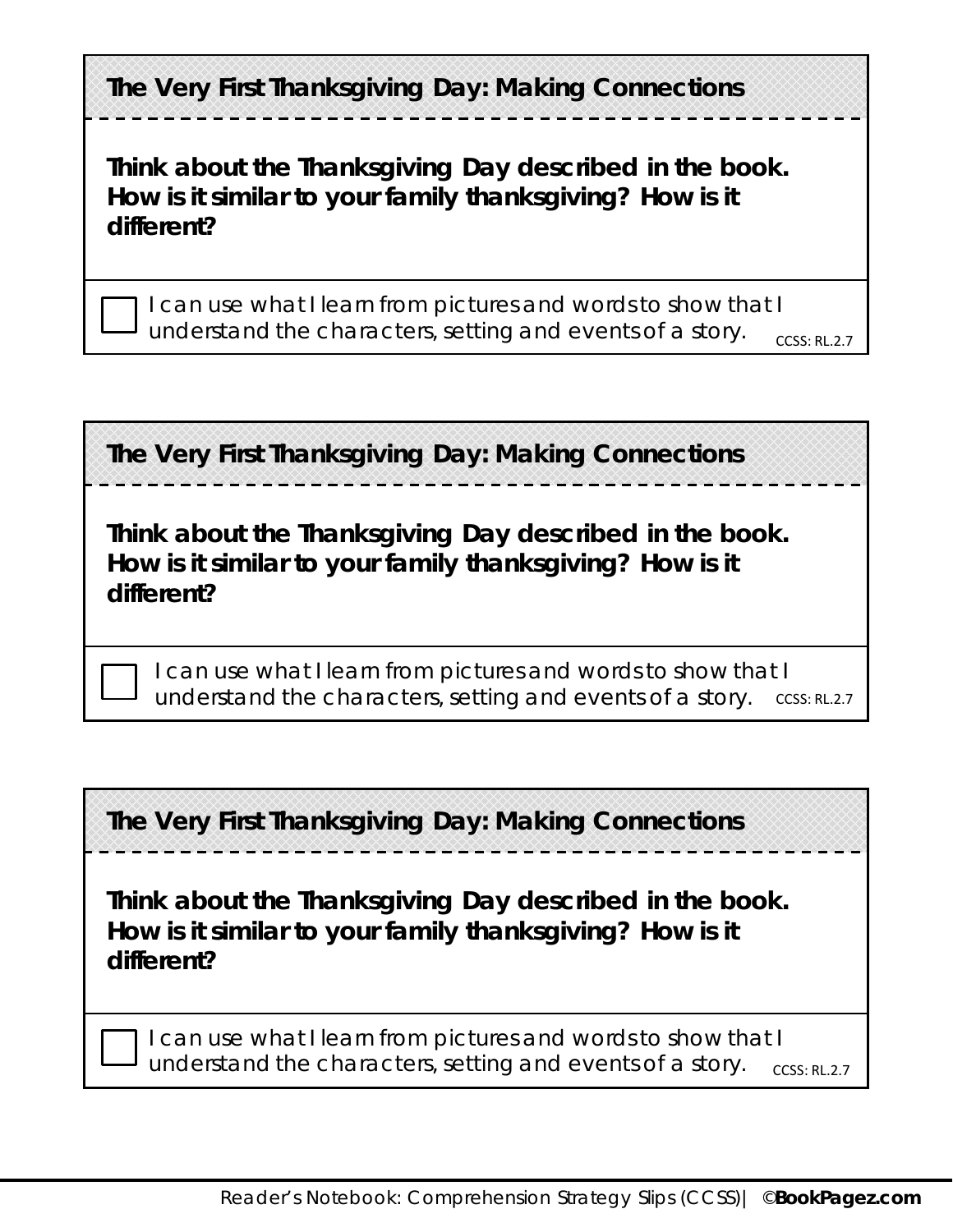**The Very First Thanksgiving Day: Making Connections**

**Think about the Thanksgiving Day described in the book. How is it similar to your family thanksgiving? How is it different?**

**The Very First Thanksgiving Day: Making Connections**

**Think about the Thanksgiving Day described in the book. How is it similar to your family thanksgiving? How is it different?**

**The Very First Thanksgiving Day: Making Connections**

**Think about the Thanksgiving Day described in the book. How is it similar to your family thanksgiving? How is it different?**

**The Very First Thanksgiving Day: Making Connections**

**Think about the Thanksgiving Day described in the book. How is it similar to your family thanksgiving? How is it different?**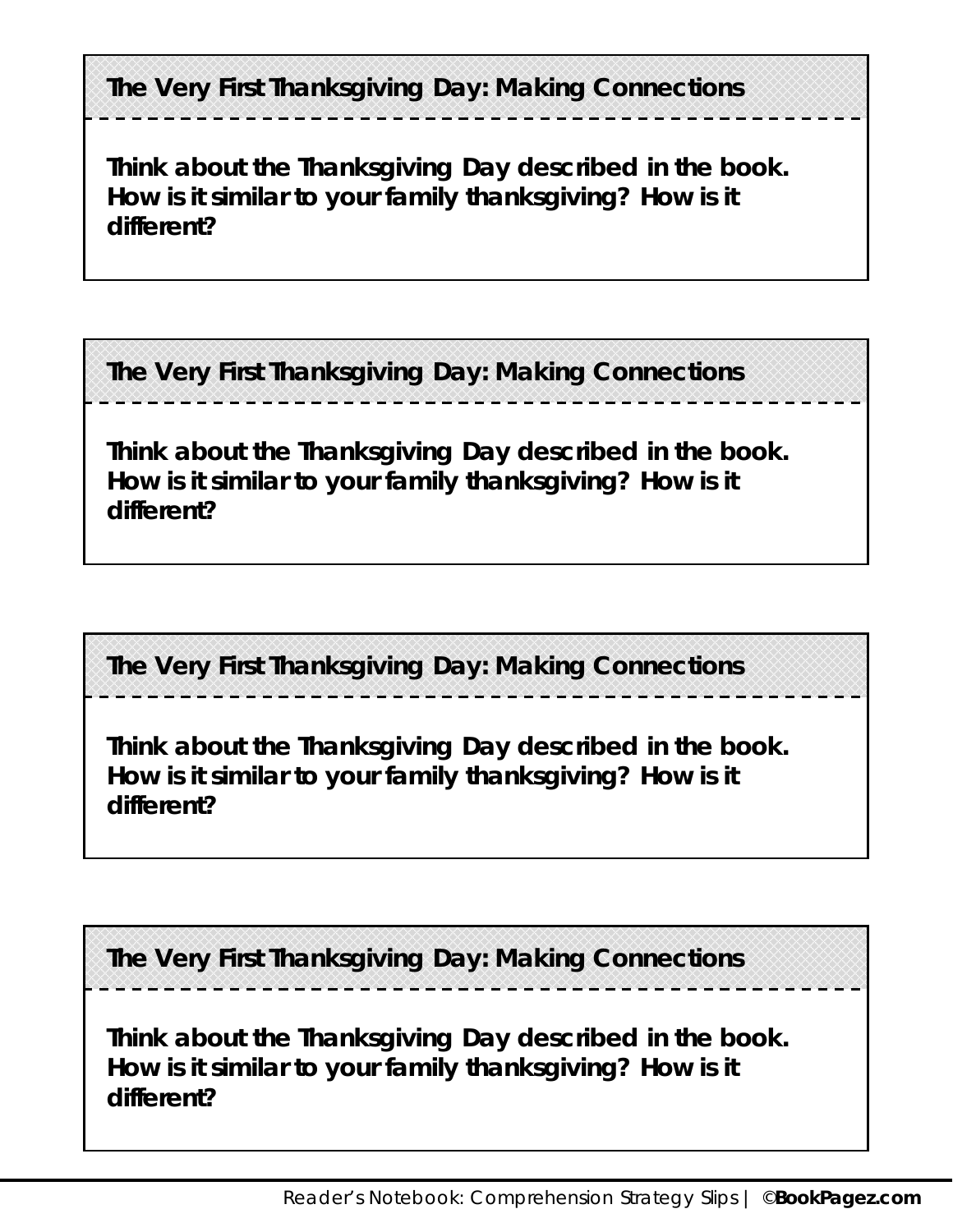| you of?                               |  | Think about the book. What does the book remind |
|---------------------------------------|--|-------------------------------------------------|
| What type of connection did you make? |  |                                                 |
|                                       |  | □ Text to Self  □ Text to Text  □ Text to World |
| below.                                |  |                                                 |
|                                       |  |                                                 |
|                                       |  |                                                 |

- **1.** Answer each of the questions.
- **2.** Carefully cut on the dotted line.
- **3.** Glue, tape, or staple into your reader's notebook.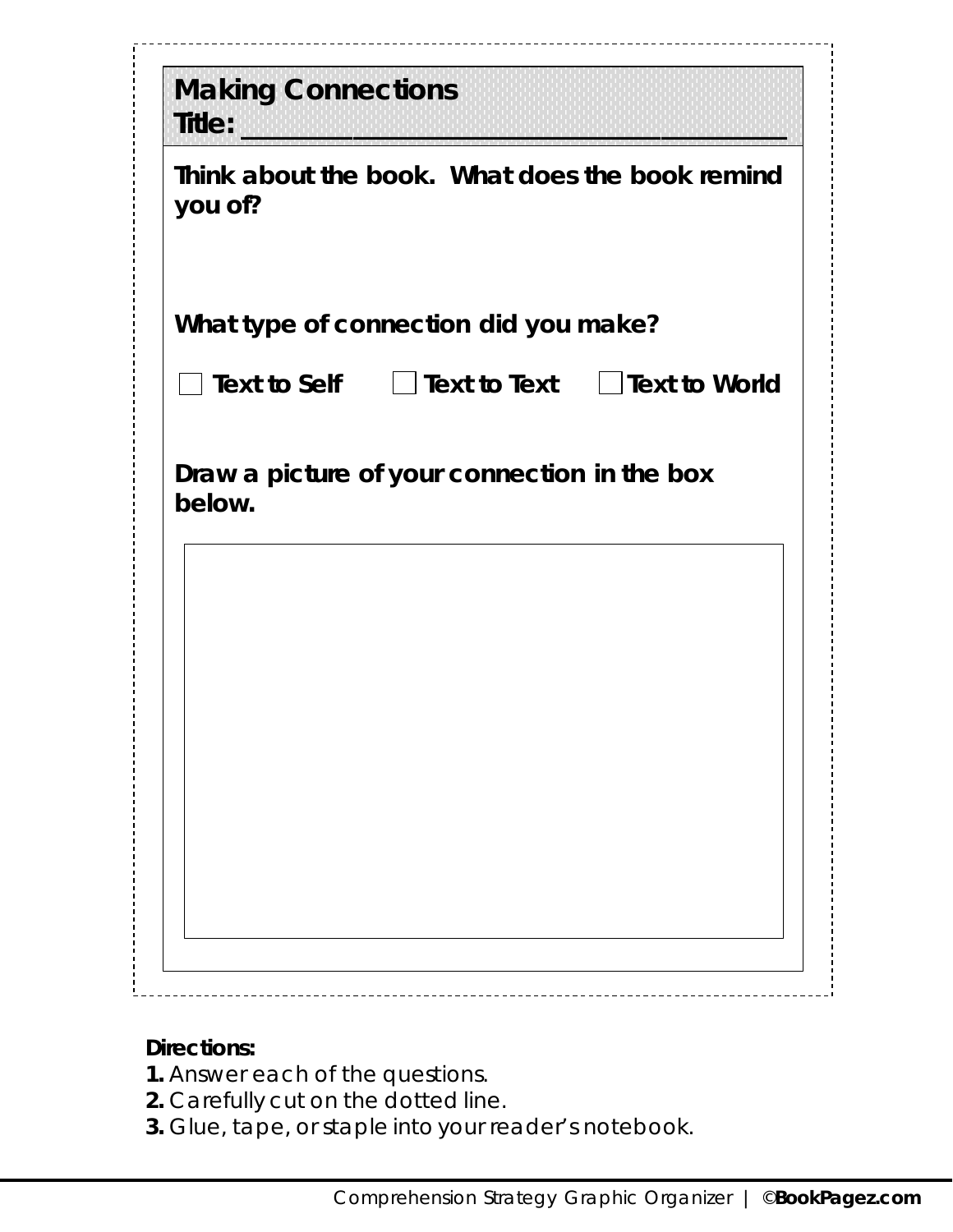The Very First Thanksgiving Day Lesson Plans, Resources, and Activities

The lesson plans, resources, and activities for use with "The Very First Thanksgiving Day" correlate with the following English Language Arts Common Core State Standards for second grade.

#### **Making Connections Lesson Plan and Resources**

#### Reading: Literature

**RL.2.2** – Recount stories, including fables and folktales from diverse cultures, and determine their central message, lesson, or moral.

**RL.2.7** – Use information gained from the illustrations and words in a print or digital text to demonstrate understanding of its characters, setting, or plot.

**RL.2.10** – By the end of the year, read and comprehend literature, including stories and poetry, in the grades 2-3 text complexity band proficiently, with scaffolding as needed at the high end of the range.

#### Reading: Foundational Skills

**RF.2.3** – Know and apply grade-level phonics and word analysis skills in decoding words.

**RF.2.4** – Read with sufficient accuracy and fluency to support comprehension.

#### **Writing**

**W.2.8** – Recall information from experiences or gather information from provided sources to answer a question.

#### Speaking & Listening

**SL2.1b** – Build on others' talk in conversations by linking their comments to the remarks of others. **SL2.2** – Recount or describe key ideas or details from a text read aloud or information presented orally or through other media.

**SL2.3** – Ask and answer question about what a speaker says in order to clarify comprehension, gather additional information, or deepen understanding of a topic or issue.

#### Language

**L.2.6** – Use words and phrases acquired through conversations, reading and being read to, and responding to texts, including adjectives and adverbs to describe (eg, *When other kids are happy that makes me happy*).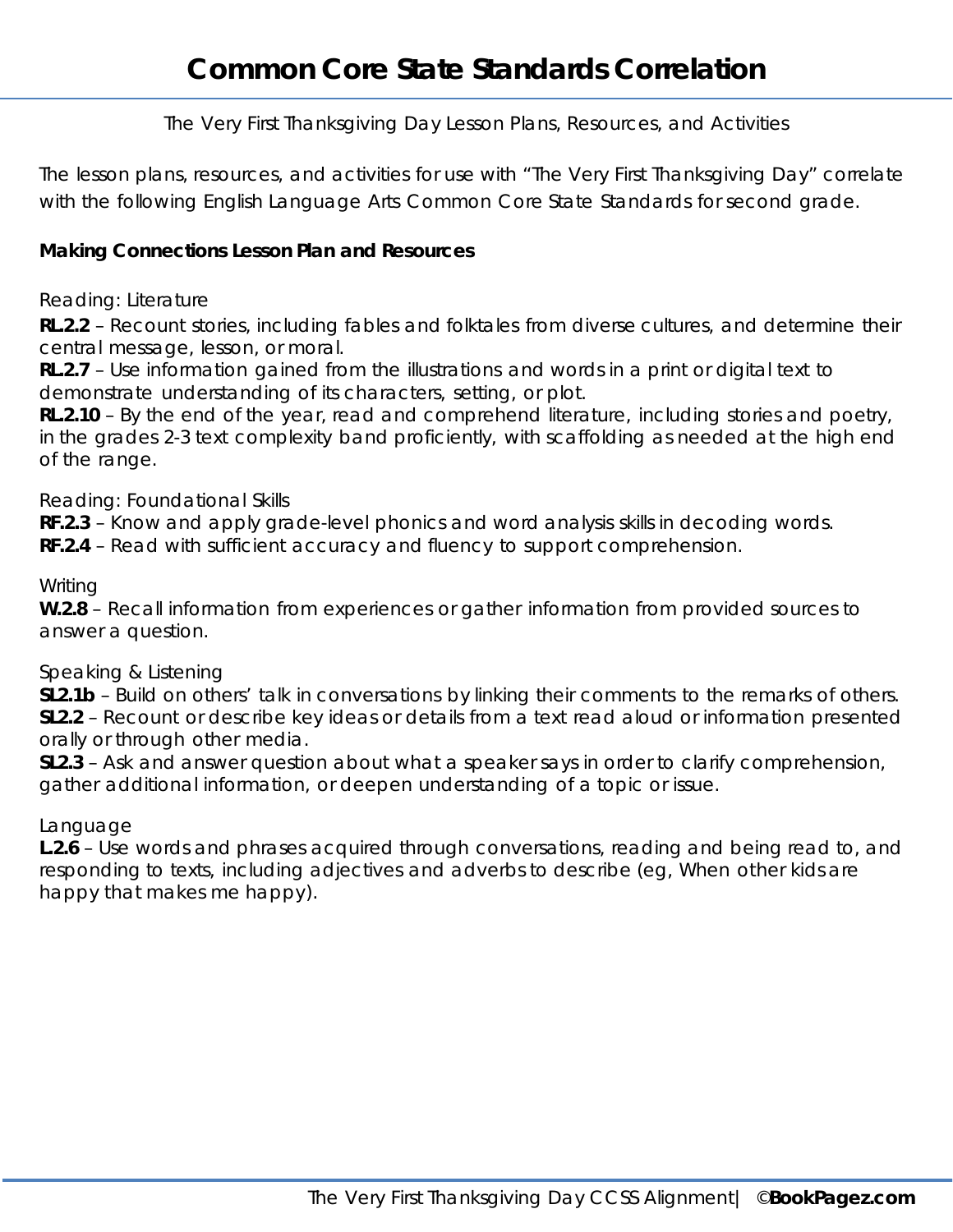# **Determining Importance**

# **The Very First Thanksgiving Day** By: Rhonda Gowler Greene Grade Level: 2 / Guided Reading Level: M



# **Get Ready To Read**

- **Learn about the book**
- **Get your brain ready to read**
- **Understand the meaning of important words found in the book**

# **Summary**

It is the very first Thanksgiving Day. The year is 1621. The Pilgrims, who came from England on a ship called the Mayflower, had settled in America. The Pilgrims built homes and farmed the land. The Wampanoag Indians taught the Pilgrims how to farm the new land in America. Soon the Pilgrims were growing corn and berries. The Pilgrims invited the Indians to celebrate their harvest. The Indians and the Pilgrims ate together and were thankful for the harvest.

# **Link to What You Know**

- What is the difference between a fiction and non-fiction book?
- What type of book do you think is more important to read? Why?

# **Important Words to Know and Understand**

**Blessed –** Something that has been made holy through saying a special prayer

**Steadfastly –** Very devoted and loyal to a person, belief or cause



# **Learn About Comprehension Strategies**

- **Think about the text you read**
- **Know what to do when you get confused**

# **2 Why Readers Determine Importance While Reading**

**Readers determine importance in order to decide which information is most important to remember.** 

When you read fiction (stories that are not real), it's important to pay attention to the names of characters, settings where important events take place, and clues that help you solve problems.

On the other hand, when you read nonfiction (books about real people, places, things, or events), it's important to pay attention to vocabulary words and the things you learn about big ideas or facts about a topic.

Because no two readers are the same, the things that you determine to be important may not be the same as another reader. To determine importance think about what you already know, the information you've learned, and whether or not you need the information to understand what you read.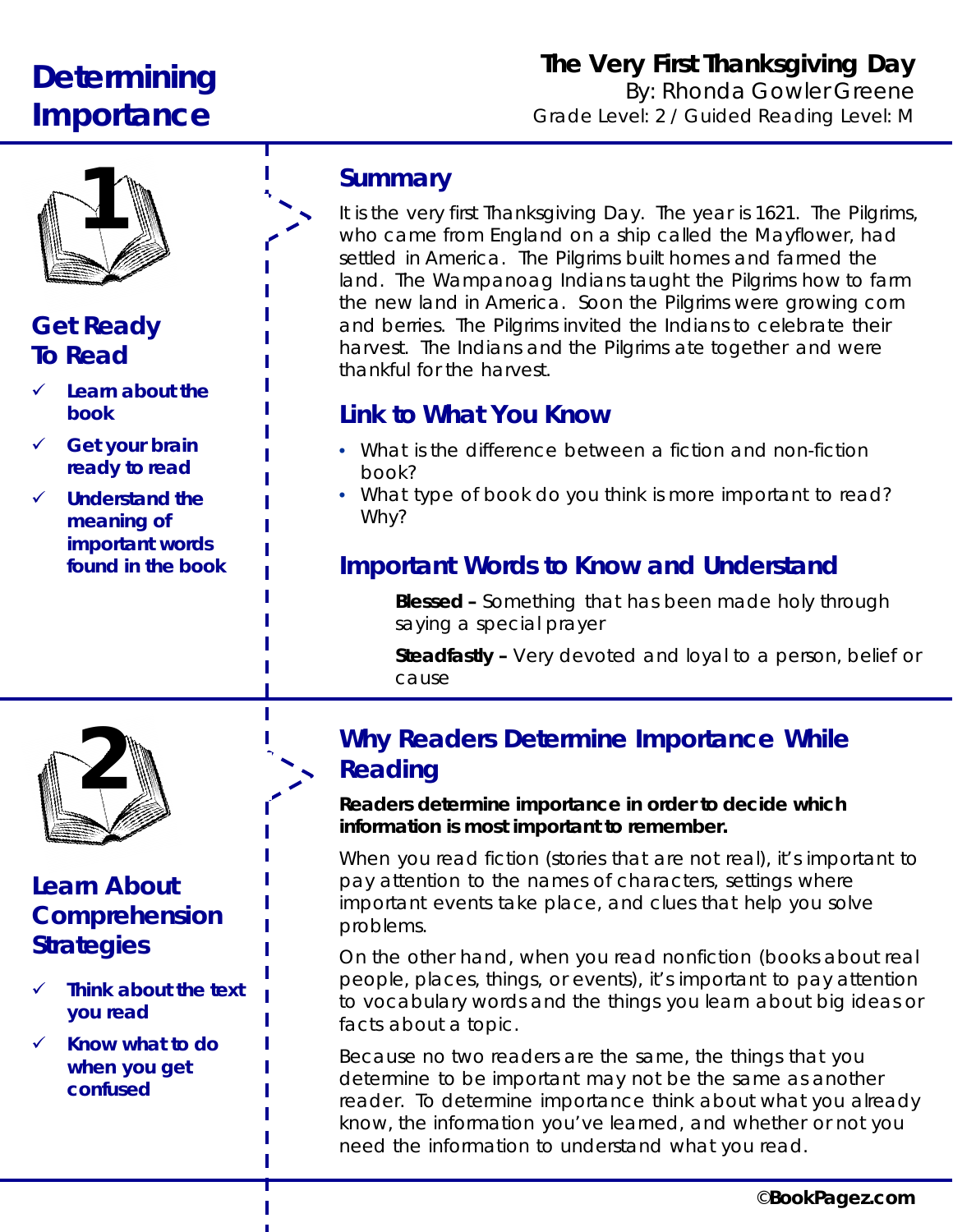# **Determining Importance**

# **The Very First Thanksgiving Day** By: Rhonda Gowler Greene

Grade Level: 2 / Guided Reading Level: M



# **Determining Importance While Reading**

- **Look for big ideas and supporting details**
- **Notice when you learn something new**
- **Look for new words that are important to the text**



# **Notice the Work You Did While Reading**

- **Think**
- **Talk**
- **Reflect**
- **Write**

# **Time to Read**

Stop on the following pages. Think about the questions for each page. Then talk with a reading partner or write your thoughts down in your notebook.

**Page 5 –** What have you learned so far? What do you think is important to remember about Thanksgiving? Why do you think so?

Page 14 - What else have you learned? Is that a fact that's important to remember? Why do you think so?

**Page 20 –** What have you learned about the Pilgrims and the Indians? How are they the same? How are they different? Why is it important to notice these facts?

**Page 25 –** What important skill did the Indians teach the Pilgrims? Why is this skill important?

**Page 29 –** Now that you have finished the book, think about all of the facts that you learned about the very first Thanksgiving. What facts do you think are most important to remember?



**Think –** What information did you learn while reading *The Very First Thanksgiving Day*? Pick 3 big ideas or facts that you think you should remember about the first Thanksgiving Day. Why are these ideas or facts important to you?

**Talk –** Tell your reading partner 1 of the most important facts or ideas that you want to remember. Explain why you want to remember your fact or idea. Remember to ask your partner to share their most important fact or idea too.

**Reflect –** Think about the determining importance work you did while reading *The Very First Thanksgiving Day*. How does thinking about the most important fact and ideas make you a better reader?

**Write –** Glue your Strategy Slip into your reader's notebook. Write about the work you did while reading *The Very First Thanksgiving Day*. (Remember to include examples from the book!)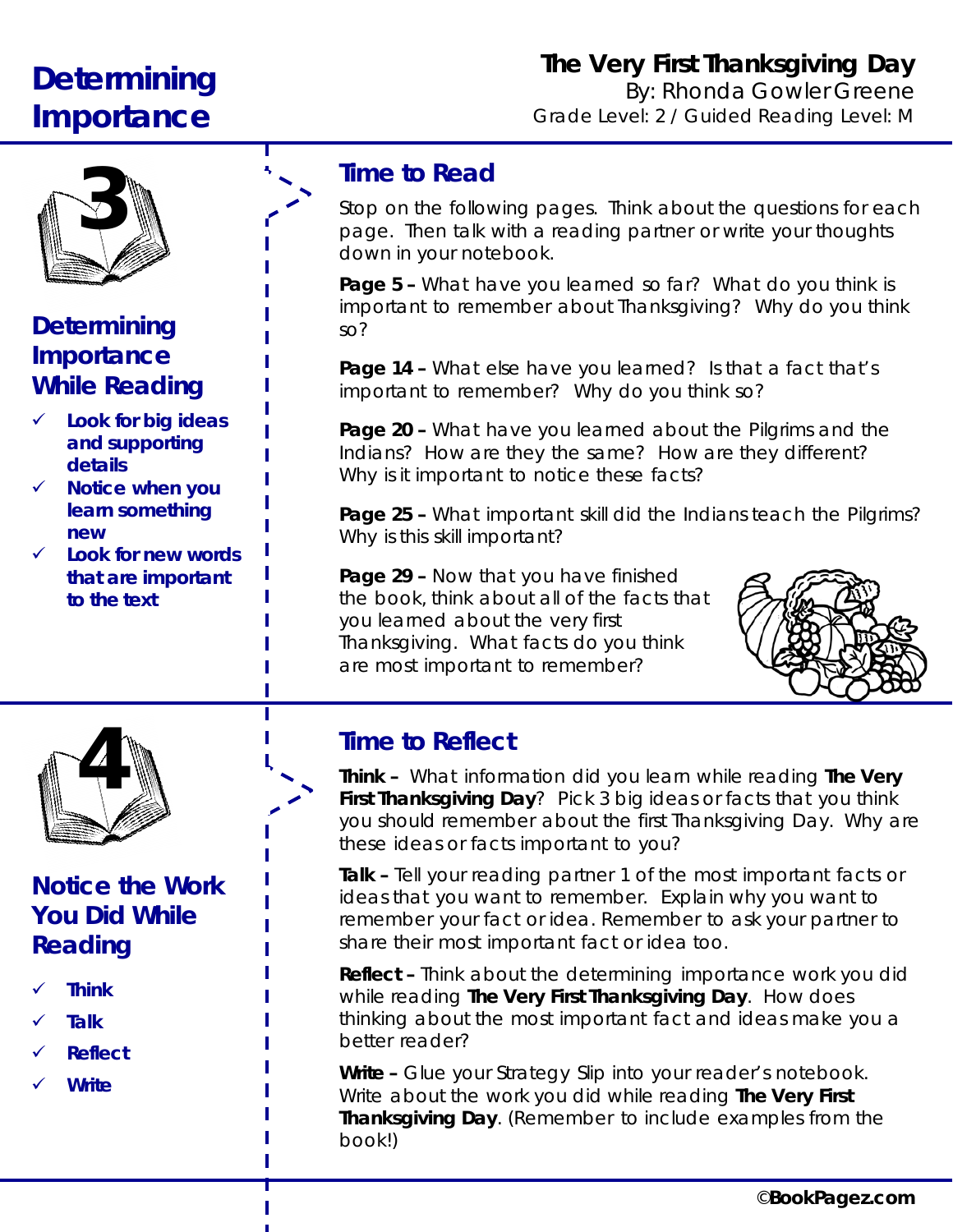# **Your Turn to Practice Determining Importance** with The Very First Thanksgiving Day

# **Page 5:**

What have you learned so far? What do you think is important to remember about Thanksgiving? Why do you think so?

 $\mathcal{L}_\text{max}$  and  $\mathcal{L}_\text{max}$  and  $\mathcal{L}_\text{max}$  and  $\mathcal{L}_\text{max}$  and  $\mathcal{L}_\text{max}$ 

 $\mathcal{L}_\text{max}$  and  $\mathcal{L}_\text{max}$  and  $\mathcal{L}_\text{max}$  and  $\mathcal{L}_\text{max}$  and  $\mathcal{L}_\text{max}$  and  $\mathcal{L}_\text{max}$ 

 $\mathcal{L}_\text{max}$  and  $\mathcal{L}_\text{max}$  and  $\mathcal{L}_\text{max}$  and  $\mathcal{L}_\text{max}$  and  $\mathcal{L}_\text{max}$  and  $\mathcal{L}_\text{max}$ 

 $\mathcal{L}_\text{max}$  and  $\mathcal{L}_\text{max}$  and  $\mathcal{L}_\text{max}$  and  $\mathcal{L}_\text{max}$  and  $\mathcal{L}_\text{max}$ 

# **Page 14:**

What else have you learned? Is that a fact that's important to remember? Why do you think so?

 $\mathcal{L}_\text{max}$  and  $\mathcal{L}_\text{max}$  and  $\mathcal{L}_\text{max}$  and  $\mathcal{L}_\text{max}$  and  $\mathcal{L}_\text{max}$ 

 $\mathcal{L}_\text{max}$  and  $\mathcal{L}_\text{max}$  and  $\mathcal{L}_\text{max}$  and  $\mathcal{L}_\text{max}$  and  $\mathcal{L}_\text{max}$ 

 $\mathcal{L}_\text{max}$  and  $\mathcal{L}_\text{max}$  and  $\mathcal{L}_\text{max}$  and  $\mathcal{L}_\text{max}$  and  $\mathcal{L}_\text{max}$ 

 $\mathcal{L}_\text{max}$  and  $\mathcal{L}_\text{max}$  and  $\mathcal{L}_\text{max}$  and  $\mathcal{L}_\text{max}$  and  $\mathcal{L}_\text{max}$ 

### **Page 20:**

What have you learned about the Pilgrims and the Indians? How are they the same? How are they different? Why is it important to notice these facts?

 $\mathcal{L}_\text{max}$  and  $\mathcal{L}_\text{max}$  and  $\mathcal{L}_\text{max}$  and  $\mathcal{L}_\text{max}$  and  $\mathcal{L}_\text{max}$ 

 $\mathcal{L}_\text{max}$  and  $\mathcal{L}_\text{max}$  and  $\mathcal{L}_\text{max}$  and  $\mathcal{L}_\text{max}$  and  $\mathcal{L}_\text{max}$ 

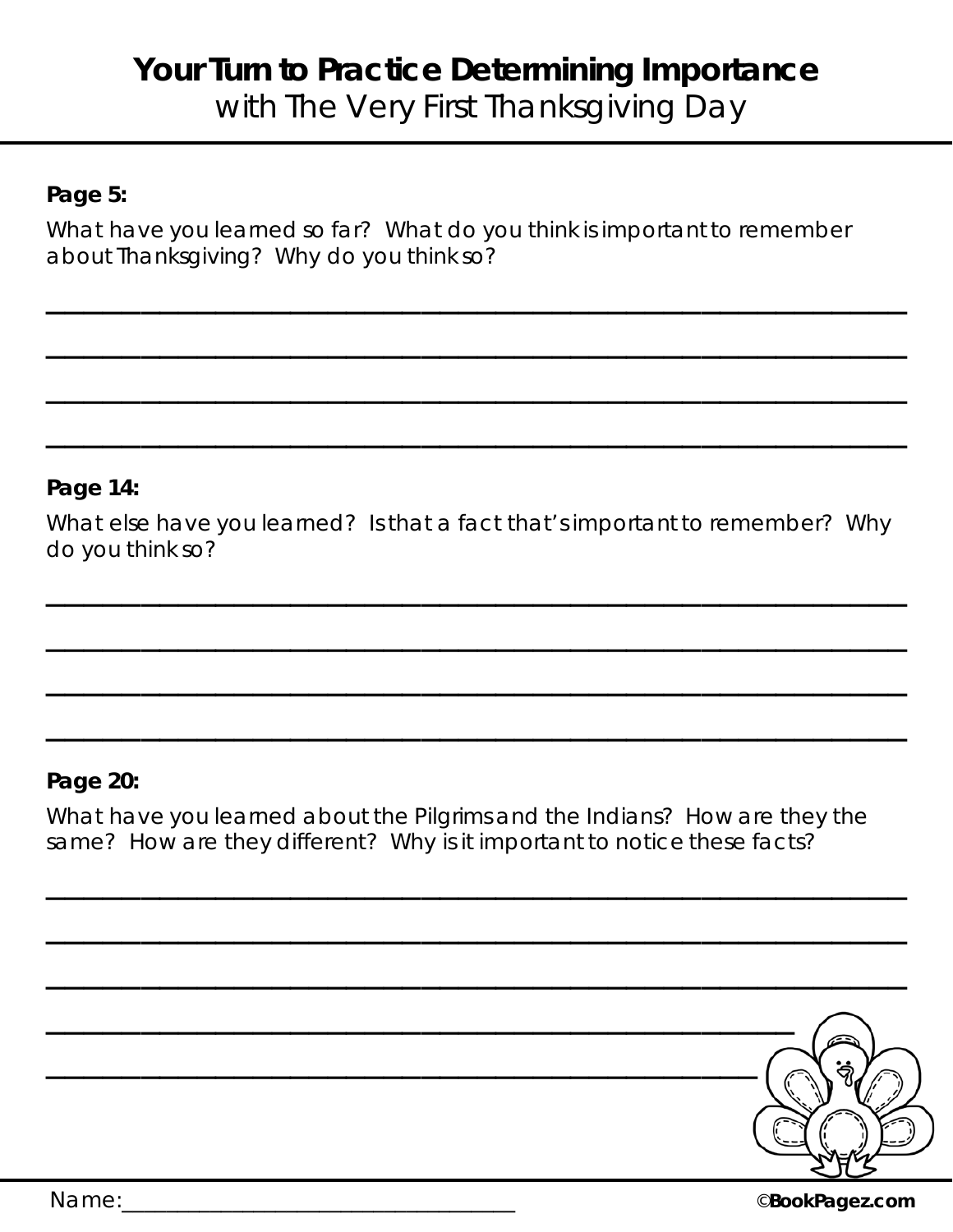# **Your Turn to Practice Determining Importance** with The Very First Thanksgiving Day

# **Page 25:**

What important skill did the Indians teach the Pilgrims? Why is this skill important?

 $\mathcal{L}_\text{max}$  and  $\mathcal{L}_\text{max}$  and  $\mathcal{L}_\text{max}$  and  $\mathcal{L}_\text{max}$  and  $\mathcal{L}_\text{max}$ 

 $\mathcal{L}_\text{max}$  and  $\mathcal{L}_\text{max}$  and  $\mathcal{L}_\text{max}$  and  $\mathcal{L}_\text{max}$  and  $\mathcal{L}_\text{max}$ 

 $\mathcal{L}_\text{max}$  and  $\mathcal{L}_\text{max}$  and  $\mathcal{L}_\text{max}$  and  $\mathcal{L}_\text{max}$  and  $\mathcal{L}_\text{max}$ 

 $\mathcal{L}_\text{max}$  and  $\mathcal{L}_\text{max}$  and  $\mathcal{L}_\text{max}$  and  $\mathcal{L}_\text{max}$  and  $\mathcal{L}_\text{max}$ 

### **Page 29:**

Now that you have finished the book, think about all of the facts that you learned about the very first Thanksgiving. What facts do you think are most important to remember?

 $\mathcal{L}_\text{max}$  and  $\mathcal{L}_\text{max}$  and  $\mathcal{L}_\text{max}$  and  $\mathcal{L}_\text{max}$  and  $\mathcal{L}_\text{max}$ 

 $\mathcal{L}_\text{max}$  and  $\mathcal{L}_\text{max}$  and  $\mathcal{L}_\text{max}$  and  $\mathcal{L}_\text{max}$  and  $\mathcal{L}_\text{max}$ 

 $\mathcal{L}_\text{max}$  and  $\mathcal{L}_\text{max}$  and  $\mathcal{L}_\text{max}$  and  $\mathcal{L}_\text{max}$  and  $\mathcal{L}_\text{max}$ 

 $\mathcal{L}_\text{max}$  and  $\mathcal{L}_\text{max}$  and  $\mathcal{L}_\text{max}$  and  $\mathcal{L}_\text{max}$  and  $\mathcal{L}_\text{max}$ 

 $\mathcal{L}_\text{max}$  and  $\mathcal{L}_\text{max}$  and  $\mathcal{L}_\text{max}$  and  $\mathcal{L}_\text{max}$  and  $\mathcal{L}_\text{max}$ 



Name:\_\_\_\_\_\_\_\_\_\_\_\_\_\_\_\_\_\_\_\_\_\_\_\_\_\_\_\_\_\_\_\_\_\_\_\_ ©**BookPagez.com**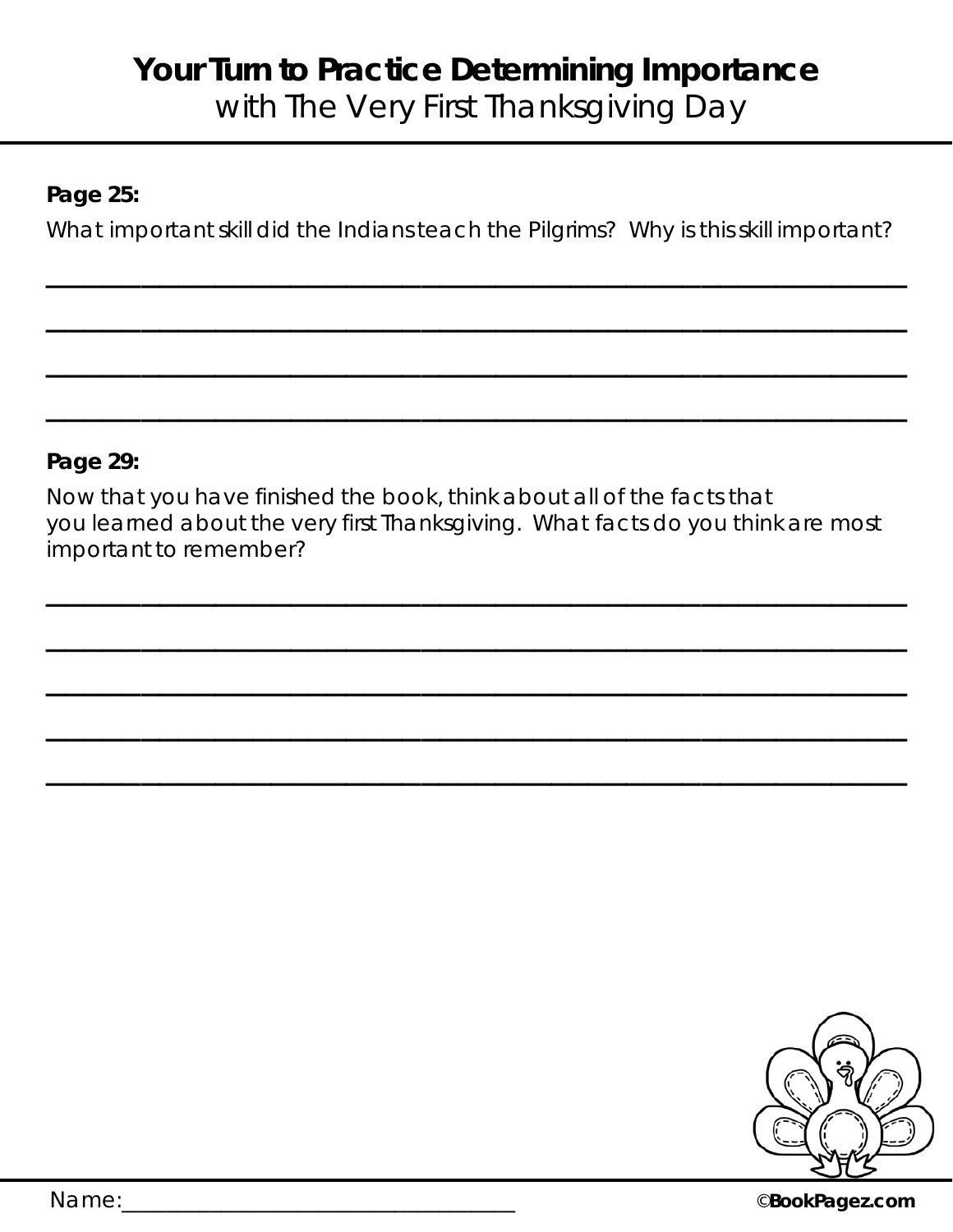# **Answer Key for Determining Importance** with The Very First Thanksgiving Day

# **Page 5:**

What have you learned so far? What do you think is important to remember about Thanksgiving? Why do you think so?

# Answers will vary. Sample answers include: We've learned that the

Indians and Pilgrims are the reasons for Thanksgiving. Thanksgiving is

 $\mathcal{L}_\text{max}$  and  $\mathcal{L}_\text{max}$  and  $\mathcal{L}_\text{max}$  and  $\mathcal{L}_\text{max}$  and  $\mathcal{L}_\text{max}$ 

a national holiday and we should remember why.

# **Page 14:**

What else have you learned? Is that a fact that's important to remember? Why do you think so?

Answers will vary. Sample answers include: The Mayflower sailed on

the ocean. It is important to know because it shows how great the

 $\mathcal{L}_\text{max}$  and  $\mathcal{L}_\text{max}$  and  $\mathcal{L}_\text{max}$  and  $\mathcal{L}_\text{max}$  and  $\mathcal{L}_\text{max}$ 

journey was. journey was.

# **Page 20:**

What have you learned about the Pilgrims and the Indians? How are they the same? How are they different? Why is it important to notice these facts?

Answers will vary. Sample answers include: They sailed through many

different weather conditions and had a hard trip. The Indians also

\_\_\_\_\_\_\_\_\_\_\_\_\_\_\_\_\_\_\_\_\_\_\_\_\_\_\_\_\_\_\_\_\_\_\_\_\_\_\_\_\_\_\_\_\_\_ lived through different weather conditions. It's important to know

what life was like then.

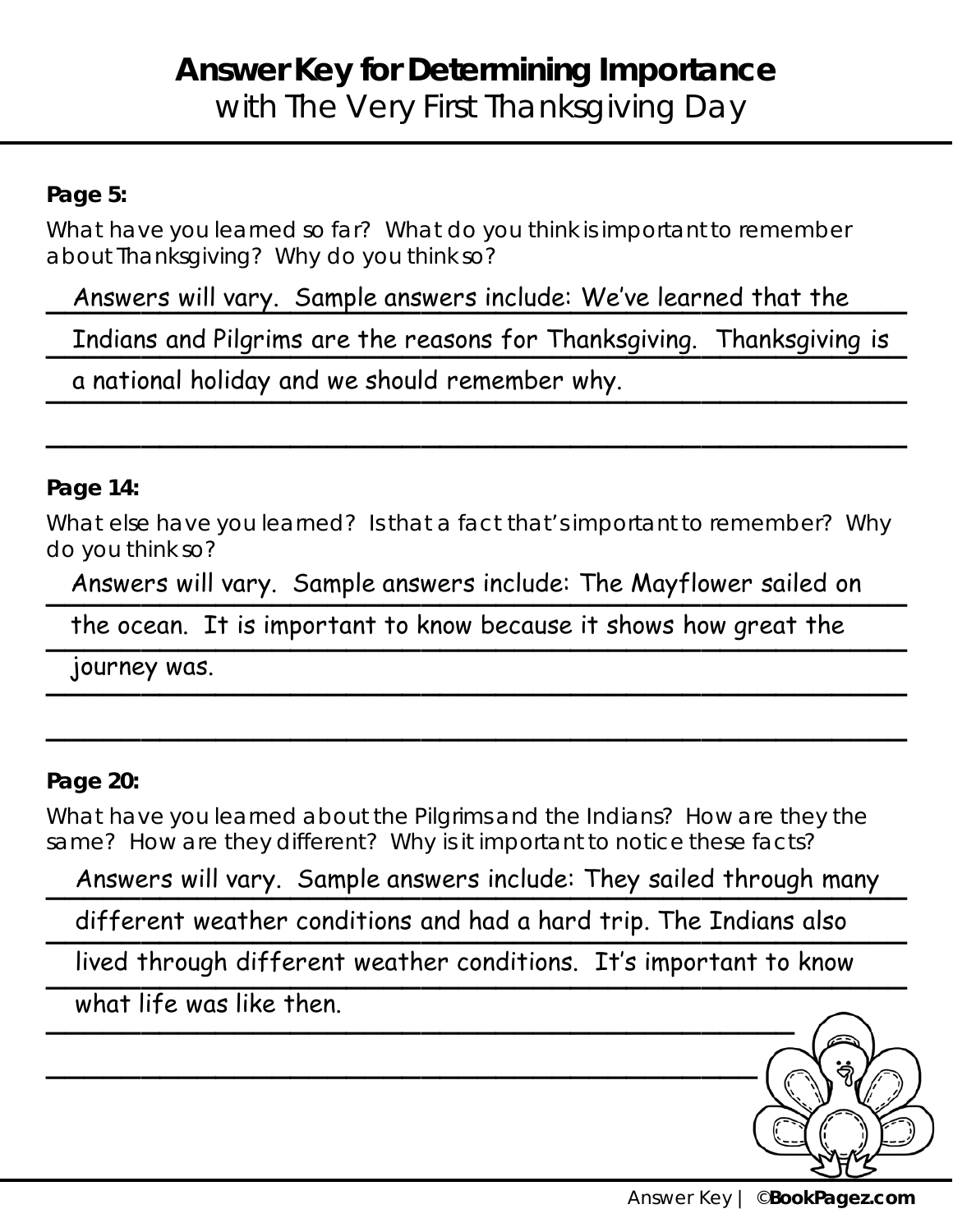# **Answer Key for Determining Importance** with The Very First Thanksgiving Day

# **Page 25:**

What important skill did the Indians teach the Pilgrims? Why is this skill important?

# Answers will vary. Sample answers include: It's important to know how

 $\mathcal{L}_\text{max}$  and  $\mathcal{L}_\text{max}$  and  $\mathcal{L}_\text{max}$  and  $\mathcal{L}_\text{max}$  and  $\mathcal{L}_\text{max}$ 

 $\mathcal{L}_\text{max}$  and  $\mathcal{L}_\text{max}$  and  $\mathcal{L}_\text{max}$  and  $\mathcal{L}_\text{max}$  and  $\mathcal{L}_\text{max}$ 

the two groups worked together.

# **Page 29:**

Now that you have finished the book, think about all of the facts that you learned about the very first Thanksgiving. What facts do you think are most important to remember?

 $\mathcal{L}_\text{max}$  and  $\mathcal{L}_\text{max}$  and  $\mathcal{L}_\text{max}$  and  $\mathcal{L}_\text{max}$  and  $\mathcal{L}_\text{max}$ 

 $\mathcal{L}_\text{max}$  and  $\mathcal{L}_\text{max}$  and  $\mathcal{L}_\text{max}$  and  $\mathcal{L}_\text{max}$  and  $\mathcal{L}_\text{max}$  and  $\mathcal{L}_\text{max}$ 

 $\mathcal{L}_\text{max}$  and  $\mathcal{L}_\text{max}$  and  $\mathcal{L}_\text{max}$  and  $\mathcal{L}_\text{max}$  and  $\mathcal{L}_\text{max}$ 

 $\mathcal{L}_\text{max}$  and  $\mathcal{L}_\text{max}$  and  $\mathcal{L}_\text{max}$  and  $\mathcal{L}_\text{max}$  and  $\mathcal{L}_\text{max}$ 

\_\_\_\_\_\_\_\_\_\_\_\_\_\_\_\_\_\_\_\_\_\_\_\_\_\_\_\_\_\_\_\_\_\_\_\_\_\_\_\_\_\_\_\_\_\_ Answers will vary.

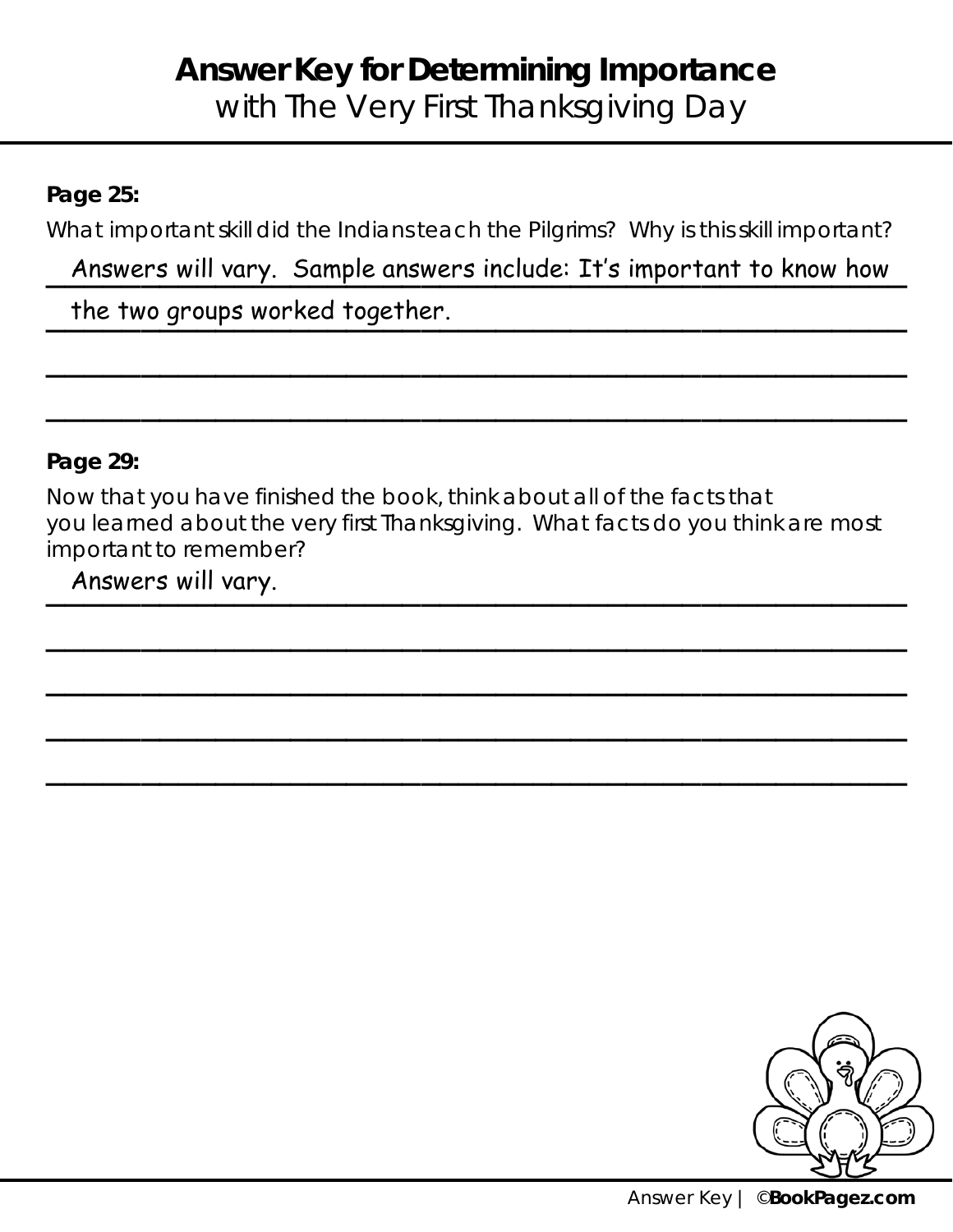|  | The Very First Thanksgiving Day: Determining Importance |  |
|--|---------------------------------------------------------|--|
|  |                                                         |  |

**Why were the Indians important to the Pilgrims?** 

**Use examples of words and pictures from the book to support your answer.** 

I can remember and tell different kinds of stories and share what the author is trying to teach. The state of the author is trying to teach.

**The Very First Thanksgiving Day: Determining Importance**

**Why were the Indians important to the Pilgrims?** 

**Use examples of words and pictures from the book to support your answer.** 

I can remember and tell different kinds of stories and share what the author is trying to teach. CCSS: RL.2.2

**The Very First Thanksgiving Day: Determining Importance**

**Why were the Indians important to the Pilgrims?** 

**Use examples of words and pictures from the book to support your answer.** 

I can remember and tell different kinds of stories and share what the author is trying to teach. CCSS: RL.2.2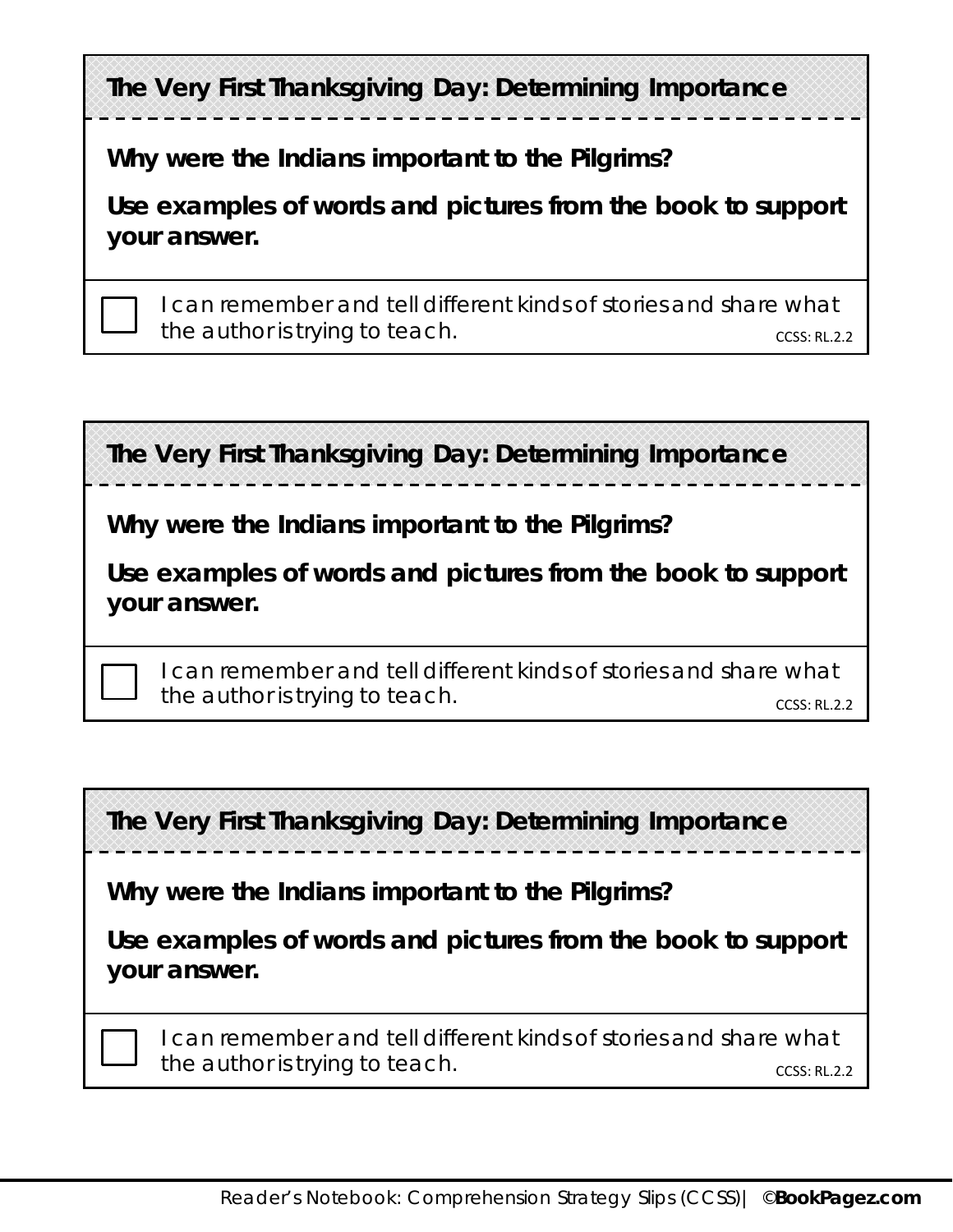**The Very First Thanksgiving Day: Determining Importance**

**Why were the Indians important to the Pilgrims?** 

**Use examples of words and pictures from the book to support your answer.** 

**The Very First Thanksgiving Day: Determining Importance**

**Why were the Indians important to the Pilgrims?** 

**Use examples of words and pictures from the book to support your answer.** 

**The Very First Thanksgiving Day: Determining Importance**

**Why were the Indians important to the Pilgrims?** 

**Use examples of words and pictures from the book to support your answer.** 

**The Very First Thanksgiving Day: Determining Importance**

**Why were the Indians important to the Pilgrims?** 

**Use examples of words and pictures from the book to support your answer.**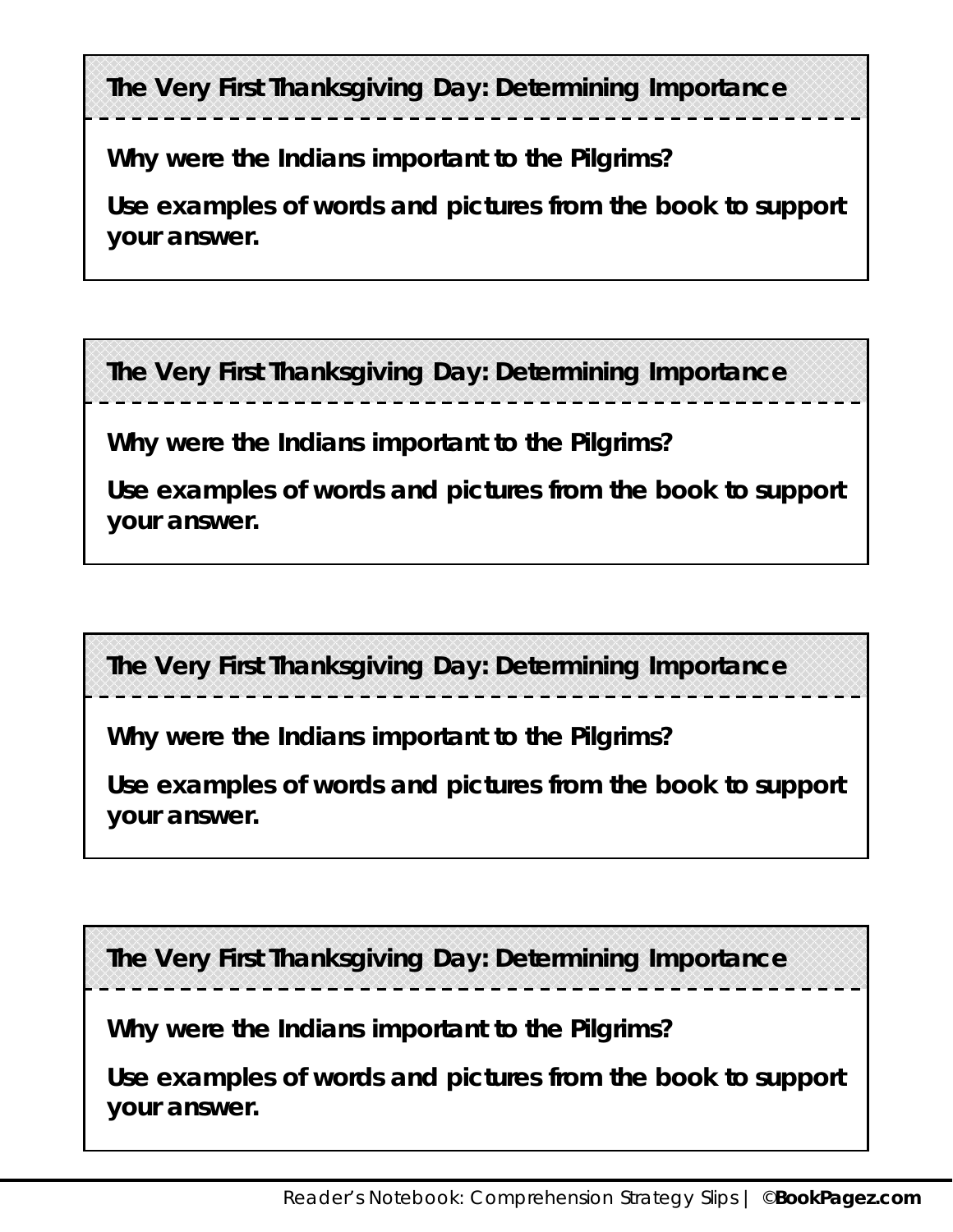

- **1.** Answer each of the questions.
- **2.** Carefully cut on the dotted line.
- **3.** Glue, tape, or staple into your reader's notebook.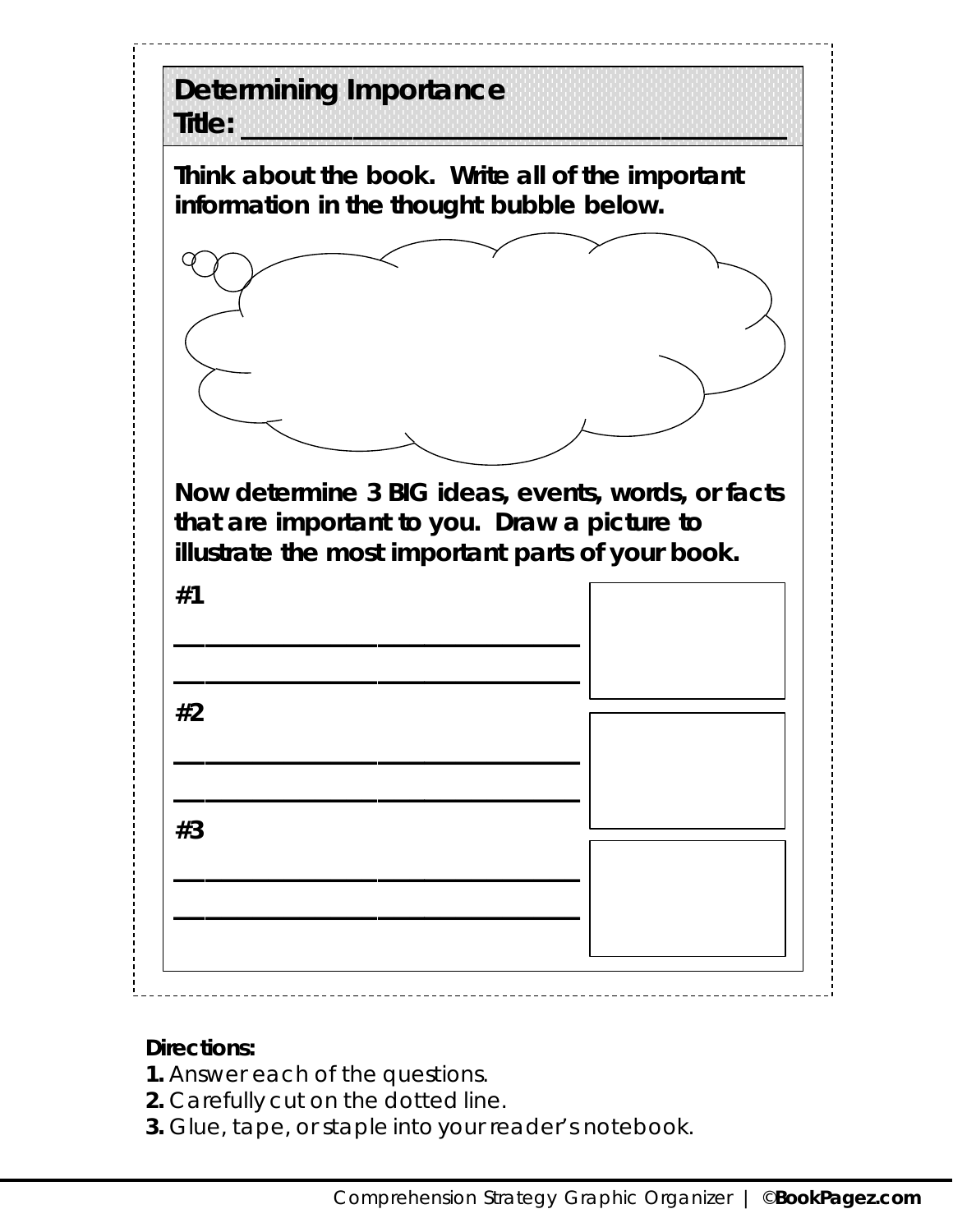The Very First Thanksgiving Day Lesson Plans, Resources, and Activities

The lesson plans, resources, and activities for use with "The Very First Thanksgiving Day" correlate with the following English Language Arts Common Core State Standards for second grade.

#### **Determining Importance Lesson Plan and Resources**

#### Reading: Literature

**RL.2.2** – Recount stories, including fables and folktales from diverse cultures, and determine their central message, lesson, or moral.

**RL.2.7** – Use information gained from the illustrations and words in a print or digital text to demonstrate understanding of its characters, setting, or plot.

**RL.2.10** – By the end of the year, read and comprehend literature, including stories and poetry, in the grades 2-3 text complexity band proficiently, with scaffolding as needed at the high end of the range.

#### Reading: Foundational Skills

**RF.2.3** – Know and apply grade-level phonics and word analysis skills in decoding words.

**RF.2.4** – Read with sufficient accuracy and fluency to support comprehension.

#### **Writing**

**W.2.8** – Recall information from experiences or gather information from provided sources to answer a question.

#### Speaking & Listening

**SL2.1b** – Build on others' talk in conversations by linking their comments to the remarks of others. **SL2.2** – Recount or describe key ideas or details from a text read aloud or information presented orally or through other media.

**SL2.3** – Ask and answer question about what a speaker says in order to clarify comprehension, gather additional information, or deepen understanding of a topic or issue.

#### Language

**L.2.6** – Use words and phrases acquired through conversations, reading and being read to, and responding to texts, including adjectives and adverbs to describe (eg, *When other kids are happy that makes me happy*).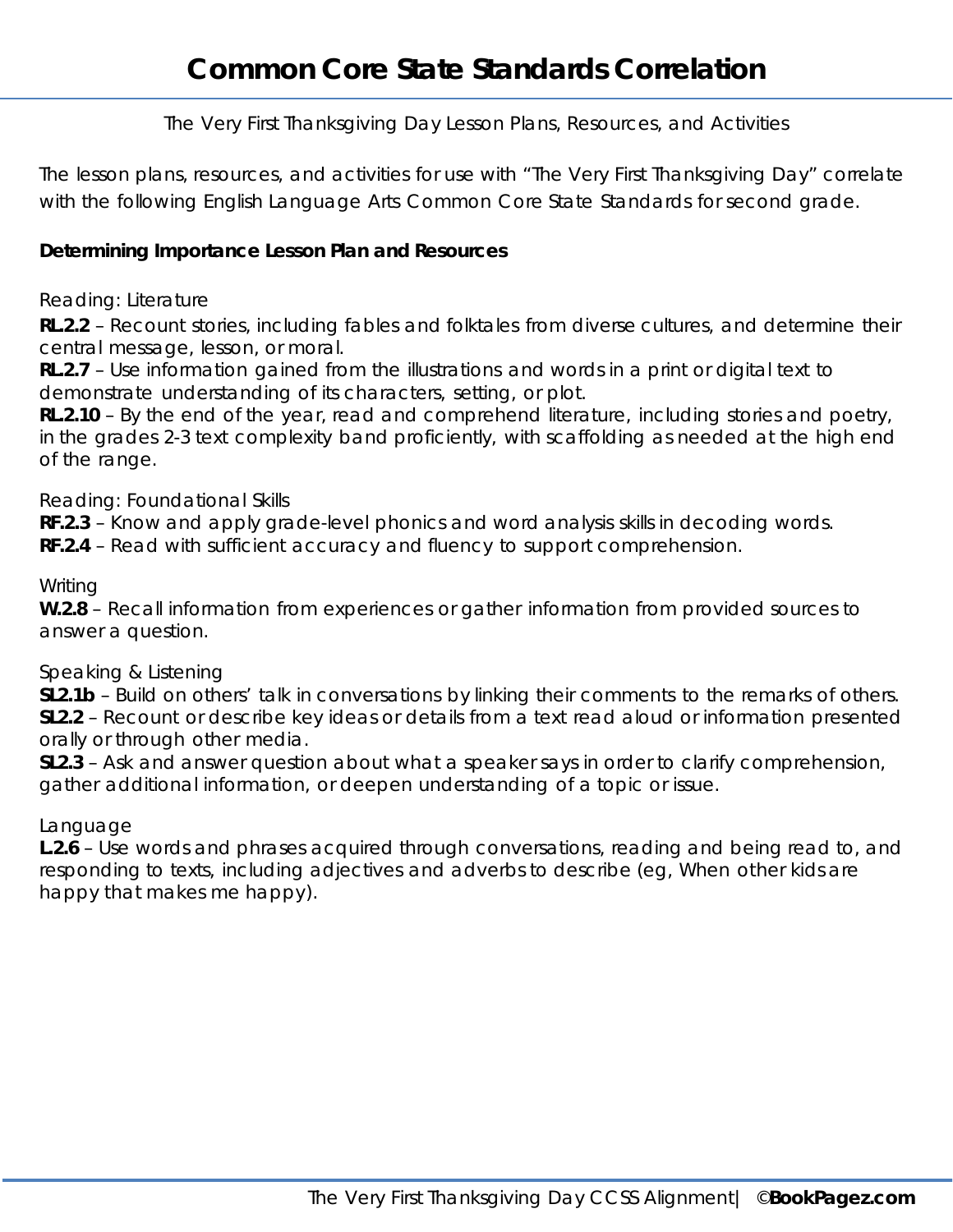# **Understanding Text Structure**

# **The Very First Thanksgiving Day** By: Rhonda Gowler Greene Grade Level: 2 / Guided Reading Level: M



# **Get Ready To Read**

- **Learn about the book**
- **Get your brain ready to read**
- **Understand the meaning of important words found in the book**

# **Summary**

It is the very first Thanksgiving Day. The year is 1621. The Pilgrims, who came from England on a ship called the Mayflower, had settled in America. The Pilgrims built homes and farmed the land. The Wampanoag Indians taught the Pilgrims how to farm the new land in America. Soon the Pilgrims were growing corn and berries. The Pilgrims invited the Indians to celebrate their harvest. The Indians and the Pilgrims ate together and were thankful for the harvest.

# **Link to What You Know**

• Have you ever heard a story that was told out of order? How did that change the story? Is it important to tell stories in order of what happened first, next, then, and last? Why or why not?

# **Important Words to Know and Understand**

**Docked –** To bring a ship or boat into a dock or to anchor the boat so that it cannot float away



# **Learn About Comprehension Strategies**

- **Think about the text you read**
- **Know what to do when you get confused**

# **2 Why Readers Notice Text Structure While Reading**

**Readers pay attention to text structure because understanding how text is organized will help you become a better reader. Authors use following text structures:** 

**Description** – when a person, place, thing, or event is described by listing what it looks like, how it works, or what it does.

**Sequence** – when information is given in chronological order (first, next, then, last / morning, afternoon, night)

**Problem and Solution** – when a problem is explained and a solution is discovered

**Compare and Contrast**– when an author writes about the ways two or more people, places, or things are alike and different

**Cause and Effect** – when the author explains why something happened (cause) and what happened (effect)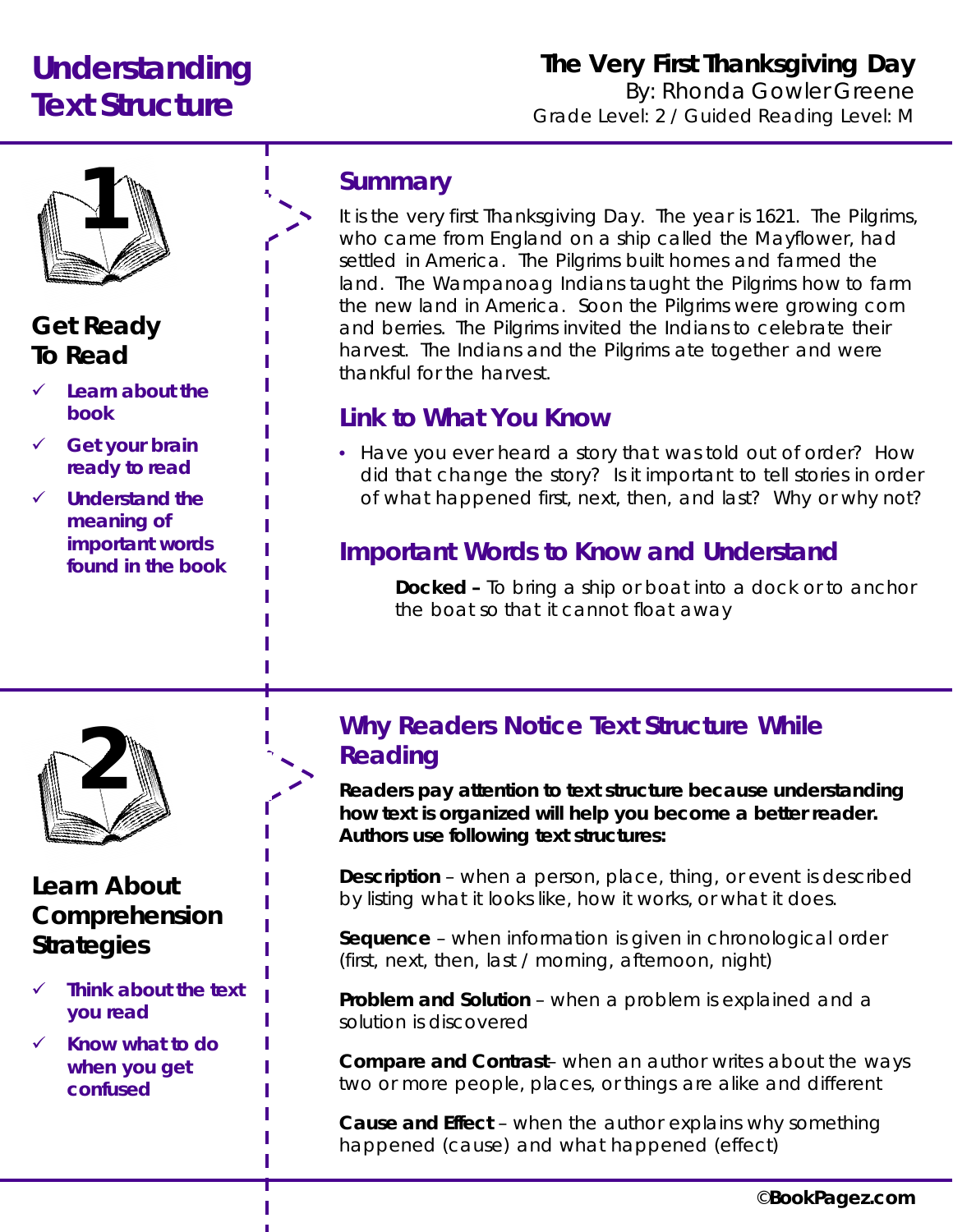# **Understanding Text Structure**

# **The Very First Thanksgiving Day** By: Rhonda Gowler Greene

Grade Level: 2 / Guided Reading Level: M



# **Understand Text Structure While Reading**

- **Notice the words an author uses – does the author describe things or explain events?**
- **Look at the pictures. Sometimes pictures give you clues about text structure**

# **Time to Read**

Stop on the following pages. Think about the questions for each page. Then talk with a reading partner or write your thoughts down in your notebook.

**Page 8 –** Notice the picture on page 8. How does the picture support the description of how the Pilgrims and Indians worked together?

**Page 13 –** Notice the rhythm of the words. How does the rhyme help you understand the book? Does it make you remember more about the story than you would have? Why or why not?

**Pages 19 to 22 –** Here the author is using sequencing to explain how the Pilgrims came to America. How do you know that she is using sequencing?

**Page 26 –** The Pilgrims and Indians are preparing for Thanksgiving. What caused them to have the feast? How do you know?





# **Notice the Work You Did While Reading**

- **Think**
- **Talk**
- **Reflect**
- **Write**

# **4 Time to Reflect**

**Think –** How did the different text structures help you to better understand *The Very First Thanksgiving Day*? Why do you think authors use more than one text structure when they tell stories?

**Talk –** Tell your reading partner about a place where you noticed a description. Explain how you knew the author was using a descriptive text structure.

**Reflect –** Think about the text structures in *The Very First Thanksgiving Day*. How does paying attention to the way the author organizes text help you to be a better reader?

**Write –** Glue your Strategy Slip into your reader's notebook. Write about the work you did while reading *The Very First Thanksgiving Day*. (Remember to include examples from the book!)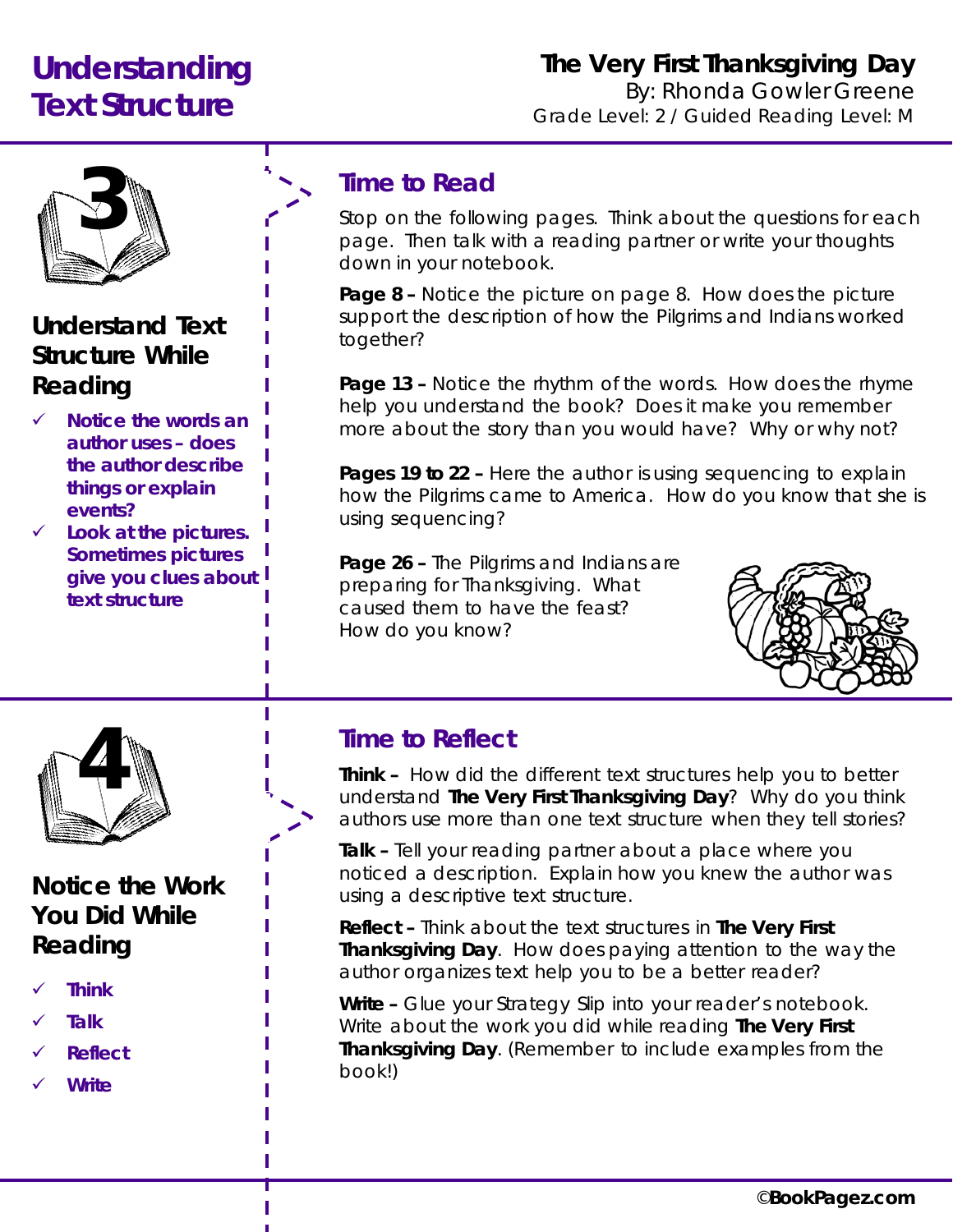# **Your Turn to Practice Understanding Text Structure** with The Very First Thanksgiving Day

# **Page 8:**

Notice the picture on page 8. How does the picture support the description of how the Pilgrims and Indians worked together?

 $\mathcal{L}_\text{max}$  and  $\mathcal{L}_\text{max}$  and  $\mathcal{L}_\text{max}$  and  $\mathcal{L}_\text{max}$  and  $\mathcal{L}_\text{max}$ 

 $\mathcal{L}_\text{max}$  and  $\mathcal{L}_\text{max}$  and  $\mathcal{L}_\text{max}$  and  $\mathcal{L}_\text{max}$  and  $\mathcal{L}_\text{max}$ 

 $\mathcal{L}_\text{max}$  and  $\mathcal{L}_\text{max}$  and  $\mathcal{L}_\text{max}$  and  $\mathcal{L}_\text{max}$  and  $\mathcal{L}_\text{max}$  and  $\mathcal{L}_\text{max}$ 

 $\mathcal{L}_\text{max}$  and  $\mathcal{L}_\text{max}$  and  $\mathcal{L}_\text{max}$  and  $\mathcal{L}_\text{max}$  and  $\mathcal{L}_\text{max}$  and  $\mathcal{L}_\text{max}$ 

# **Page 13:**

Notice the rhythm of the words. How does the rhyme help you understand the book? Does it make you remember more about the story than you would have? Why or why not?

 $\mathcal{L}_\text{max}$  and  $\mathcal{L}_\text{max}$  and  $\mathcal{L}_\text{max}$  and  $\mathcal{L}_\text{max}$  and  $\mathcal{L}_\text{max}$ 

 $\mathcal{L}_\text{max}$  and  $\mathcal{L}_\text{max}$  and  $\mathcal{L}_\text{max}$  and  $\mathcal{L}_\text{max}$  and  $\mathcal{L}_\text{max}$ 

 $\mathcal{L}_\text{max}$  and  $\mathcal{L}_\text{max}$  and  $\mathcal{L}_\text{max}$  and  $\mathcal{L}_\text{max}$  and  $\mathcal{L}_\text{max}$ 

 $\mathcal{L}_\text{max}$  and  $\mathcal{L}_\text{max}$  and  $\mathcal{L}_\text{max}$  and  $\mathcal{L}_\text{max}$  and  $\mathcal{L}_\text{max}$  and  $\mathcal{L}_\text{max}$ 

# **Pages 19 to 22:**

Here the author is using sequencing to explain how the Pilgrims came to America. How do you know that she is using sequencing?

 $\mathcal{L}_\text{max}$  and  $\mathcal{L}_\text{max}$  and  $\mathcal{L}_\text{max}$  and  $\mathcal{L}_\text{max}$  and  $\mathcal{L}_\text{max}$ 

 $\mathcal{L}_\text{max}$  and  $\mathcal{L}_\text{max}$  and  $\mathcal{L}_\text{max}$  and  $\mathcal{L}_\text{max}$  and  $\mathcal{L}_\text{max}$ 

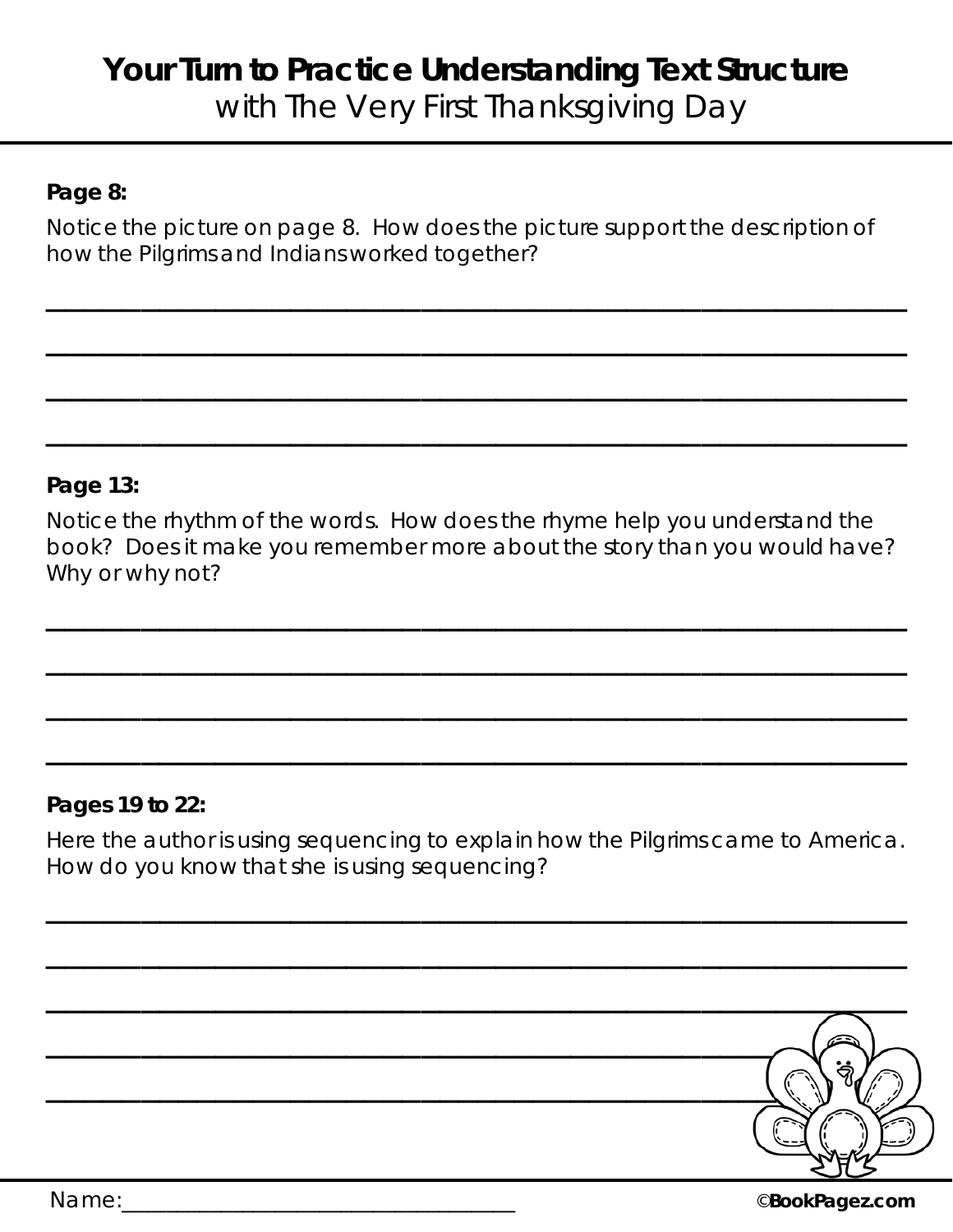# **Your Turn to Practice Understanding Text Structure** with The Very First Thanksgiving Day

# **Page 26:**

The Pilgrims and Indians are preparing for Thanksgiving. What caused them to have the feast? How do you know?

 $\mathcal{L}_\text{max}$  and  $\mathcal{L}_\text{max}$  and  $\mathcal{L}_\text{max}$  and  $\mathcal{L}_\text{max}$  and  $\mathcal{L}_\text{max}$ 

 $\mathcal{L}_\text{max}$  and  $\mathcal{L}_\text{max}$  and  $\mathcal{L}_\text{max}$  and  $\mathcal{L}_\text{max}$  and  $\mathcal{L}_\text{max}$ 

 $\mathcal{L}_\text{max}$  and  $\mathcal{L}_\text{max}$  and  $\mathcal{L}_\text{max}$  and  $\mathcal{L}_\text{max}$  and  $\mathcal{L}_\text{max}$  and  $\mathcal{L}_\text{max}$ 

 $\mathcal{L}_\text{max}$  and  $\mathcal{L}_\text{max}$  and  $\mathcal{L}_\text{max}$  and  $\mathcal{L}_\text{max}$  and  $\mathcal{L}_\text{max}$  and  $\mathcal{L}_\text{max}$ 



Name:\_\_\_\_\_\_\_\_\_\_\_\_\_\_\_\_\_\_\_\_\_\_\_\_\_\_\_\_\_\_\_\_\_\_\_\_ ©**BookPagez.com**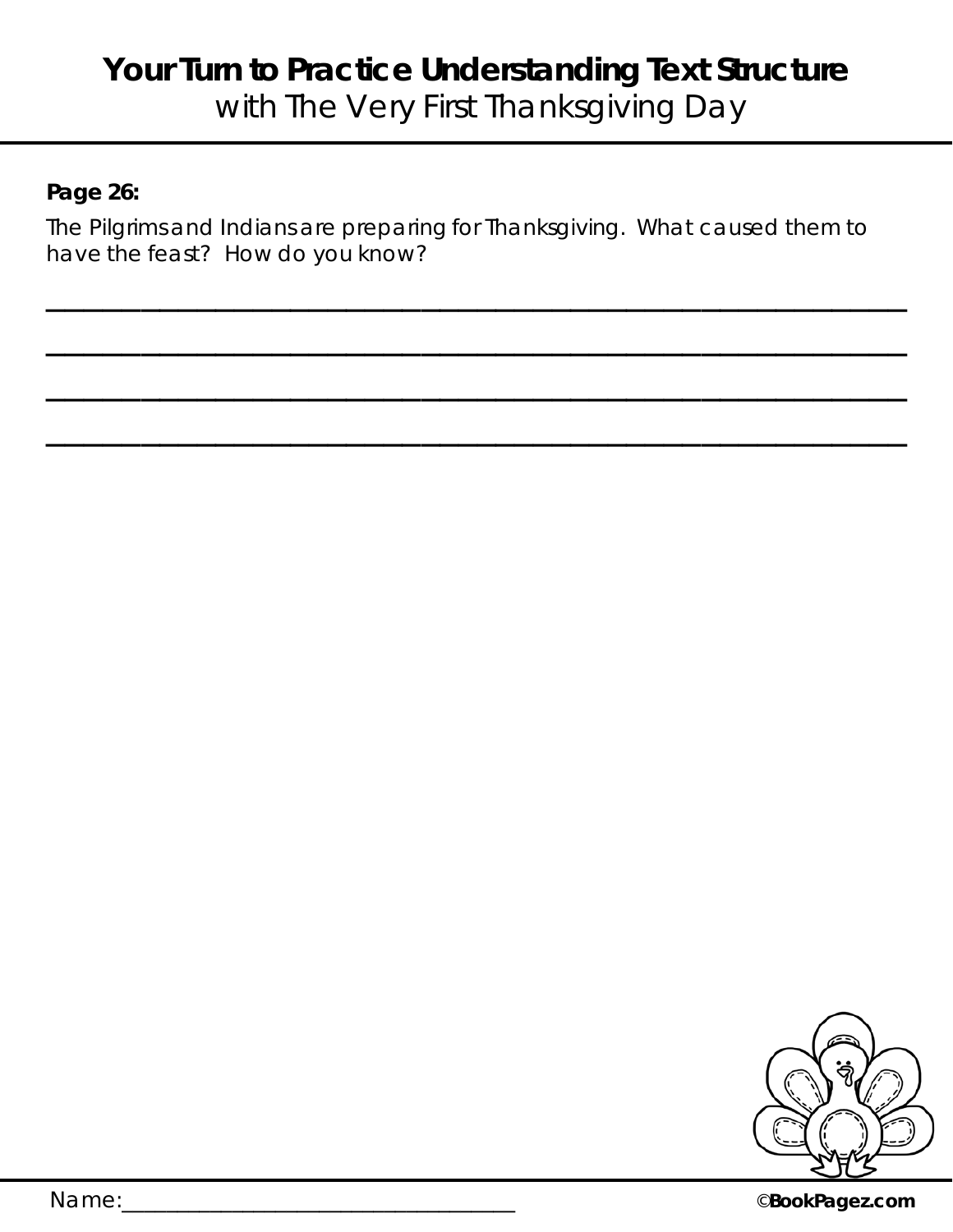# **Answer Key for Understanding Text Structure** with The Very First Thanksgiving Day

# **Page 8:**

Notice the picture on page 8. How does the picture support the description of how the Pilgrims and Indians worked together?

Answers will vary. Sample answers include: The picture shows the

Indians and the Pilgrims getting along, so it helps the reader see how

 $\mathcal{L}_\text{max}$  and  $\mathcal{L}_\text{max}$  and  $\mathcal{L}_\text{max}$  and  $\mathcal{L}_\text{max}$  and  $\mathcal{L}_\text{max}$  and  $\mathcal{L}_\text{max}$ 

they react to each other.

# **Page 13:**

Notice the rhythm of the words. How does the rhyme help you understand the book? Does it make you remember more about the story than you would have? Why or why not?

Answers will vary. Sample answers include: The rhyme helps me

remember the facts in the book more than prose would, so I understand

it better. it better.

# **Pages 19 to 22:**

Here the author is using sequencing to explain how the Pilgrims came to America. How do you know that she is using sequencing?

 $\mathcal{L}_\text{max}$  and  $\mathcal{L}_\text{max}$  and  $\mathcal{L}_\text{max}$  and  $\mathcal{L}_\text{max}$  and  $\mathcal{L}_\text{max}$  and  $\mathcal{L}_\text{max}$ 

Answers will vary. Sample answers include: These are the phrases the

# \_\_\_\_\_\_\_\_\_\_\_\_\_\_\_\_\_\_\_\_\_\_\_\_\_\_\_\_\_\_\_\_\_\_\_\_\_\_\_\_\_\_\_\_\_\_ author really wants the reader to remember.

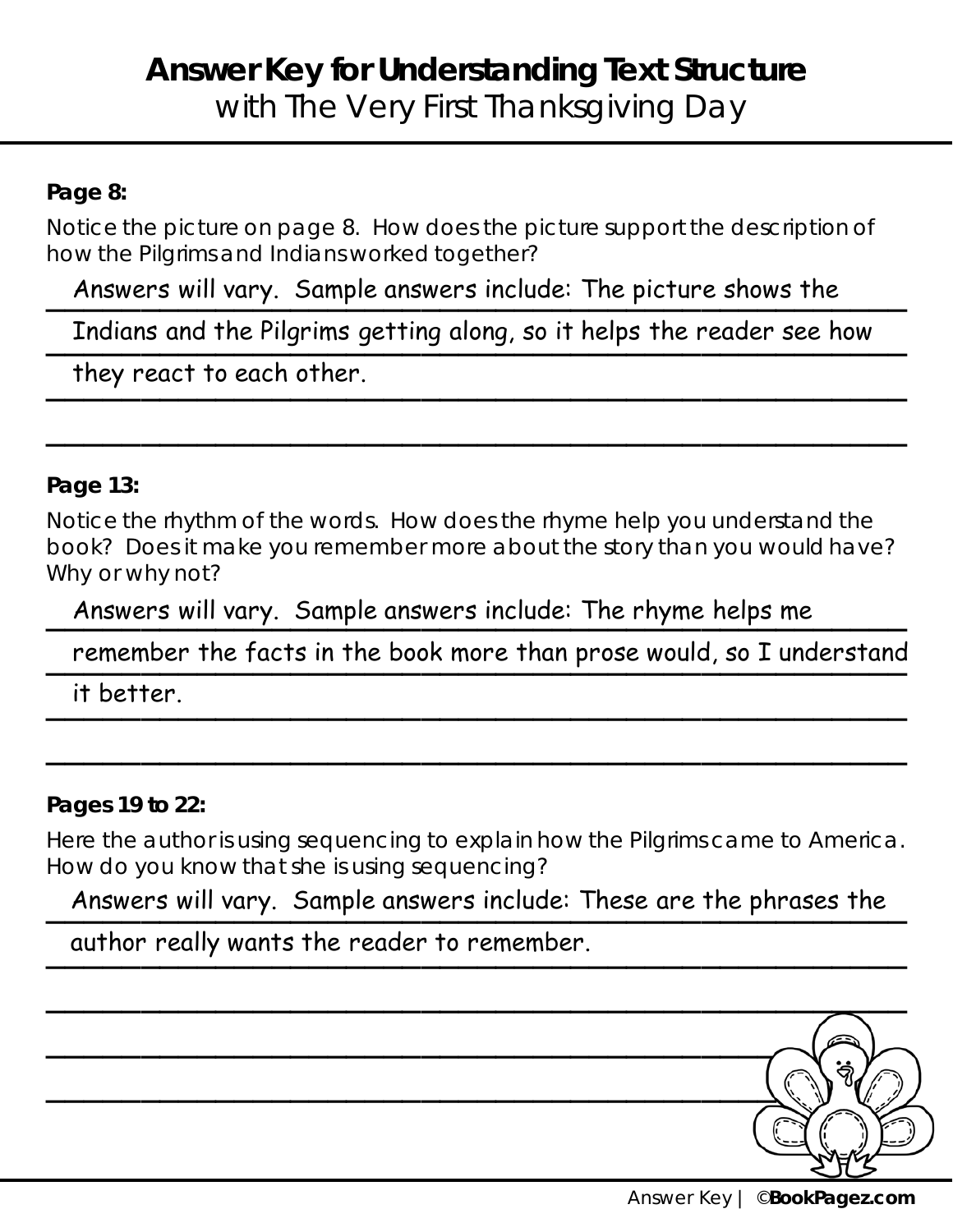# **Answer Key for Understanding Text Structure** with The Very First Thanksgiving Day

# **Page 26:**

The Pilgrims and Indians are preparing for Thanksgiving. What caused them to have the feast? How do you know?

Answers will vary. Sample answers include: The Pilgrims and Indians

 $\mathcal{L}_\text{max}$  and  $\mathcal{L}_\text{max}$  and  $\mathcal{L}_\text{max}$  and  $\mathcal{L}_\text{max}$  and  $\mathcal{L}_\text{max}$  and  $\mathcal{L}_\text{max}$ 

are having a feast in celebration of all of the hard word that they

did together.

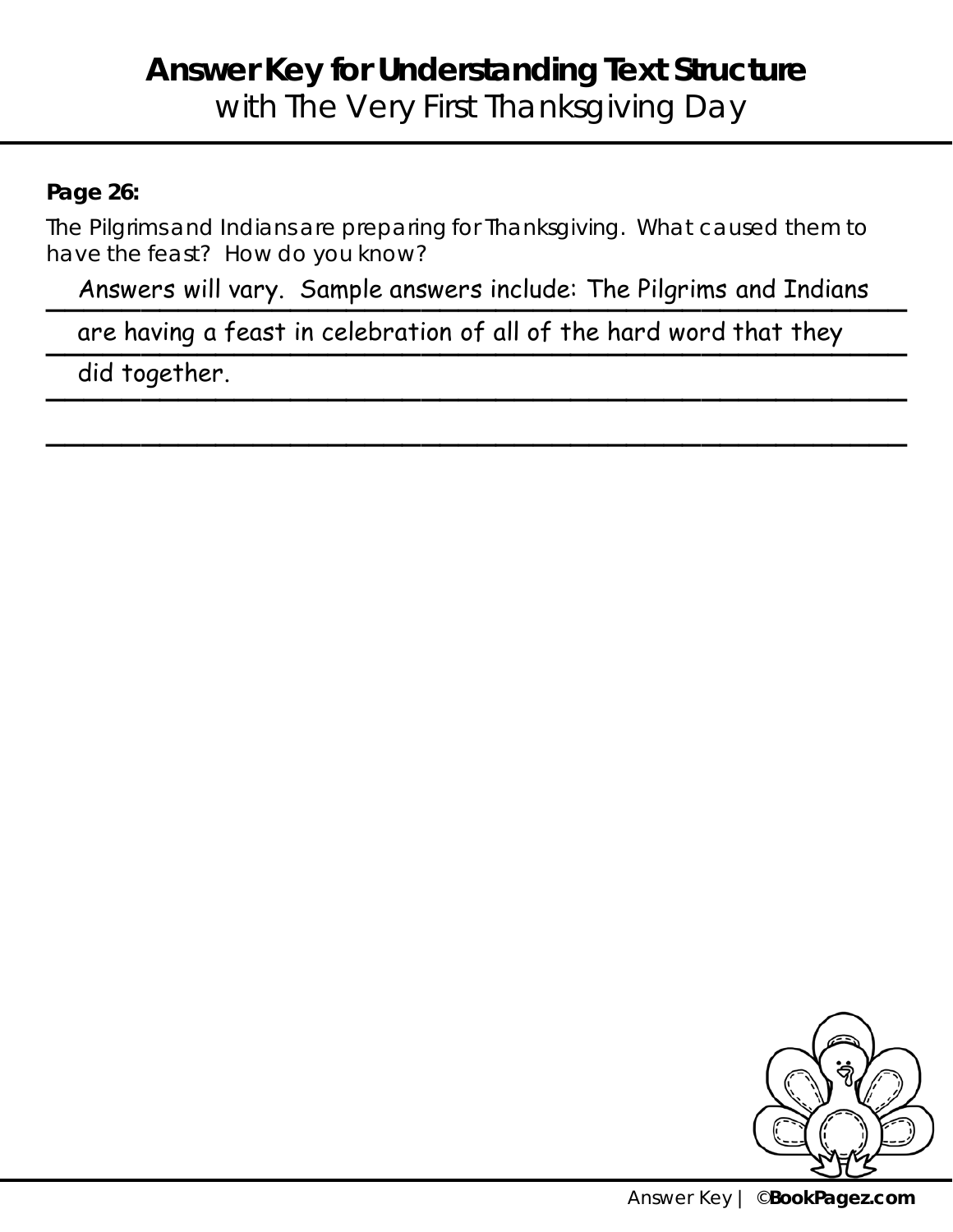**The Very First Thanksgiving Day: Understanding Text Structure** 

**This story is told using words and pictures.** 

**Find a place in the story where the pictures helped you understand the order of events. Tell how the pictures helped you as a reader.** 

I can use words and pictures to help me tell about the characters, setting and plot. Characters, setting and plot.

**The Very First Thanksgiving Day: Understanding Text Structure** 

**This story is told using words and pictures.** 

**Find a place in the story where the pictures helped you understand the order of events. Tell how the pictures helped you as a reader.** 

I can use words and pictures to help me tell about the characters, setting and plot.

CCSS: RL.2.7

**The Very First Thanksgiving Day: Understanding Text Structure** 

**This story is told using words and pictures.** 

**Find a place in the story where the pictures helped you understand the order of events. Tell how the pictures helped you as a reader.** 

I can use words and pictures to help me tell about the characters, setting and plot.

CCSS: RL.2.7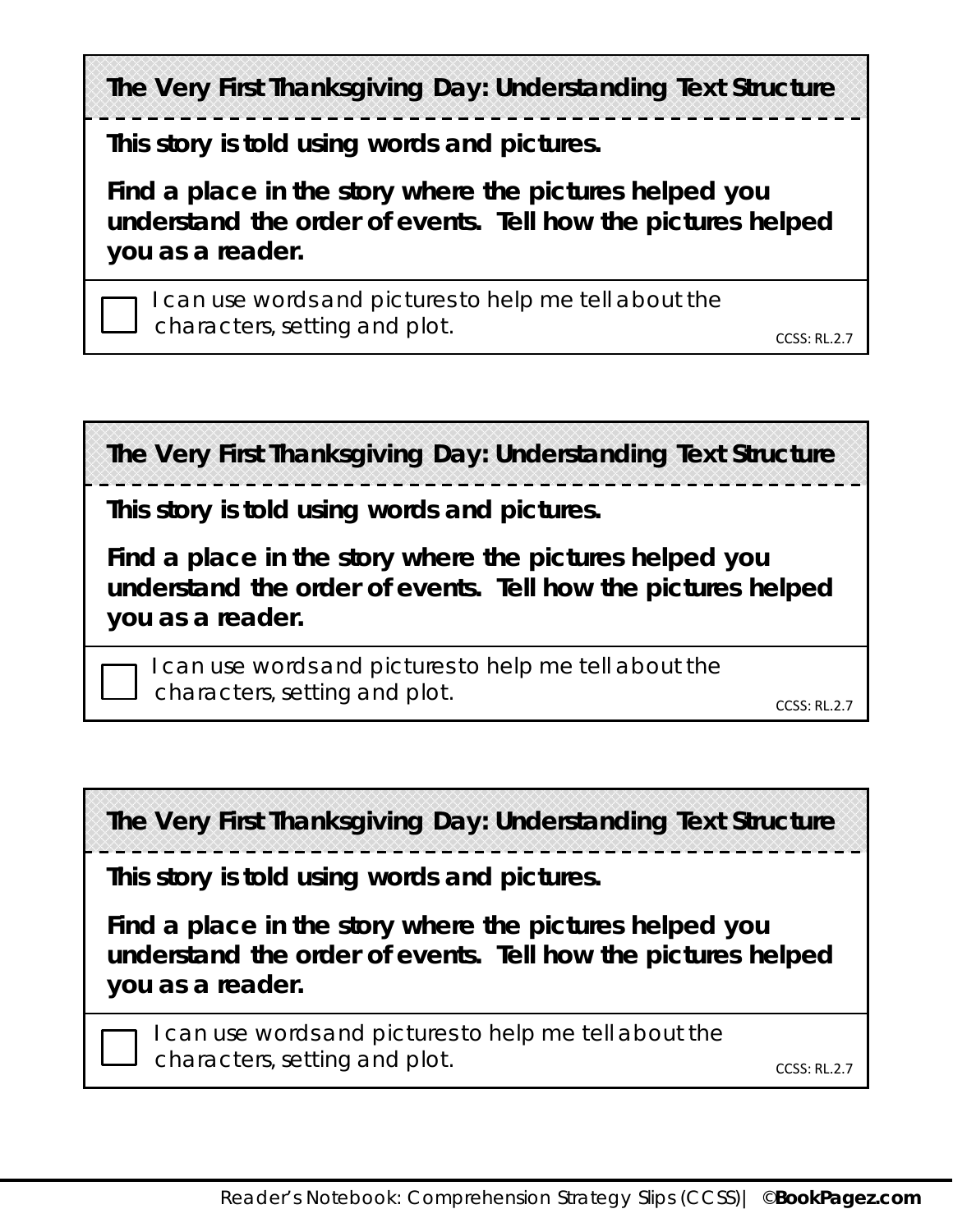**The Very First Thanksgiving Day: Understanding Text Structure** 

**This story is told using words and pictures.** 

**Find a place in the story where the pictures helped you understand the order of events. Tell how the pictures helped you as a reader.** 

**The Very First Thanksgiving Day: Understanding Text Structure** 

**This story is told using words and pictures.** 

**Find a place in the story where the pictures helped you understand the order of events. Tell how the pictures helped you as a reader.** 

**The Very First Thanksgiving Day: Understanding Text Structure** 

**This story is told using words and pictures.** 

**Find a place in the story where the pictures helped you understand the order of events. Tell how the pictures helped you as a reader.** 

**The Very First Thanksgiving Day: Understanding Text Structure** 

**This story is told using words and pictures.** 

**Find a place in the story where the pictures helped you understand the order of events. Tell how the pictures helped you as a reader.**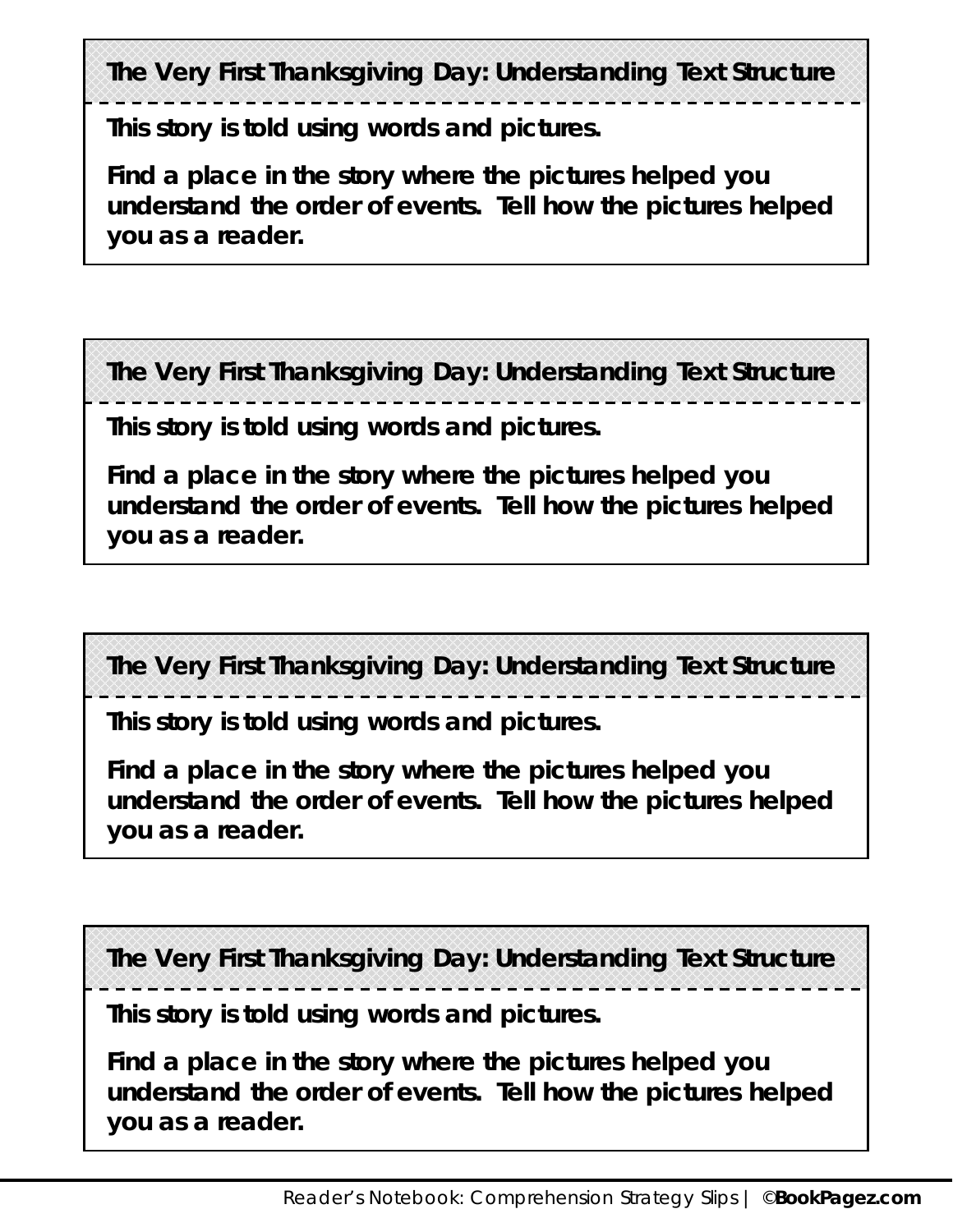# **Understanding Text Structure**

| <b>Text</b><br><b>Structure</b>               | Where the Text<br>Structure was<br><b>Used</b> | How the Text<br><b>Structure Helped</b><br>Me |
|-----------------------------------------------|------------------------------------------------|-----------------------------------------------|
|                                               | Page:                                          |                                               |
|                                               | Page:                                          |                                               |
|                                               | Page:                                          |                                               |
|                                               | Page:                                          |                                               |
|                                               | Page:                                          |                                               |
|                                               | Text Structures You Might See While Reading    |                                               |
| <b>Description</b><br>Compare and<br>Contrast | Sequence<br>Problem and<br>Solution            | <b>Cause and Effect</b>                       |

# **Directions:**

- **1.** Answer each of the questions.
- **2.** Carefully cut on the dotted line.
- **3.** Glue, tape, or staple into your reader's notebook.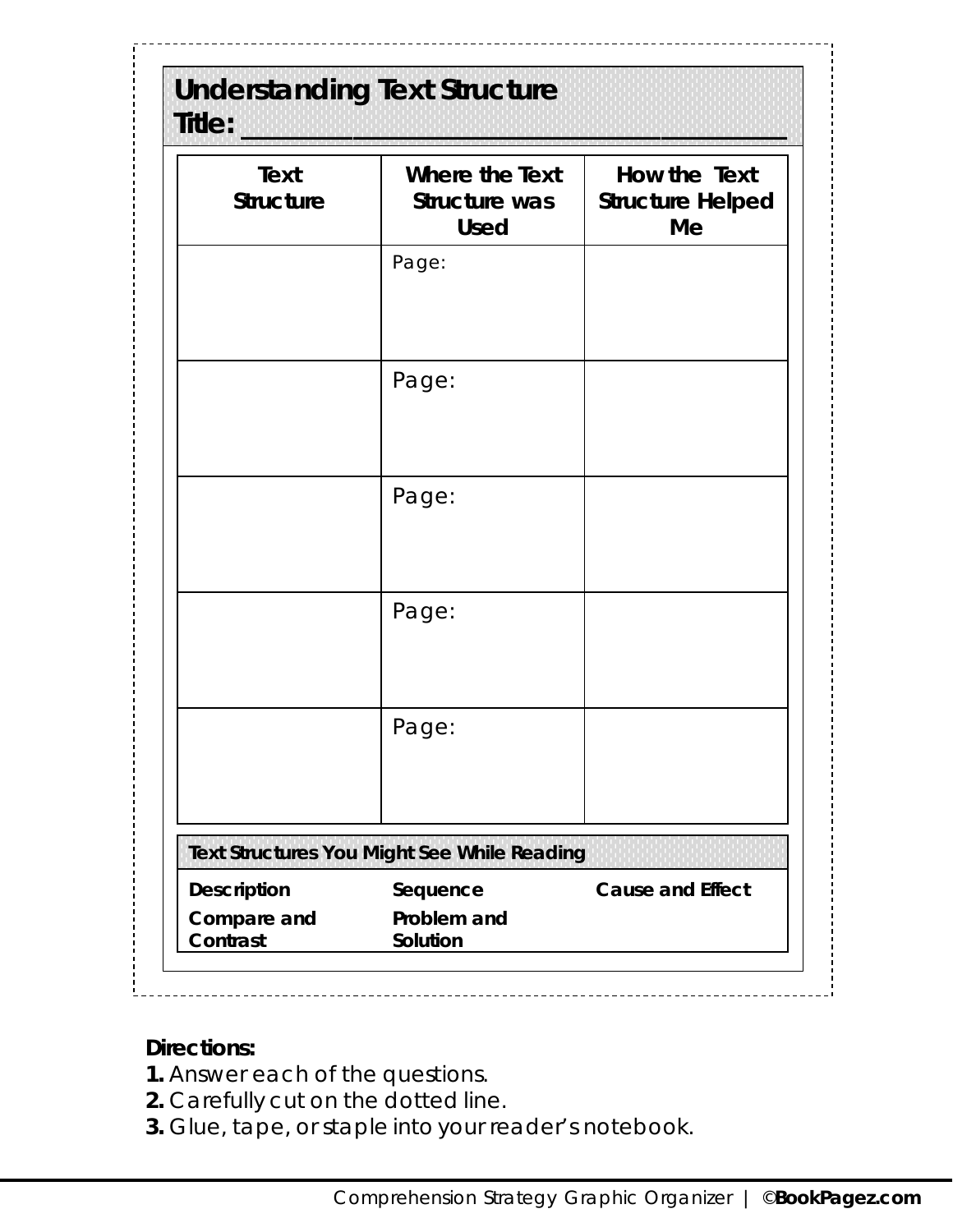The Very First Thanksgiving Day Lesson Plans, Resources, and Activities

The lesson plans, resources, and activities for use with "The Very First Thanksgiving Day" correlate with the following English Language Arts Common Core State Standards for second grade.

#### **Understanding Text Structure Lesson Plan and Resources**

#### Reading: Literature

**RL.2.4** – Describe how words and phrases (eg, regular beats, alliteration rhymes, repeated lines) supply rhythm and meaning in a story, poem, or song.

**RL.2.5** – Describe the overall structure of a story, including describing how the beginning introduces the story and the ending concludes the action.

**RL.2.7** – Use information gained from the illustrations and words in a print or digital text to demonstrate understanding of its characters, setting, or plot.

**RL.2.10** – By the end of the year, read and comprehend literature, including stories and poetry, in the grades 2-3 text complexity band proficiently, with scaffolding as needed at the high end of the range.

Reading: Foundational Skills

**RF.2.3** – Know and apply grade-level phonics and word analysis skills in decoding words.

**RF.2.4** – Read with sufficient accuracy and fluency to support comprehension.

#### **Writing**

**W.2.8** – Recall information from experiences or gather information from provided sources to answer a question.

#### Speaking & Listening

**SL2.1b** – Build on others' talk in conversations by linking their comments to the remarks of others. **SL2.2** – Recount or describe key ideas or details from a text read aloud or information presented orally or through other media.

**SL2.3** – Ask and answer question about what a speaker says in order to clarify comprehension, gather additional information, or deepen understanding of a topic or issue.

#### Language

**L.2.6** – Use words and phrases acquired through conversations, reading and being read to, and responding to texts, including adjectives and adverbs to describe (eg, *When other kids are happy that makes me happy*).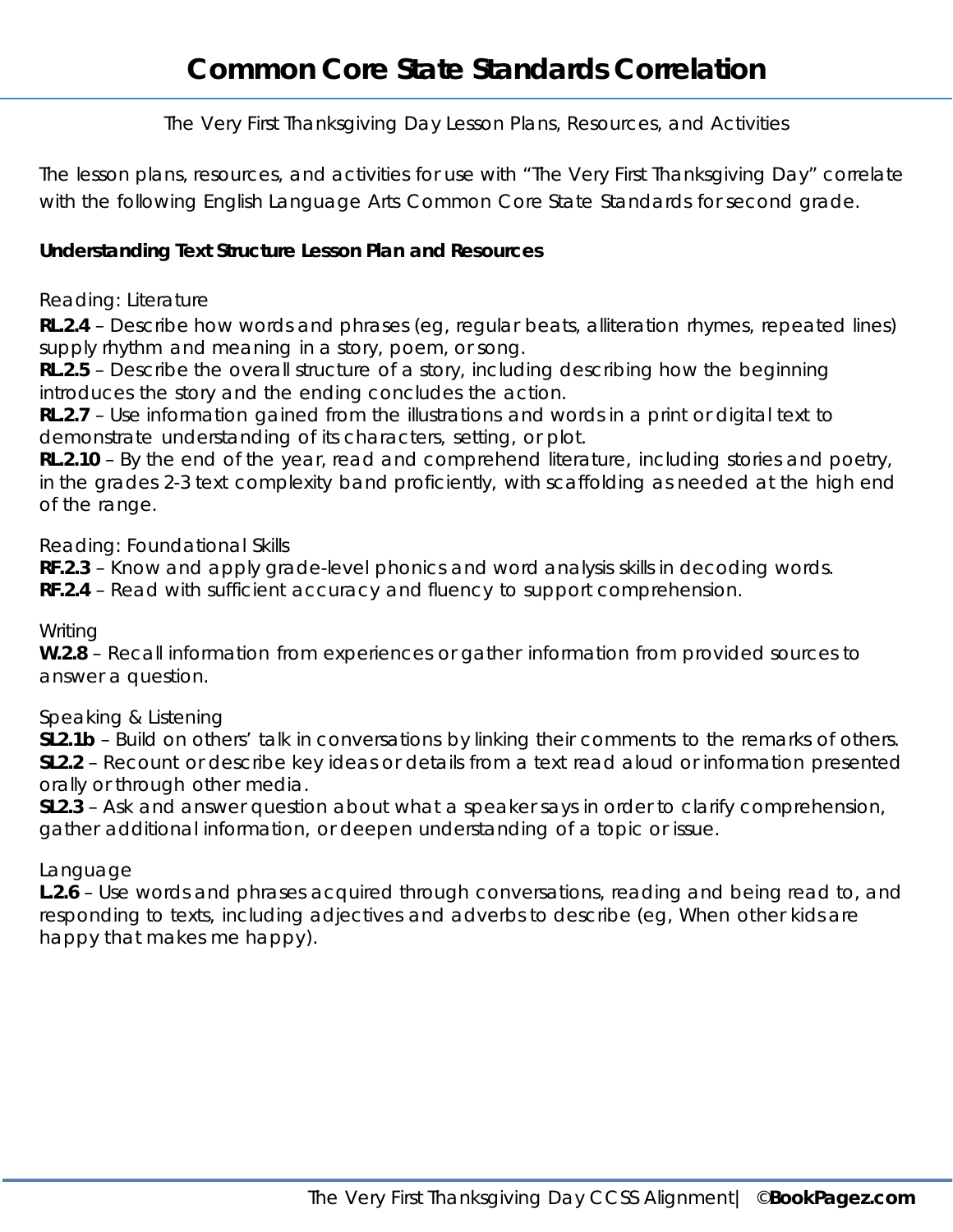# **Important Words to Know and Understand in "The Very First Thanksgiving Day"**

## **Blessed**

Something that has been made holy through saying a special prayer

# **Coal**

Made black from burning

# **Docked**

To bring a ship or boat into a dock or to anchor the boat so that it cannot float away

### **Foe**

An enemy

### **Harbor**

A part of the ocean that is next to the land and that is protected and is deep enough to provide safety to ships

### **Steadfastly**

Very devoted and loyal to a person, belief or cause

### **Toiled**

To work very hard and for a long time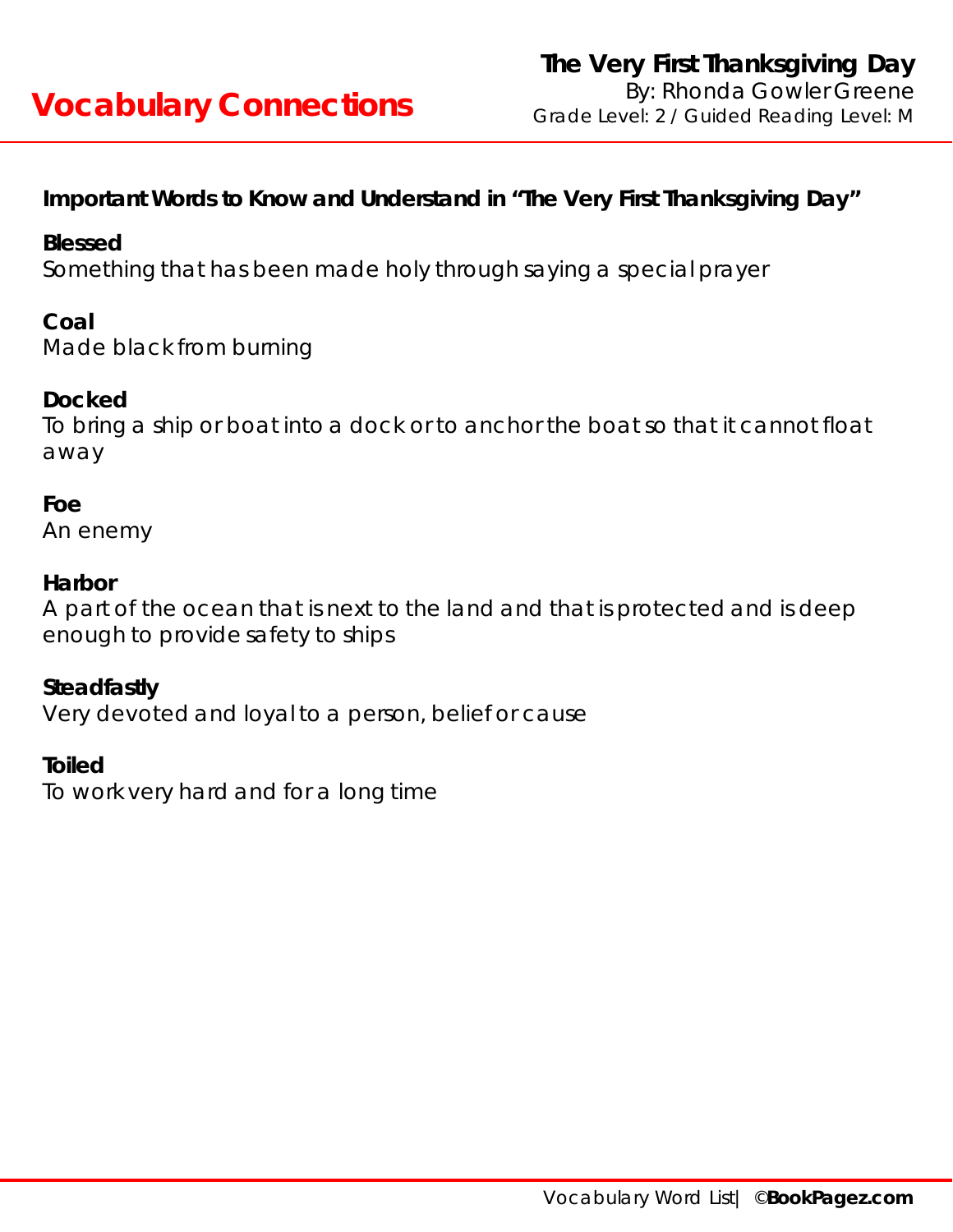# **The Very First Thanksgiving Day**

By: Rhonda Gowler Greene **Vocabulary Connections** By: Rhonda Gowler Greene



# Picture Vocabulary Sorting Cards| ©**BookPagez.com**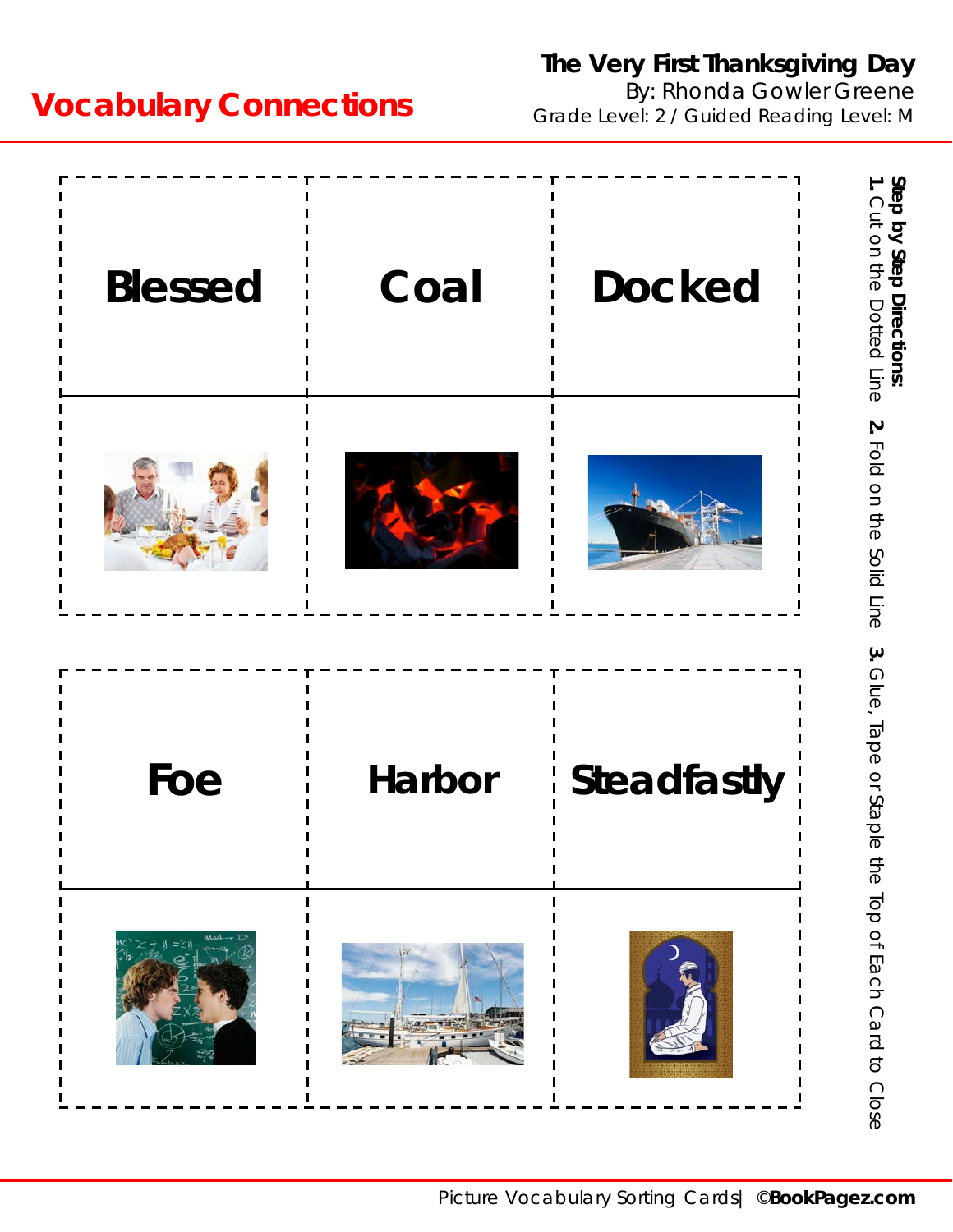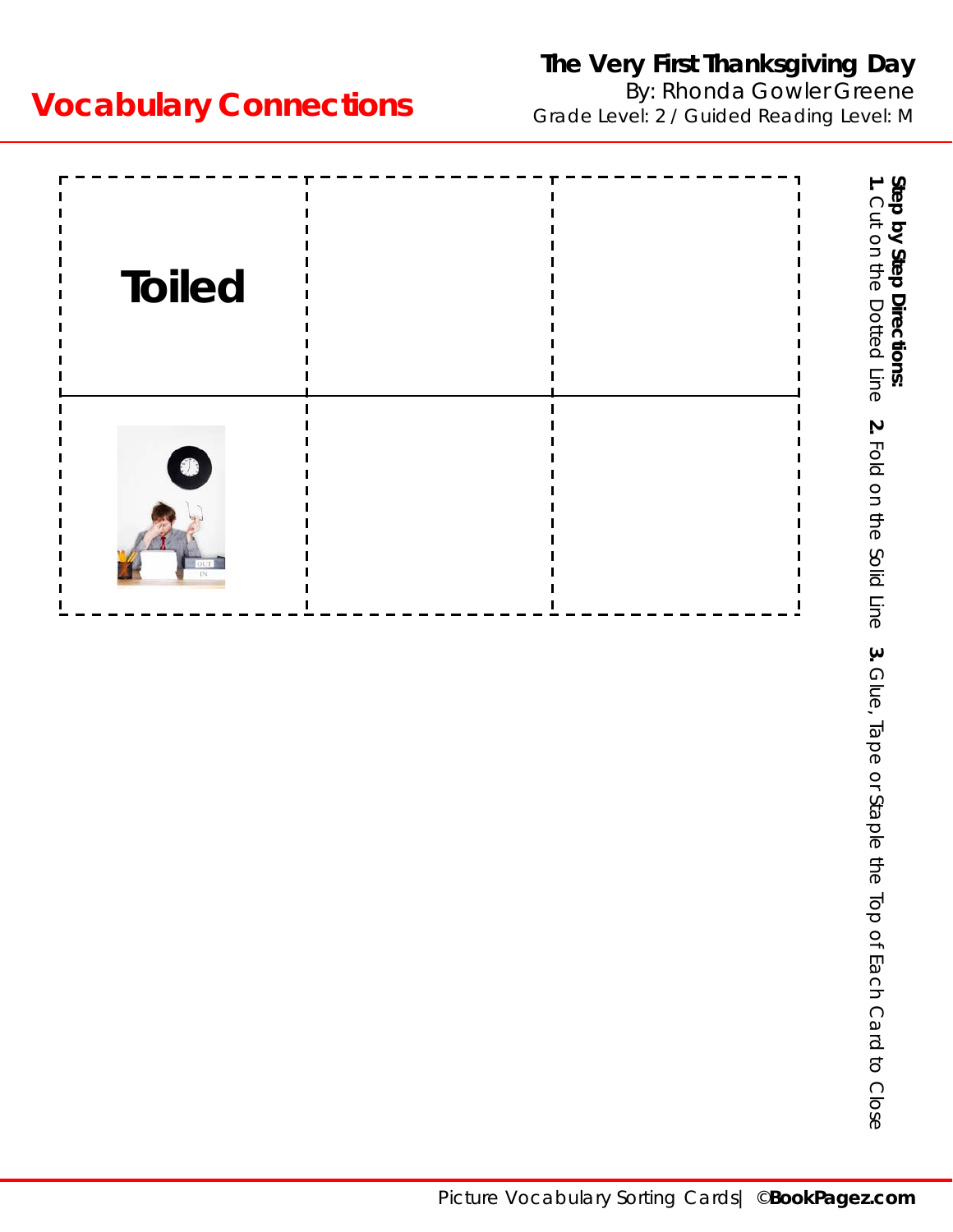| <b>Blessed</b>                                                                | Coal                       | <b>Docked</b>                                                                                         |
|-------------------------------------------------------------------------------|----------------------------|-------------------------------------------------------------------------------------------------------|
| Something that<br>has been made<br>holy through<br>saying a special<br>prayer | Made black from<br>burning | To bring a ship or<br>boat into a dock<br>or to anchor the<br>boat so that it<br>cannot float<br>away |
|                                                                               |                            |                                                                                                       |
| Foe                                                                           | <b>Harbor</b>              | <b>Steadfastly</b>                                                                                    |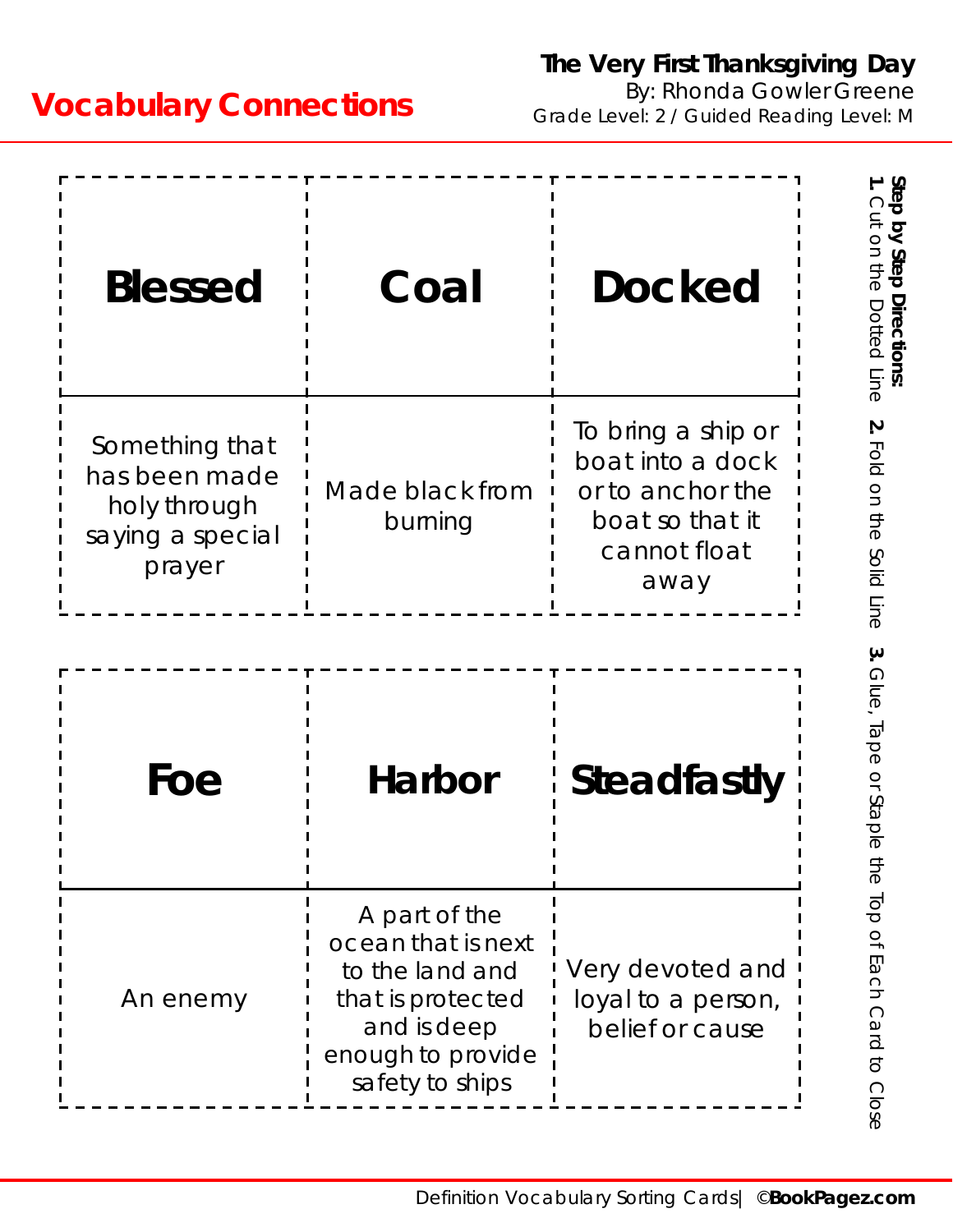| <b>Toiled</b>                               | Step by Step Directions:<br>1. Cut on the Dotted Line                       |
|---------------------------------------------|-----------------------------------------------------------------------------|
| To work very hard<br>and for a long<br>time | $\mathbf{v}$<br>Fold on the solid Line                                      |
|                                             | $\dot{\mathbf{c}}$<br>Glue, Tape or Staple<br>the Top of Each Card to Close |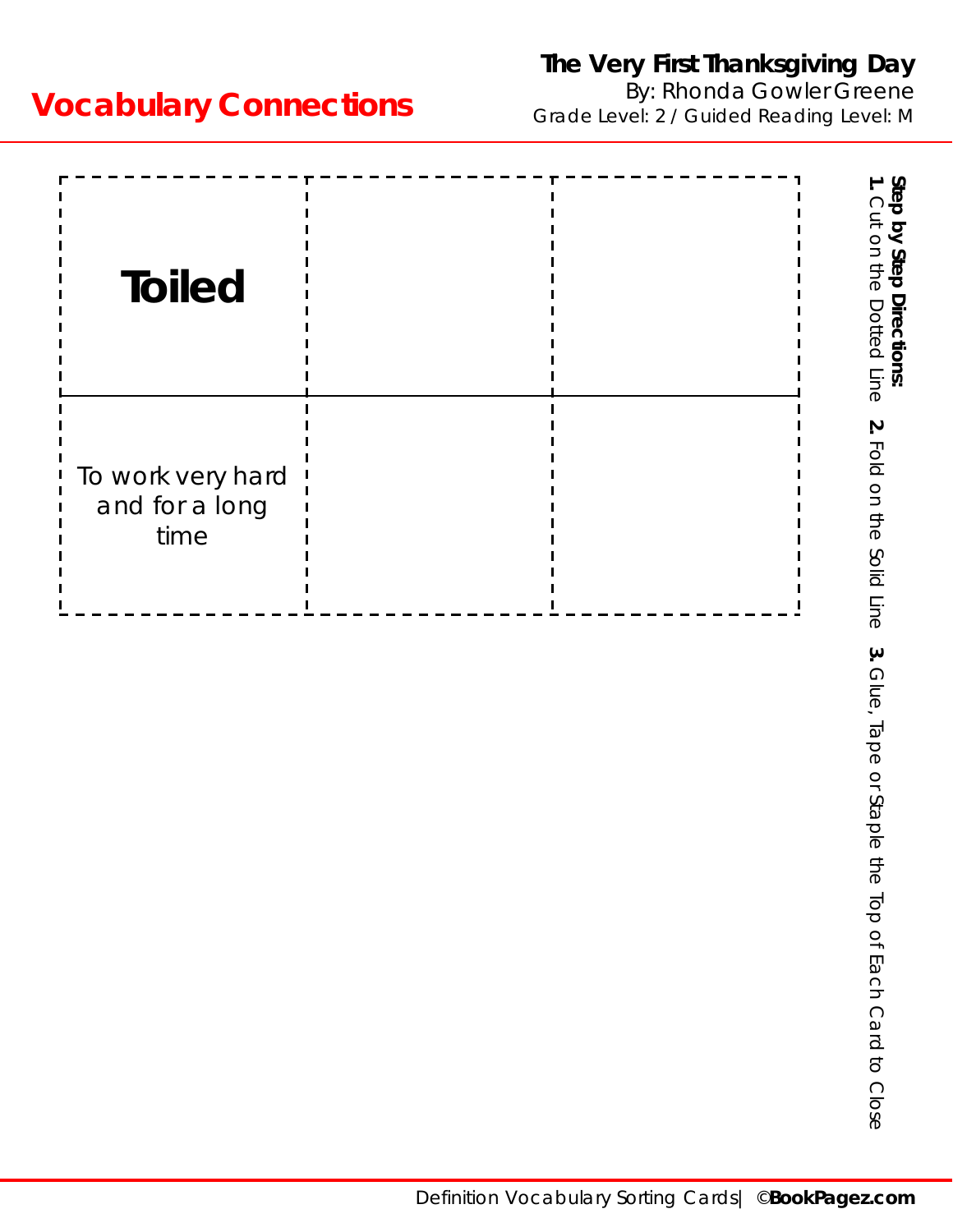| Blessed is a/an<br>noun verb<br>adverb adjective<br>Definition of<br><b>Blessed:</b> | Coal is a/an<br>noun verb<br>adverb adjective<br>Definition of<br>Coal: | Docked is a/an<br>noun verb<br>adverb adjective<br>Definition of<br>Docked: | Step<br>O<br>Ó<br>$\frac{1}{2}$<br>$\overline{\mathsf{c}}$<br>Step<br>83<br>Directions<br>5<br>이<br>ᅎ<br>$\supseteq$<br><b>Ited</b><br>당<br>이<br>$\overline{\sigma}$<br>Bottom<br>$\frac{0}{0}$<br>Flap into<br>Your Notebook<br>Solid<br><b>Line</b> |
|--------------------------------------------------------------------------------------|-------------------------------------------------------------------------|-----------------------------------------------------------------------------|-------------------------------------------------------------------------------------------------------------------------------------------------------------------------------------------------------------------------------------------------------|
| <b>Blessed looks</b><br>like this:                                                   | <b>Coal looks</b><br>like this:                                         | <b>Docked looks</b><br>like this:                                           | س<br>omplete<br>ŗд<br>Write<br>5h<br>S<br>VOCab                                                                                                                                                                                                       |
| <b>Blessed</b> reminds<br>me of:                                                     | <b>Coal</b> reminds<br>me of:                                           | <b>Docked</b> reminds<br>me of:                                             | oulary Card<br>oulary Word                                                                                                                                                                                                                            |
| I saw this word in                                                                   | I saw this word in                                                      | I saw this word in                                                          | on the Front of the                                                                                                                                                                                                                                   |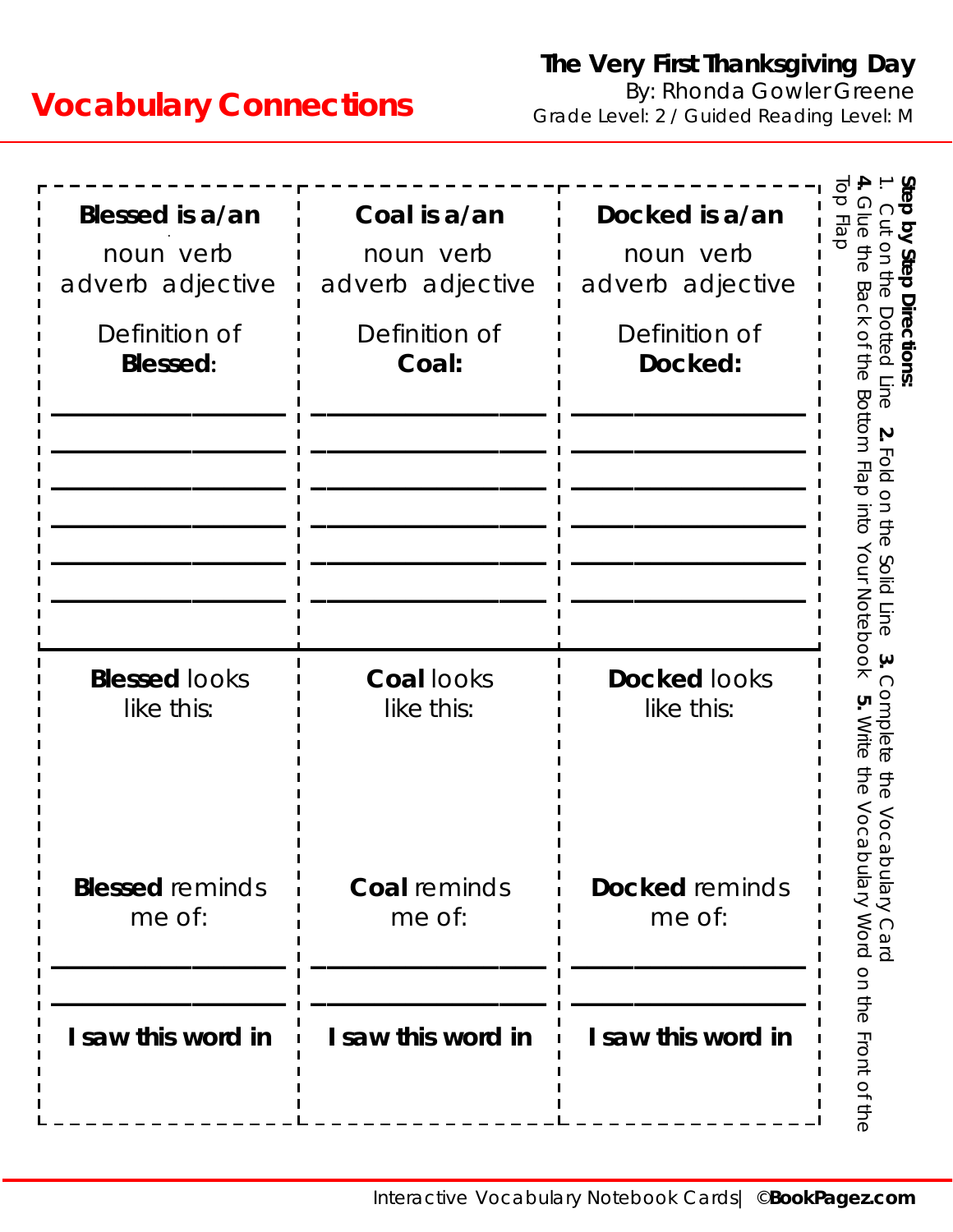| Foe is a/an<br>noun verb<br>adverb adjective<br>Definition of<br>Foe: | Harbor is a/an<br>noun verb<br>adverb adjective<br>Definition of<br>Harbor: | Steadfastly is a/an<br>noun verb<br>adverb adjective<br>Definition of<br>Steadfastly: | Step<br>$\frac{1}{\overline{Q}}$<br>$\overline{Q}$<br>$\overline{0}$<br>O<br>Step<br>t<br>19<br>ᢍ<br>ω<br>Directions<br>O<br>ᅎ<br>ŏ<br>$\supseteq$<br>₹<br><b>SH</b><br>$\overline{5}$<br>BO<br>LIOM<br>$rac{O}{O}$<br>$\overline{\omega}$<br>$\circ$<br>into<br>$\Rightarrow$<br>Your<br>Solid<br>Notebook<br>Line |
|-----------------------------------------------------------------------|-----------------------------------------------------------------------------|---------------------------------------------------------------------------------------|---------------------------------------------------------------------------------------------------------------------------------------------------------------------------------------------------------------------------------------------------------------------------------------------------------------------|
| Foe looks<br>like this:                                               | Harbor looks<br>like this:                                                  | <b>Steadfastly looks</b><br>like this:                                                | ట<br>ŗч<br>Write<br>$rac{1}{\overline{10}}$<br>も<br>こ<br>the<br><br>Ō<br>∩                                                                                                                                                                                                                                          |
| Foe reminds<br>me of:                                                 | Harbor reminds<br>me of:                                                    | <b>Steadfastly reminds</b><br>me of:                                                  | ω<br>ω<br>$\circ$<br>ਨ<br>bulary Card<br>bulary Word                                                                                                                                                                                                                                                                |
| I saw this word in                                                    | I saw this word in                                                          | I saw this word in                                                                    | on the Front of the                                                                                                                                                                                                                                                                                                 |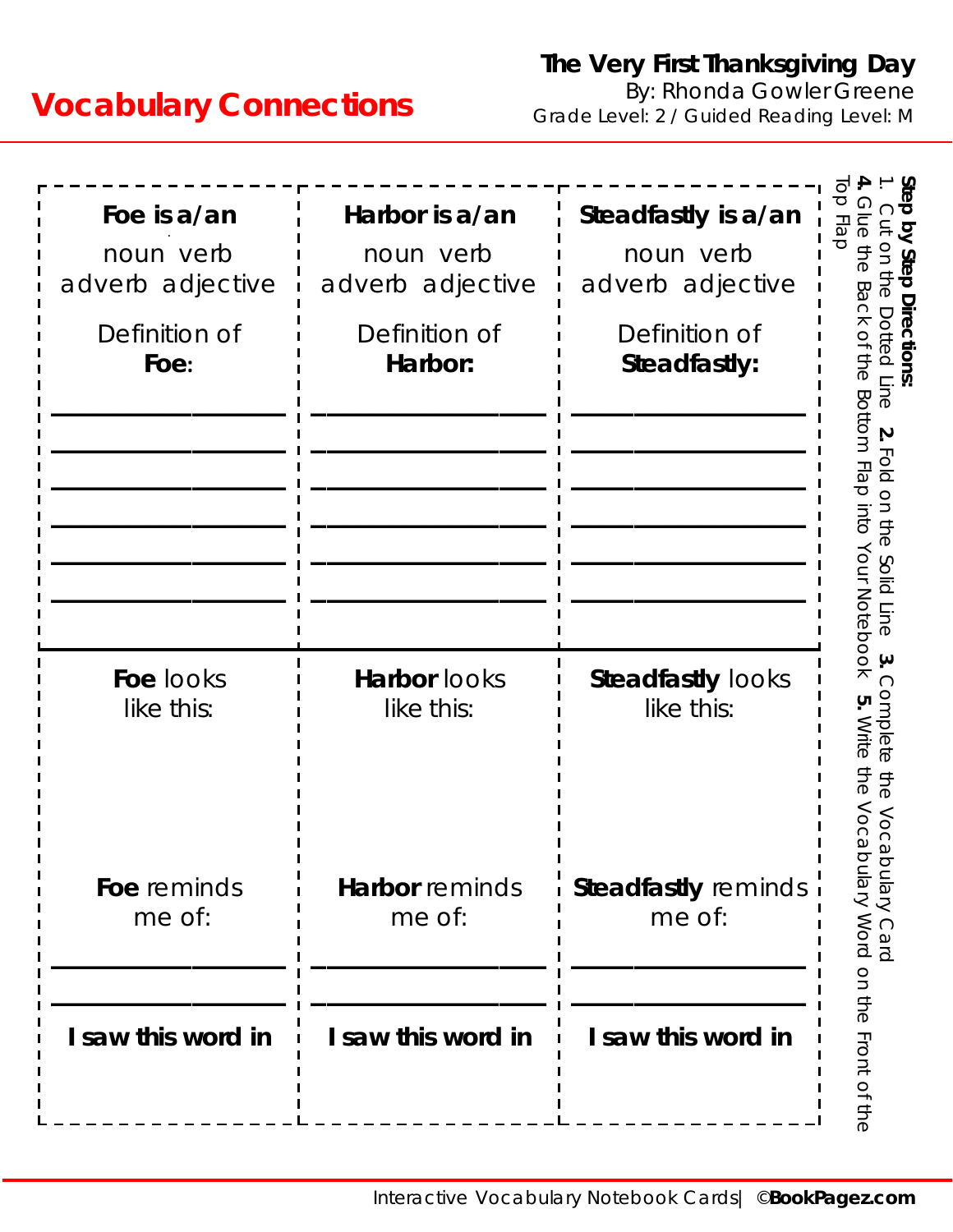| Toiled is a/an<br>noun verb<br>adverb adjective<br>Definition of<br>Toiled: | $\overline{O}$<br>Elap<br>9<br>P<br>ᢍ<br>ω<br>ᅎ<br>$\supseteq$<br>ing<br>Sid<br>Bottom<br>$\frac{1}{2}$<br>up into<br>Your Notebook | Step<br>ट्र<br>ō<br>σ<br>Directions<br>O<br>bed<br><b>D</b><br>$\mathbf{v}$<br>Fold<br>$\overline{a}$<br>the<br><br>Solid Line |
|-----------------------------------------------------------------------------|-------------------------------------------------------------------------------------------------------------------------------------|--------------------------------------------------------------------------------------------------------------------------------|
| <b>Toiled looks</b><br>like this:                                           | ŗл<br>Write<br>the<br>                                                                                                              | س<br>omplete<br>the                                                                                                            |
| Toiled reminds<br>me of:                                                    | Voca<br>$\overline{C}$                                                                                                              | Vocab                                                                                                                          |
| I saw this word in                                                          |                                                                                                                                     | ulary Card<br>Ilary Word on the Front of the                                                                                   |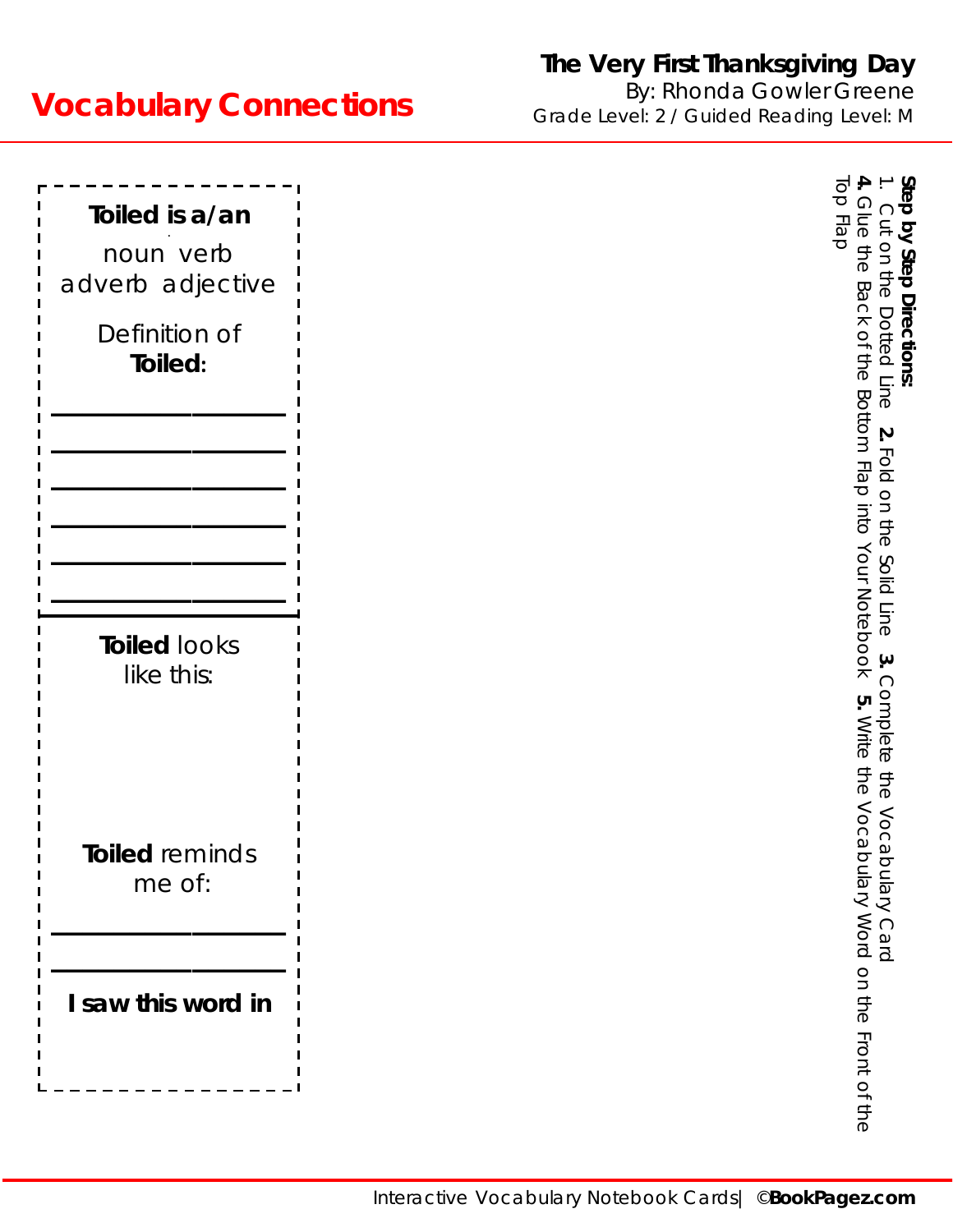**Directions:** Graph the number of consonants in each of the words in the word bank**.**

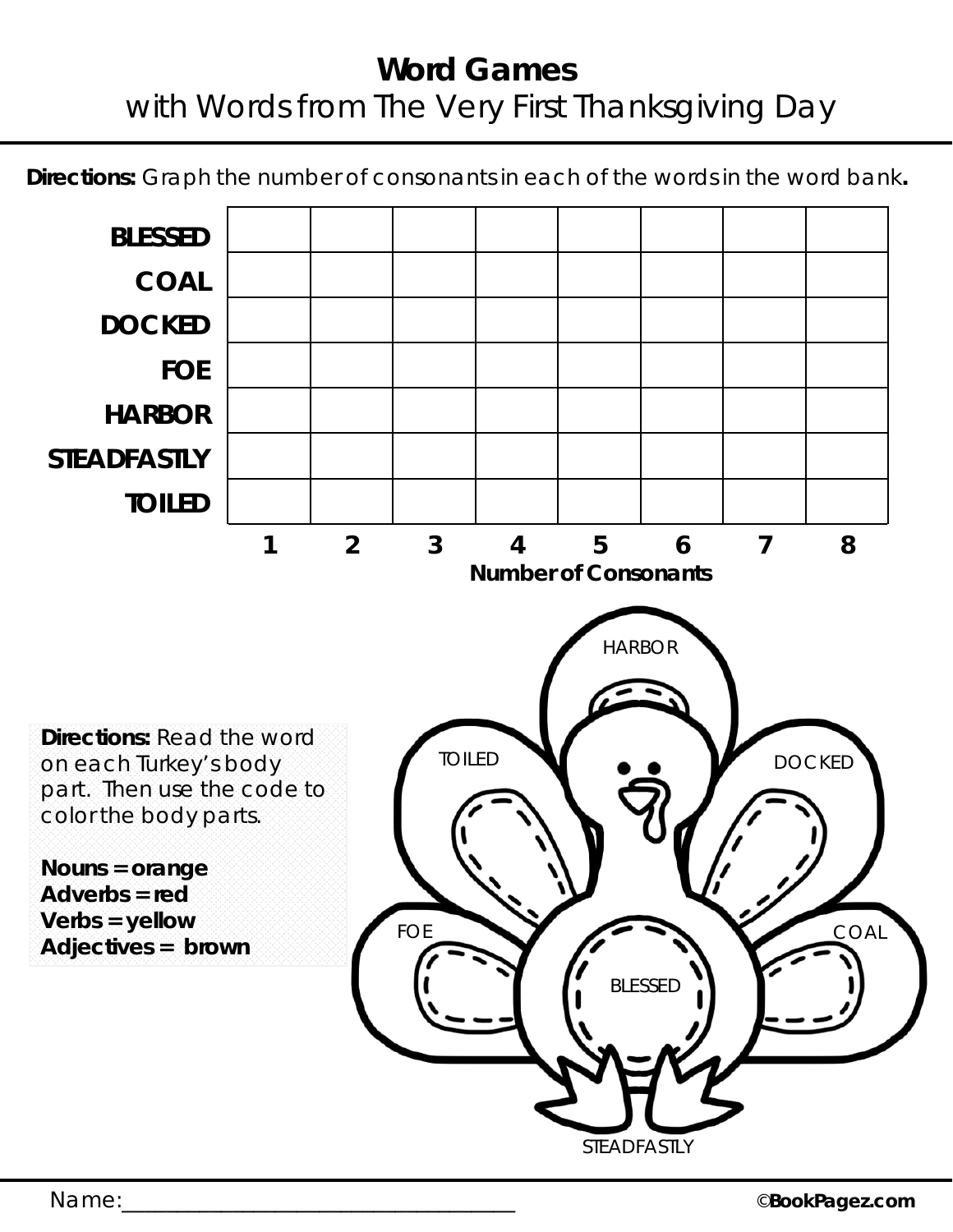**Directions:** Graph the number of consonants in each of the words in the word bank**.**

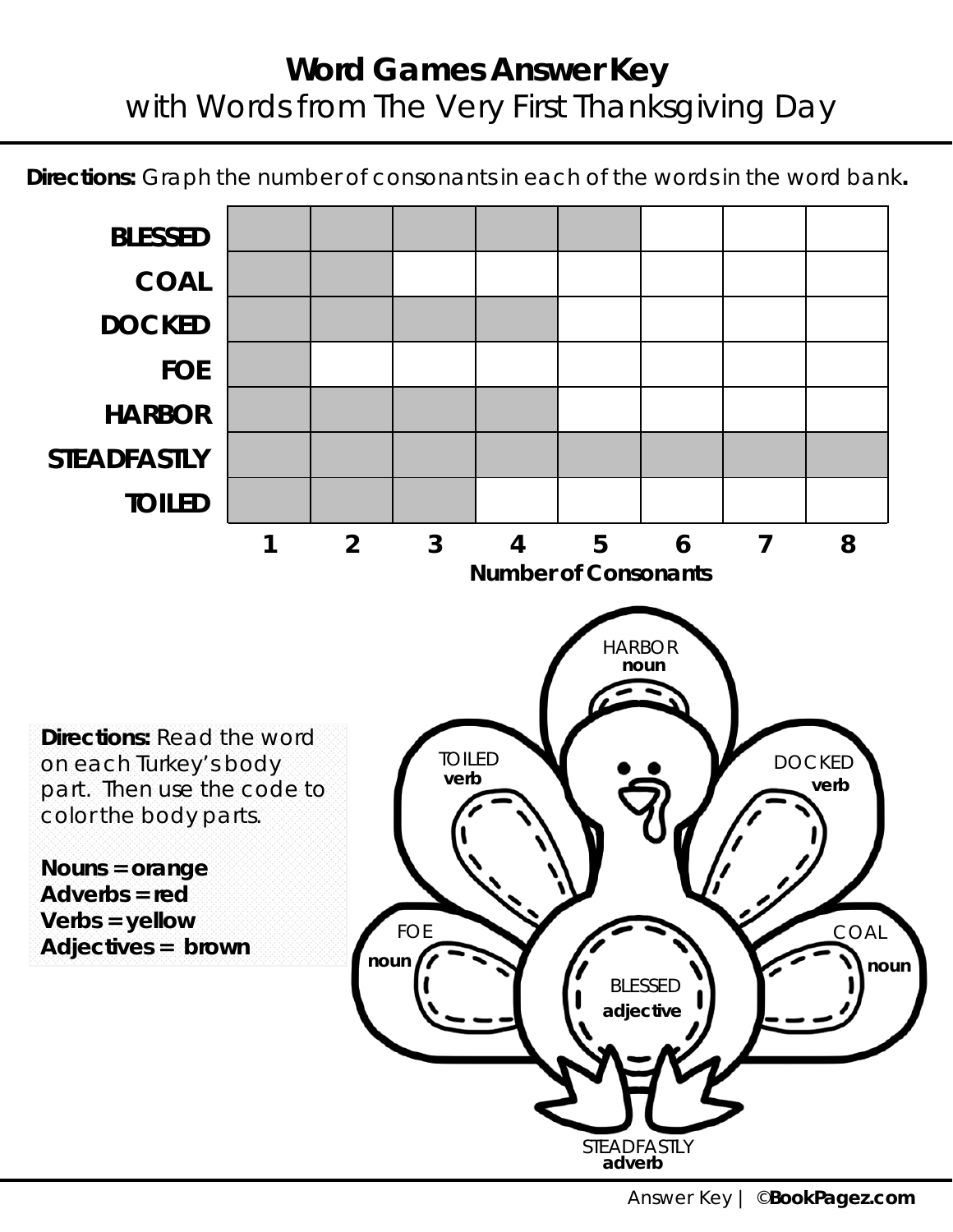# **The Very First Thanksgiving Day**

By: Rhonda Gowler Greene Grade Level: 2 / Guided Reading Level: M

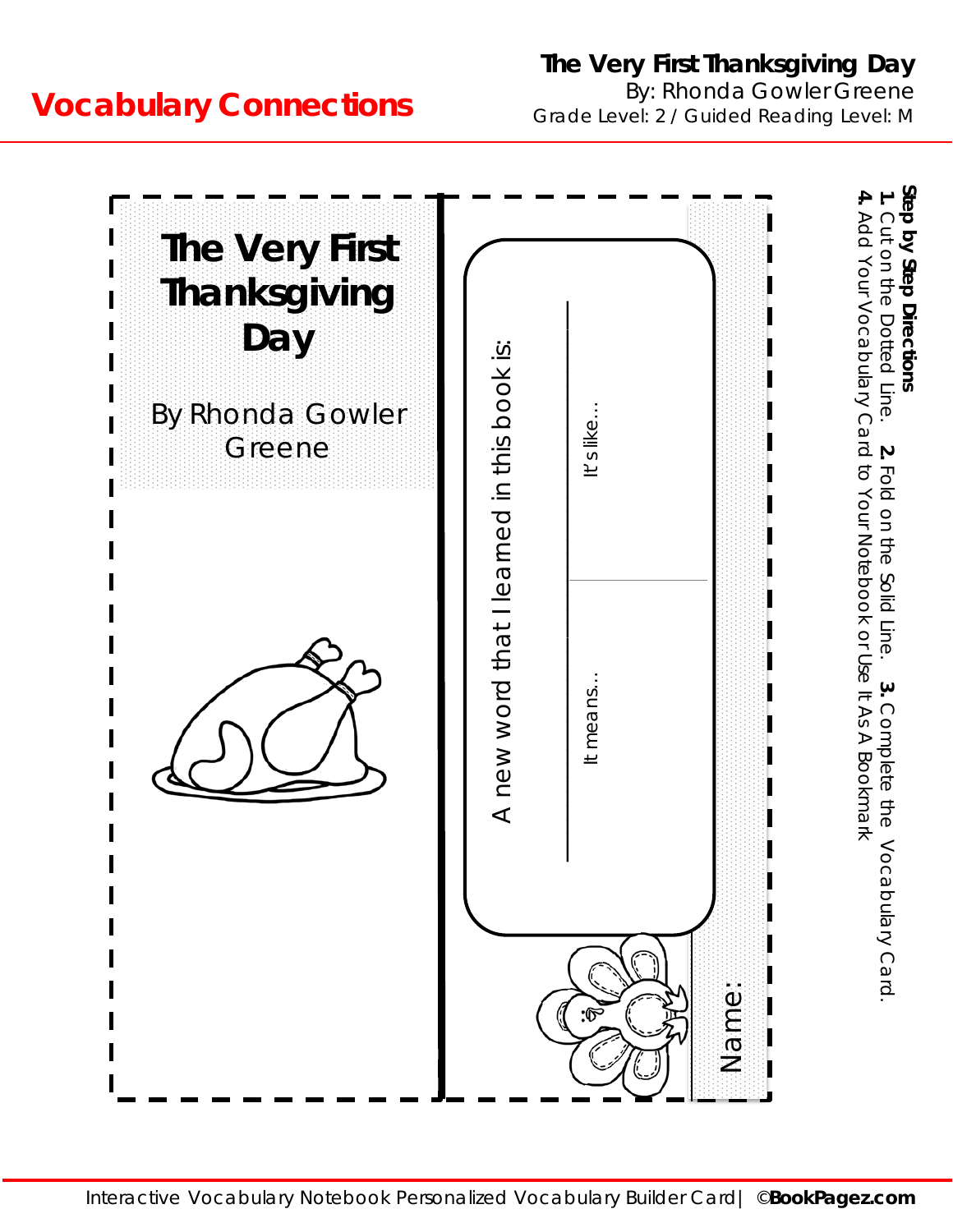# **Directions:**

Select a word from your reading that is new to you and write it in the box below. Then fill in the blanks to connect the new word to words you already know.

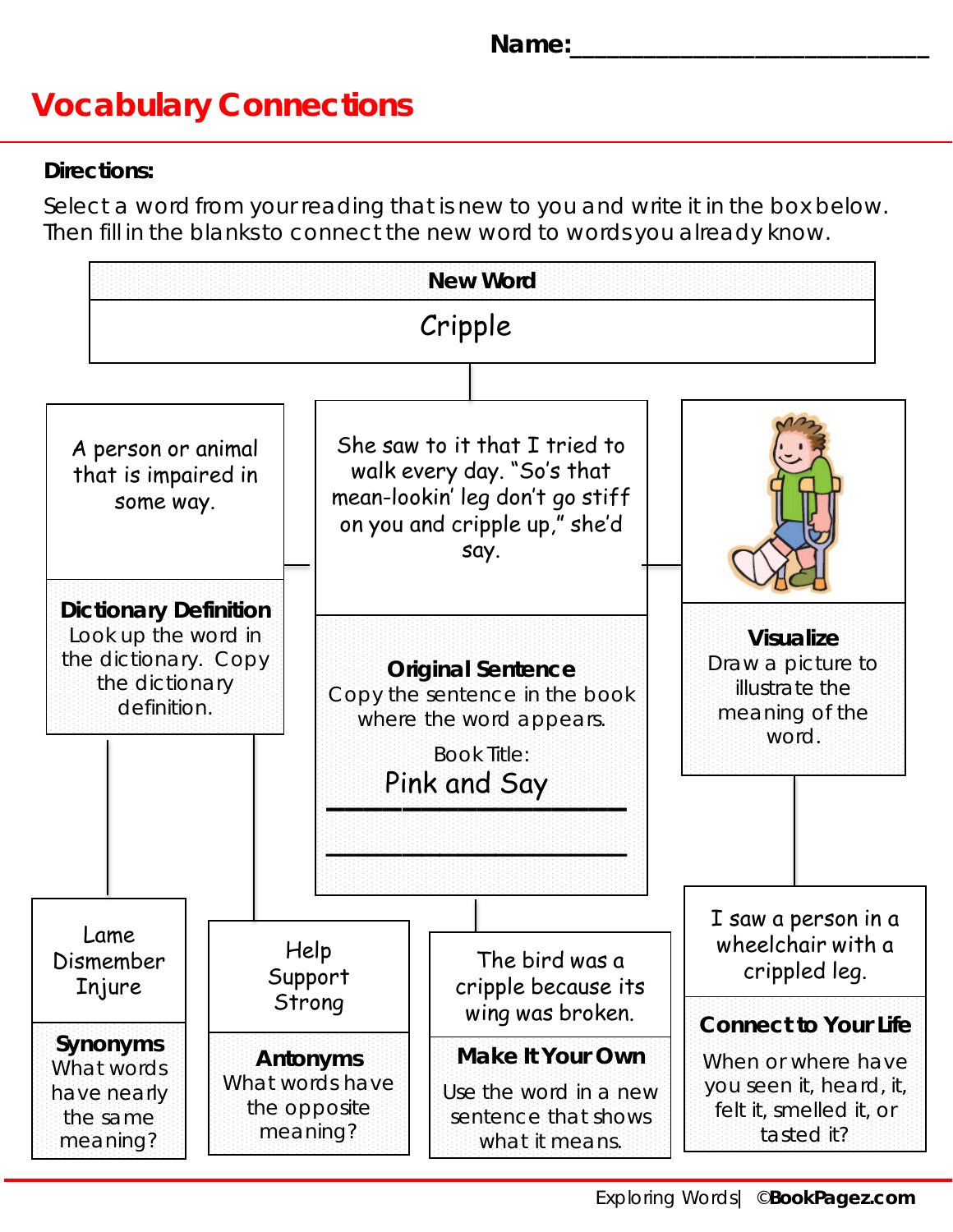## **Directions:**

Select a word from your reading that is new to you and write it in the box below. Then fill in the blanks to connect the new word to words you already know.



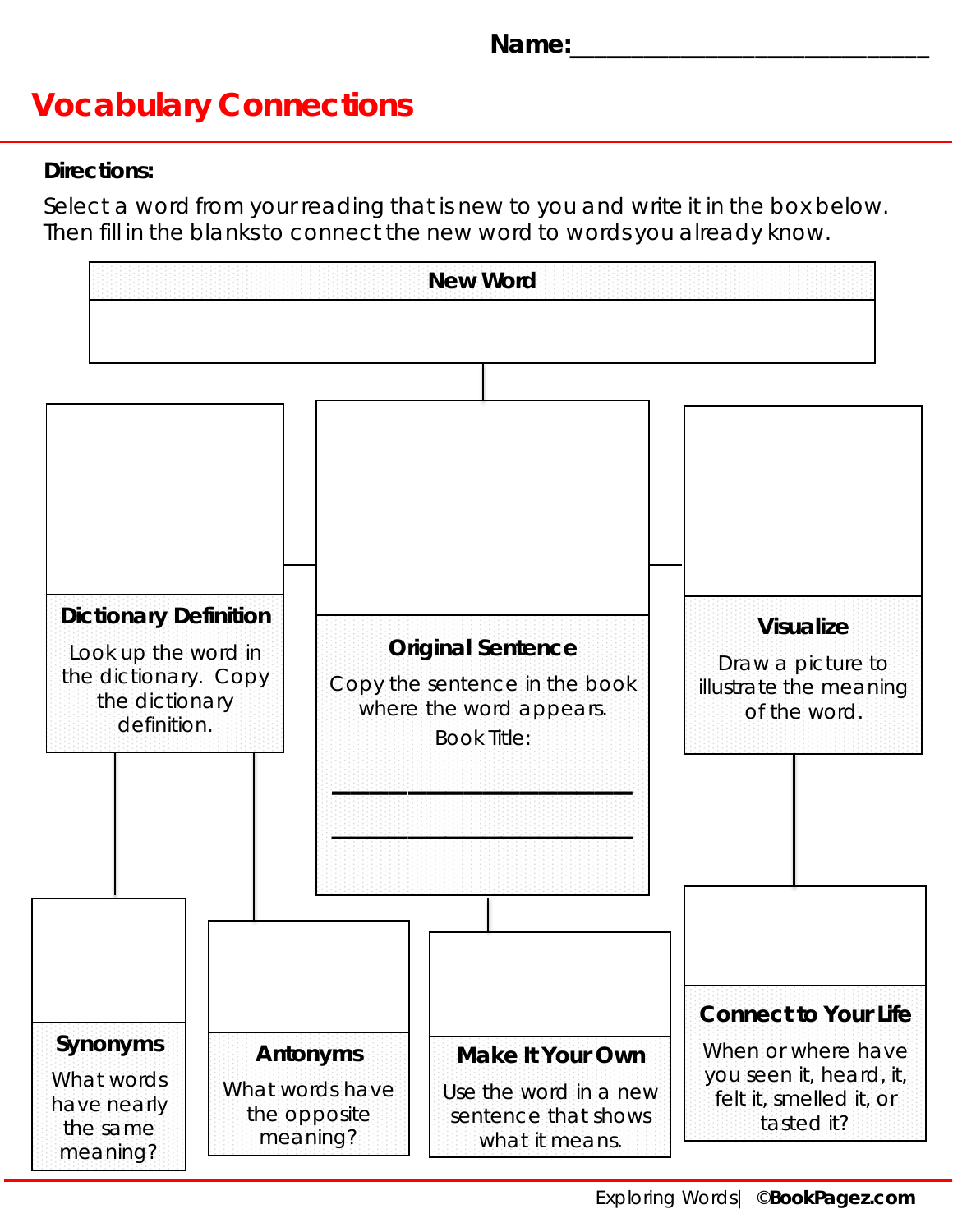## **Directions:**

- **1.** Write a word from your reading that is new to you in the first column.
- **2.** Read the sentence before *and* after the sentence where the word appears. Write what you think the word means in the second column.
- **3.** Explain why you think your definition makes sense based on the context clues in the text.
- **4.** Write the dictionary definition.
- **5.** Place a check mark in the last column if the dictionary definition matches what you thought the word meant.

| Word | What I Think the<br><b>Word Means</b> | <b>Context Clues</b> | <b>Real Definition</b> |  |
|------|---------------------------------------|----------------------|------------------------|--|
|      |                                       |                      |                        |  |
|      |                                       |                      |                        |  |
|      |                                       |                      |                        |  |
|      |                                       |                      |                        |  |
|      |                                       |                      |                        |  |
|      |                                       |                      |                        |  |
|      |                                       |                      |                        |  |
|      |                                       |                      |                        |  |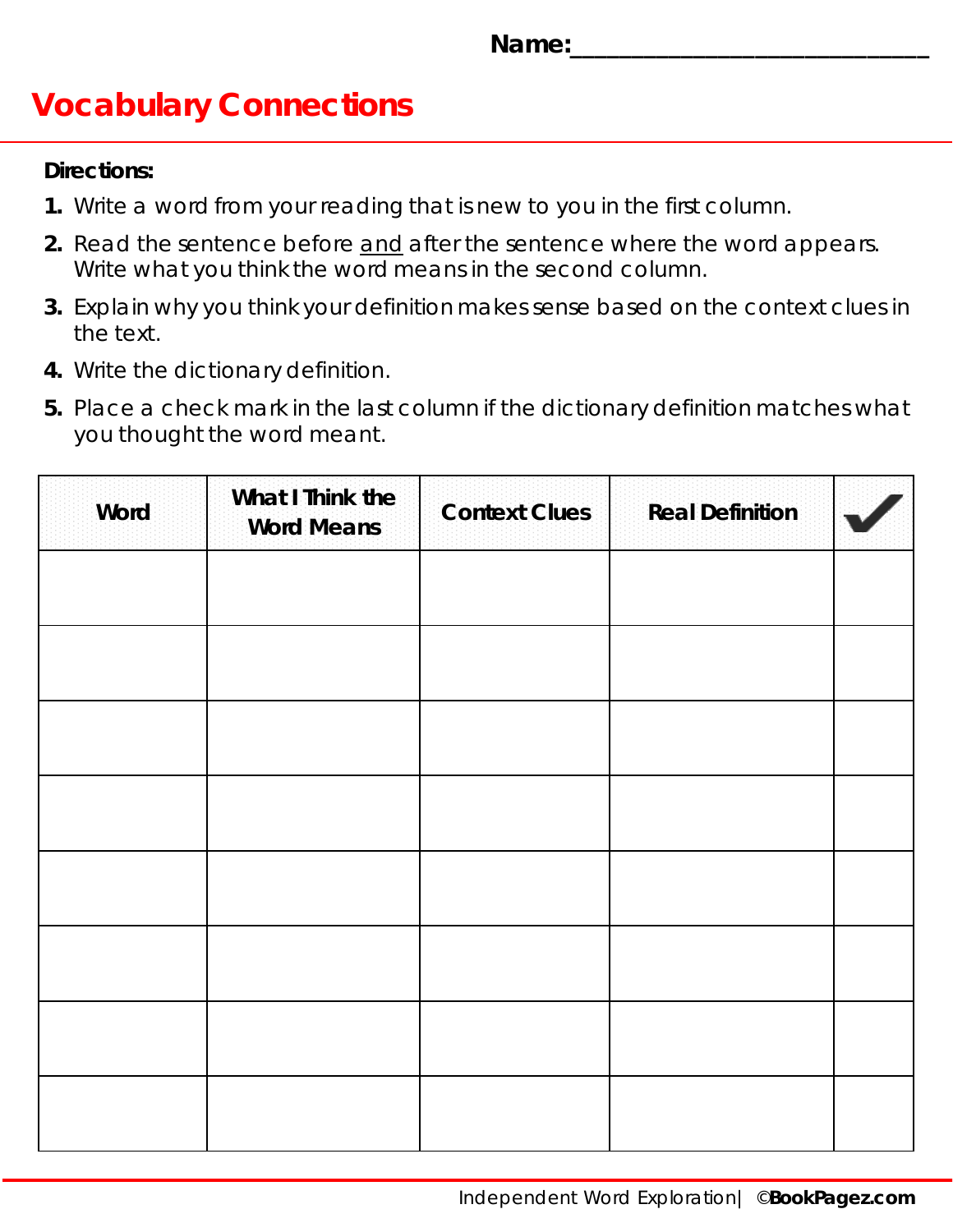The Very First Thanksgiving Day Lesson Plans, Resources, and Activities

The lesson plans, resources, and activities for use with "The Very First Thanksgiving Day" correlate with the following English Language Arts Common Core State Standards for second grade.

#### **Vocabulary Lesson Plan and Resources**

Language

**L.2.4a** – Use sentence-level context as a clue to the meaning of a word or phrase.

**L.2.5a** – Identify real-life connections between words and their use (eg, describe foods that are *spicy* or *juicy*).

**L.2.6** – Use words and phrases acquired through conversations, reading and being read to, and responding to texts, including using frequently occurring conjunctions to signal simple relationships (eg, *because*).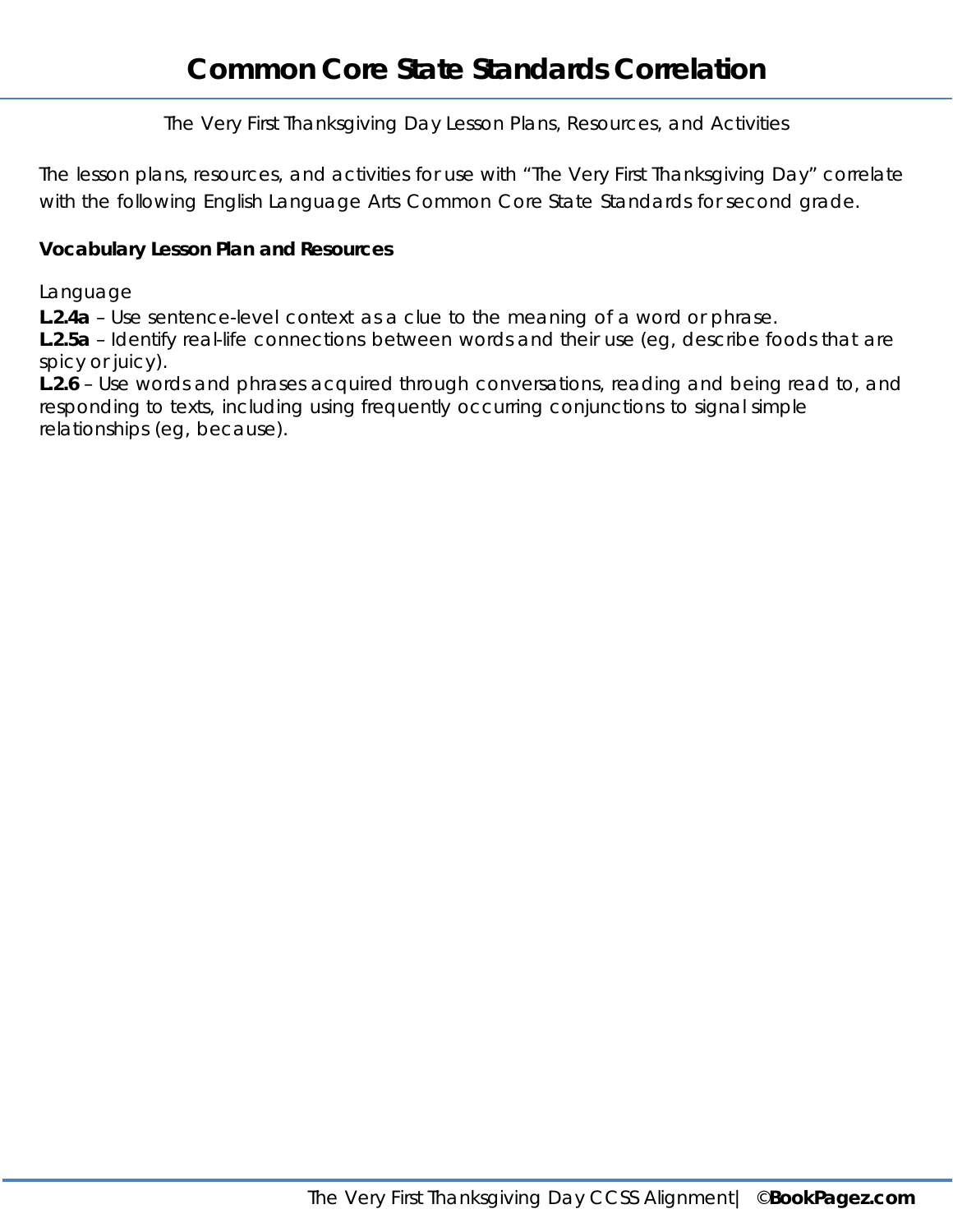# **Instructional Focus:**

Rhyming Words

# **Background:**

**Rhyming words** are words that have the same ending sounds.

# **Examples:**

| blessed, dressed | strong, long   |
|------------------|----------------|
| rows, snows      | stone, unknown |
| end, friend      | began, plan    |
| sail, hail       | land, hand     |

### **Materials and Preparation:**

- A Copy of *The Very First* Thanksgiving by Rhonda Gowler Greene
- Chart Paper
- Sorting Cards (1 set per student)
- Match Up Score Sheet
- Match Up Directions
- Rhyme Time Word Work Page (1 per student)
- Optional Word Detective (1 per student)
- Optional 2 Colors of Index Cards (see Extend Engagement in Step 2)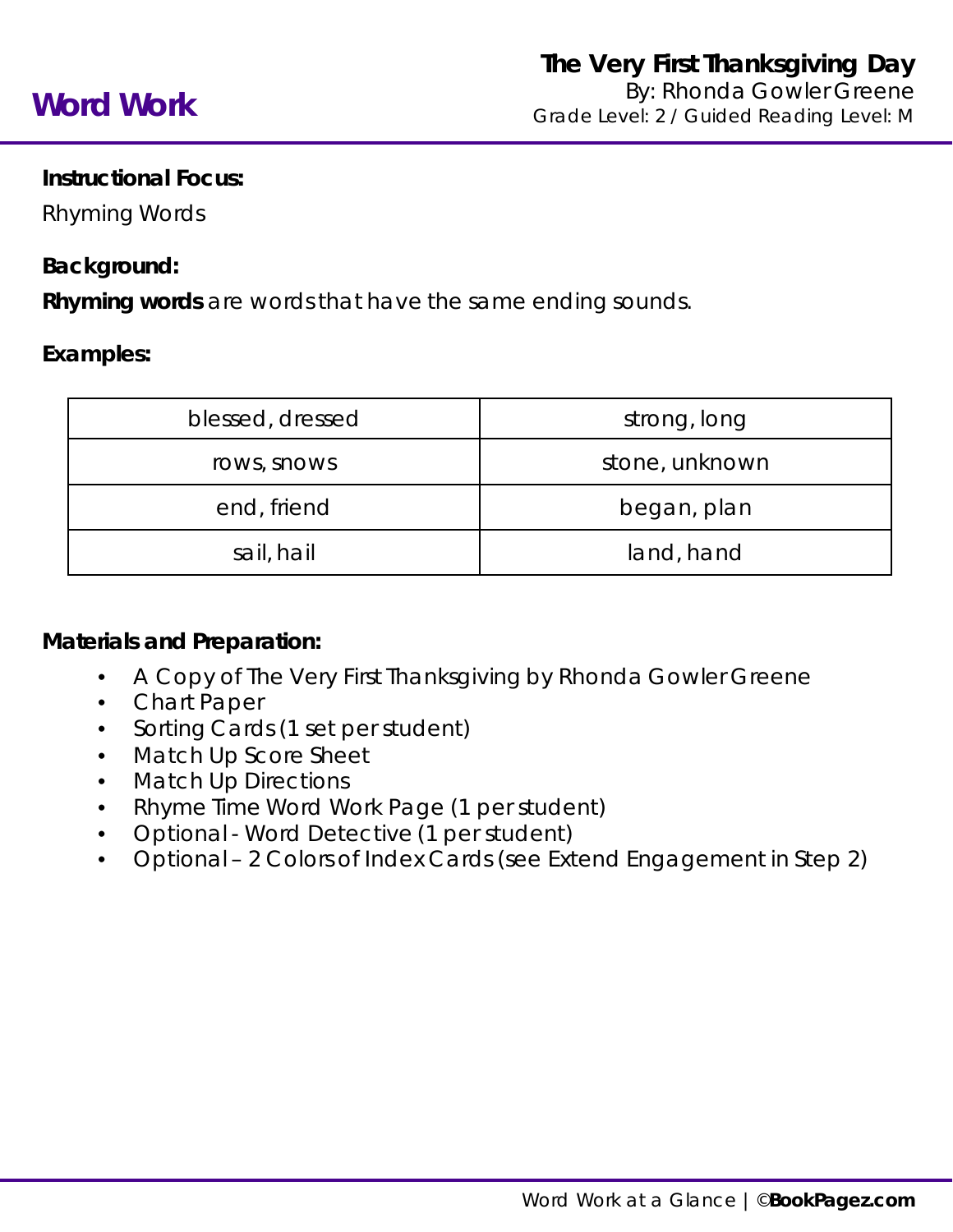# **Word Work**

# **The Very First Thanksgiving Day**

By: Rhonda Gowler Greene Grade Level: 2 / Guided Reading Level: M

# **Step 1:**

**Introduce the Focus of Word Work**

Sample Anchor Chart

**Rhyme Ending** 

#### **Sounds**

cat, mat

best, rest

smile, mile

win, chin stop, drop

# **Step 2:**

# **Connect Word Work to Reading**

#### Extend Engagement

Use the list of prepositional phrases found in the text to prepare reading engagement cards.

- Divide the number of students in your class in half.
- Rhyming word pairs on index cards.
- Distribute one card to each student.
- Instruct students to find their rhyming word partner.
- Once students have found their match, go around the room allowing students to share their set of rhyming words.

# **Introduce Rhyming Words**

- Draw the students' attention to the chart paper.
- Explain that when words have the same ending sound they rhyme.
- Review rhyming words. Say the words "cat and mat." Write "cat" and "mat" on the chart paper. Discuss the ending sound.
- Invite students to share more words that rhyme with "cat" and "mat." Brainstorm additional rhymes for other sounds (-op, -ap, -it, -ate, etc.)
- Ask the students to think of other words that follow the pattern. Allow students to turn and talk with a partner about the words they came up with or share with the class.
- Discuss any misconceptions if students share words that do not follow the pattern. Record words that do follow the pattern on the chart paper.

# **Rhyming Words in the Text**

- Tell the students that the book they will be reading today has a lot rhyming words.
- Show them the **first three pages** of *The Very First Thanksgiving Day*.
- Tell the students to listen carefully and look at the words while you read. Ask the students to put a thumb up when they see or hear words that rhyme.
- Show them the first three pages of the book. Tell the students to listen carefully and look at the words while you read. Ask the students to put a thumb up when they see or hear words that rhyme.
- Tell the students that you are going to read the book once from beginning to end. Tell them to be listening for contractions but remind them to be polite and not to interrupt you while you read.
- Read *The Very First Thanksgiving Day*.

#### **Examples of Rhyme Ending Sounds Found in the Text:**

- blessed
- dressed
- strong
- long
- land
- stone
- unknown
- sail
- hail
- end
- hand
- rows
- snows
- **friend** • began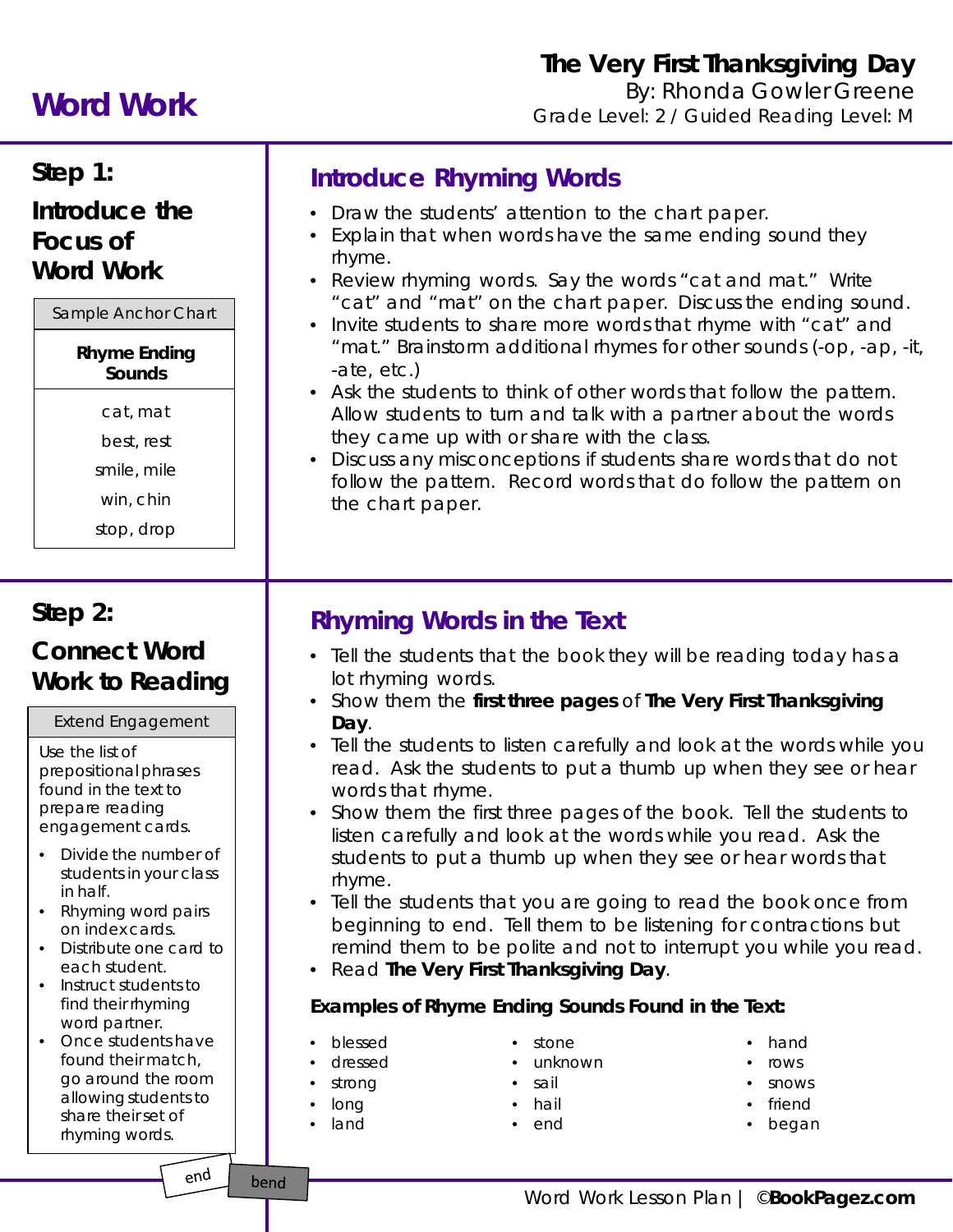# **Word Work**

# **The Very First Thanksgiving Day**

By: Rhonda Gowler Greene Grade Level: 2 / Guided Reading Level: M

# **Step 3:**

**Guided Word Work Practice**



# **Interactive Exploration**

- Provide each student with a set of sorting cards (allow students to cut apart the cards or provide them with pre-cut cards).
- Explain that the words on their cards are rhyming words from the book.
- Model how to play **Match Up**.
- Divide students into pairs and allow them to play **Match Up** (refer to attached resources for directions).
- Monitor students and assess students' understanding while **Match Up**.

#### **Practice Page Step 4:** • Give each student a copy of **Rhyme Time Independent Word Work**. **Word Work**  • Read the directions with the class. **Practice** • Tell the students to complete the practice page. **ROM Stong** • Monitor students while they work. **Group Discussion Step 5:** • Bring the students back together. **Reconnect and**  • Ask students to explain what they learned about words based on **Reflect on Word**  the work they completed. **Work** • Invite students to turn and talk with a partner about their word work. • Invite 2-3 students to share what they learned with the group. **Extension Activity Step 6:** • Ask students to be on the lookout **for words with rhyme ending Extend Word Work sounds** in their own reading. Tell them to write their words on a **(optional)** sticky note and add them to the anchor chart (review the added sticky notes with the class later in the day or before moving on to the next word work lesson). • Alternatively, students can keep track of the words using the **Word Detective worksheet**. Word Work Lesson Plan | ©**BookPagez.com**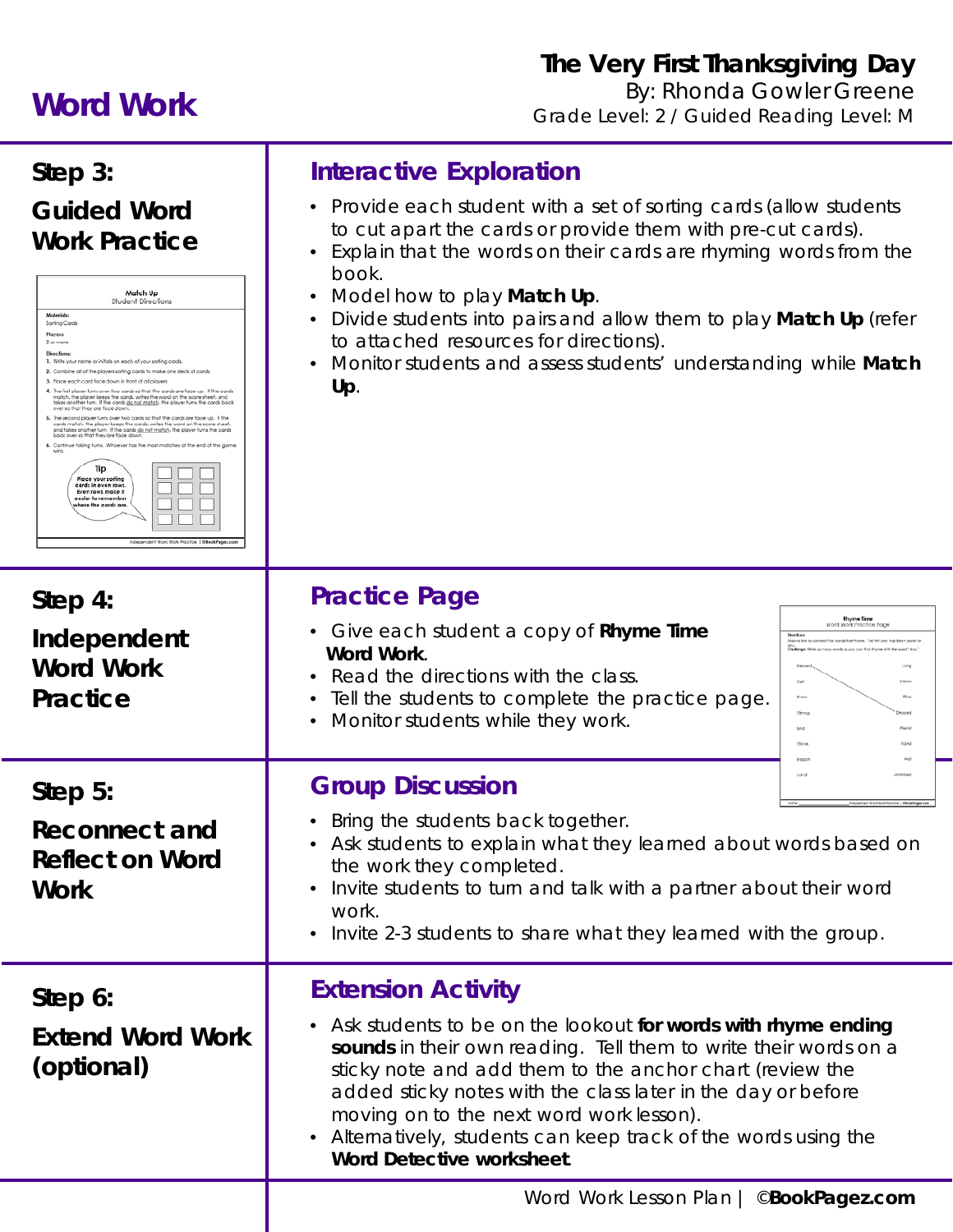Cut out the sorting cards below. Use the cards to **play Match Up** or use them to **sort by rhyme ending sounds**.

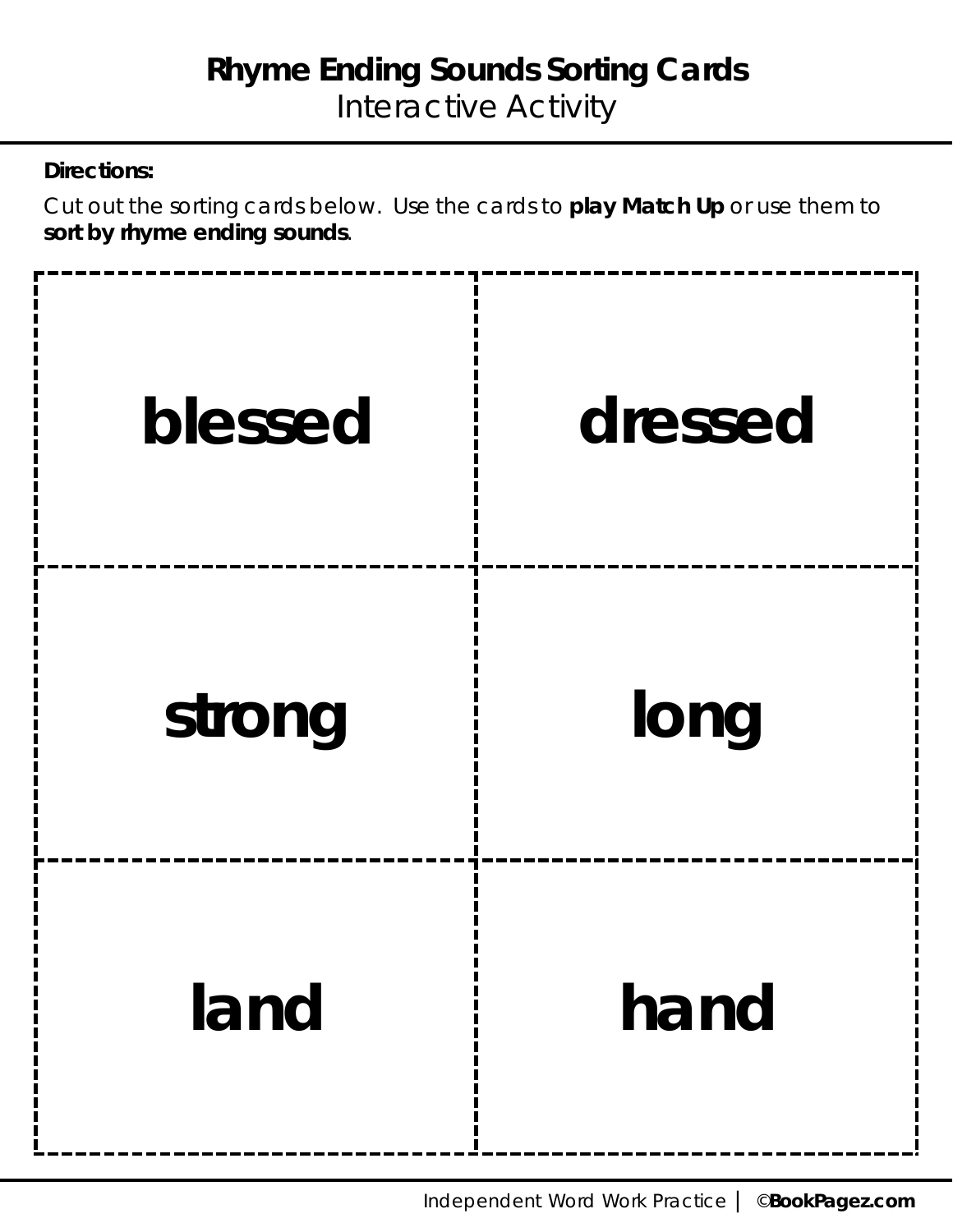Cut out the sorting cards below. Use the cards to **play Match Up** or use them to **sort by rhyme ending sounds**.

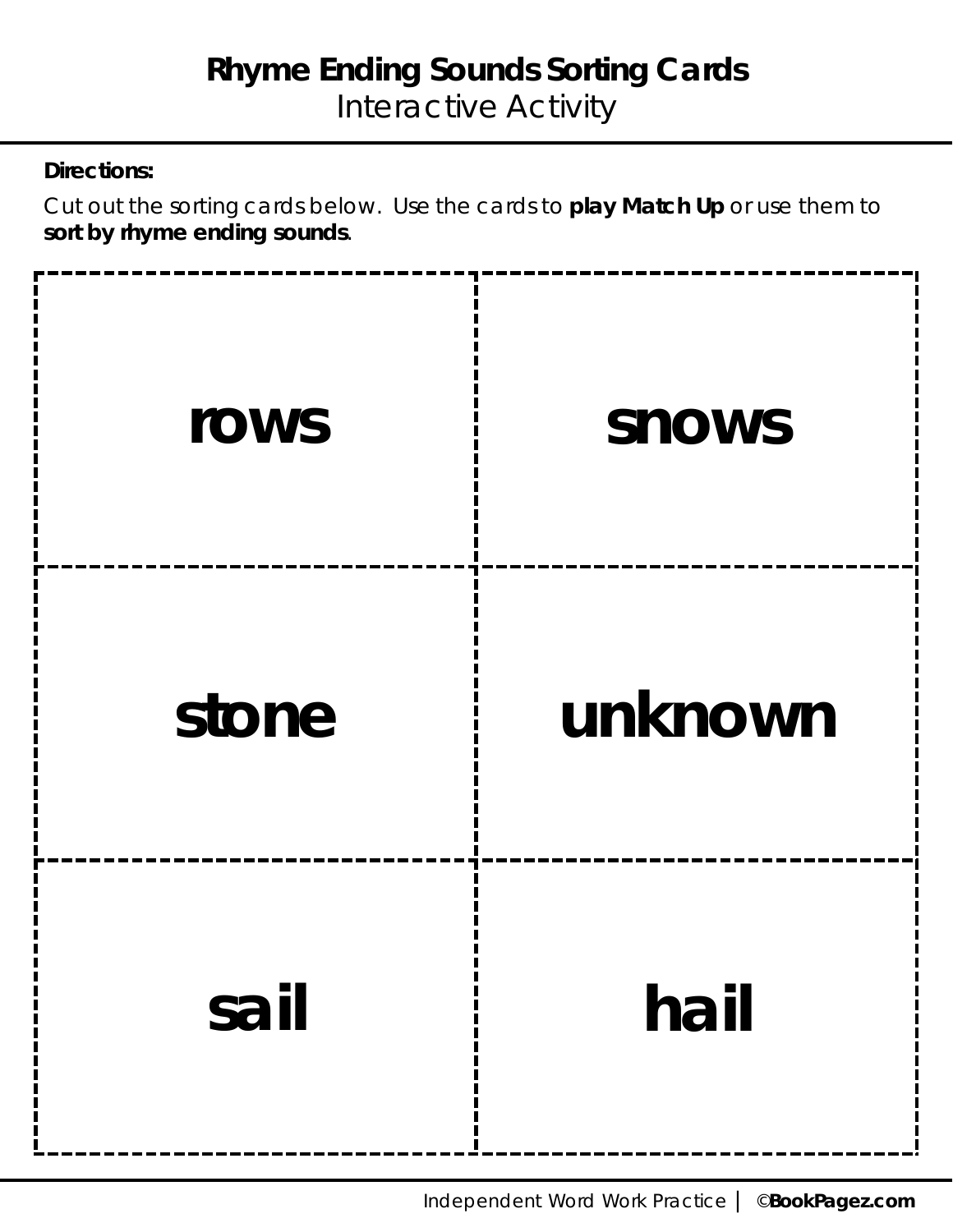Cut out the sorting cards below. Use the cards to **play Match Up** or use them to **sort by rhyme ending sounds**.

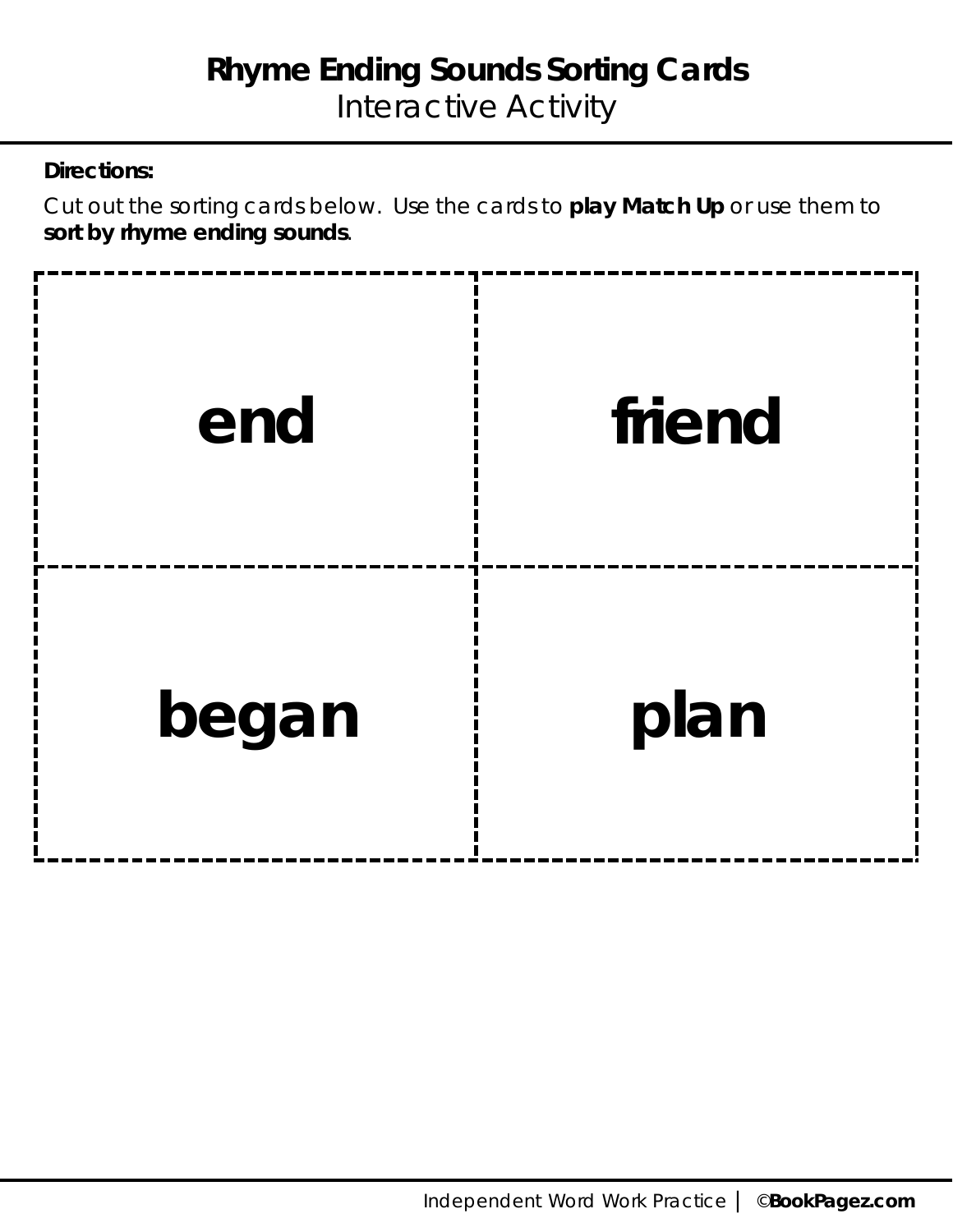# **Match Up** Student Directions

# **Materials:**

Sorting Cards

# **Players:**

2 or more

# **Directions:**

- **1.** Write your name or initials on each of your sorting cards.
- **2.** Combine all of the players' sorting cards to make one deck of cards.
- **3.** Place each card face down in front of all players.
- **4.** The first player turns over two cards so that the cards are face up. If the cards match, the player keeps the cards, writes the word on the score sheet, and takes another turn. If the cards do not match, the player turns the cards back over so that they are face down.
- **5.** The second player turns over two cards so that the cards are face up. If the cards match, the player keeps the cards, writes the word on the score sheet, and takes another turn. If the cards do not match, the player turns the cards back over so that they are face down.
- **6.** Continue taking turns. Whoever has the most matches at the end of the game wins.

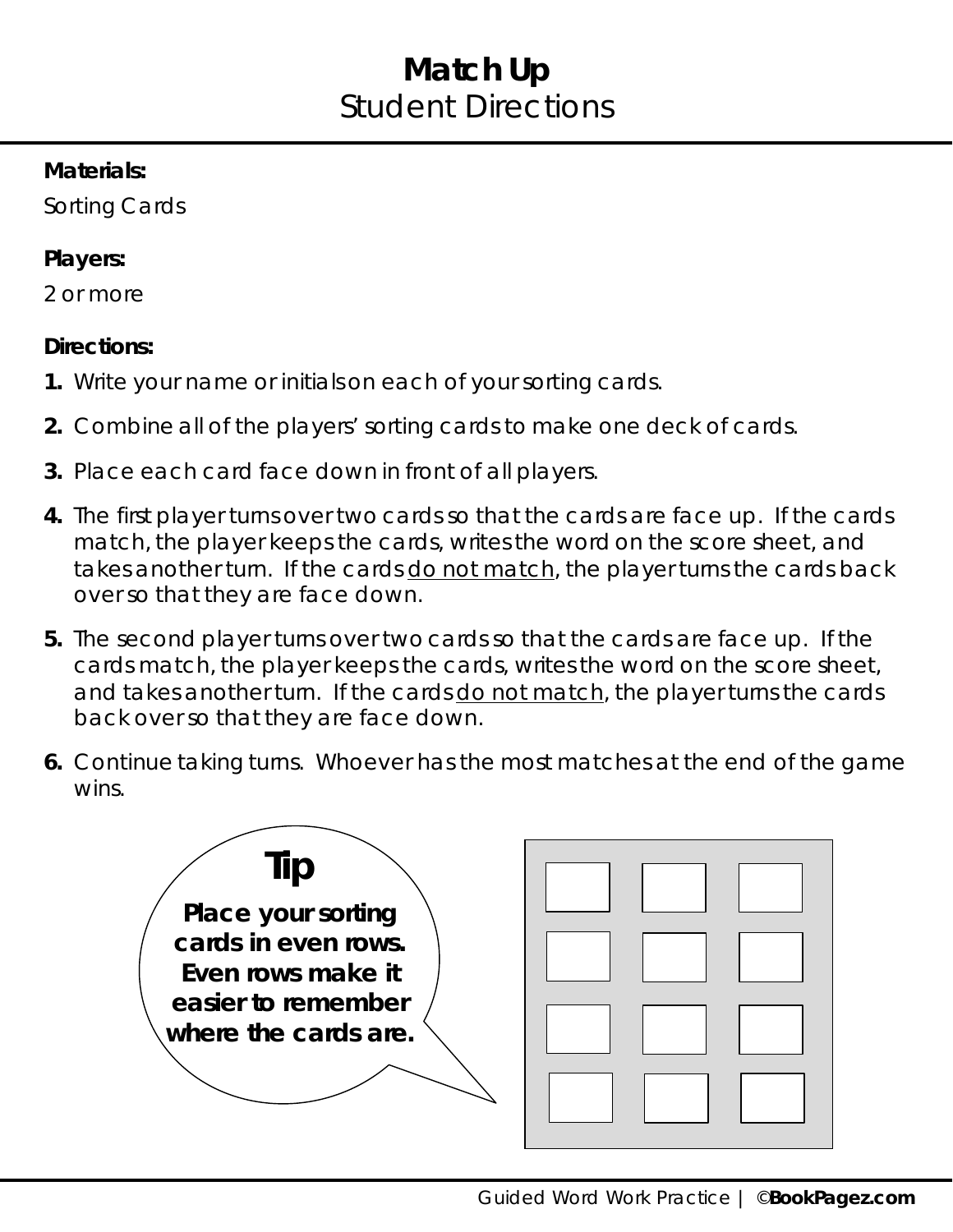# **Match Up** Score Sheet

# **Directions:**

Keep score by recording the matches for each player. Write each of the words that you match in your column.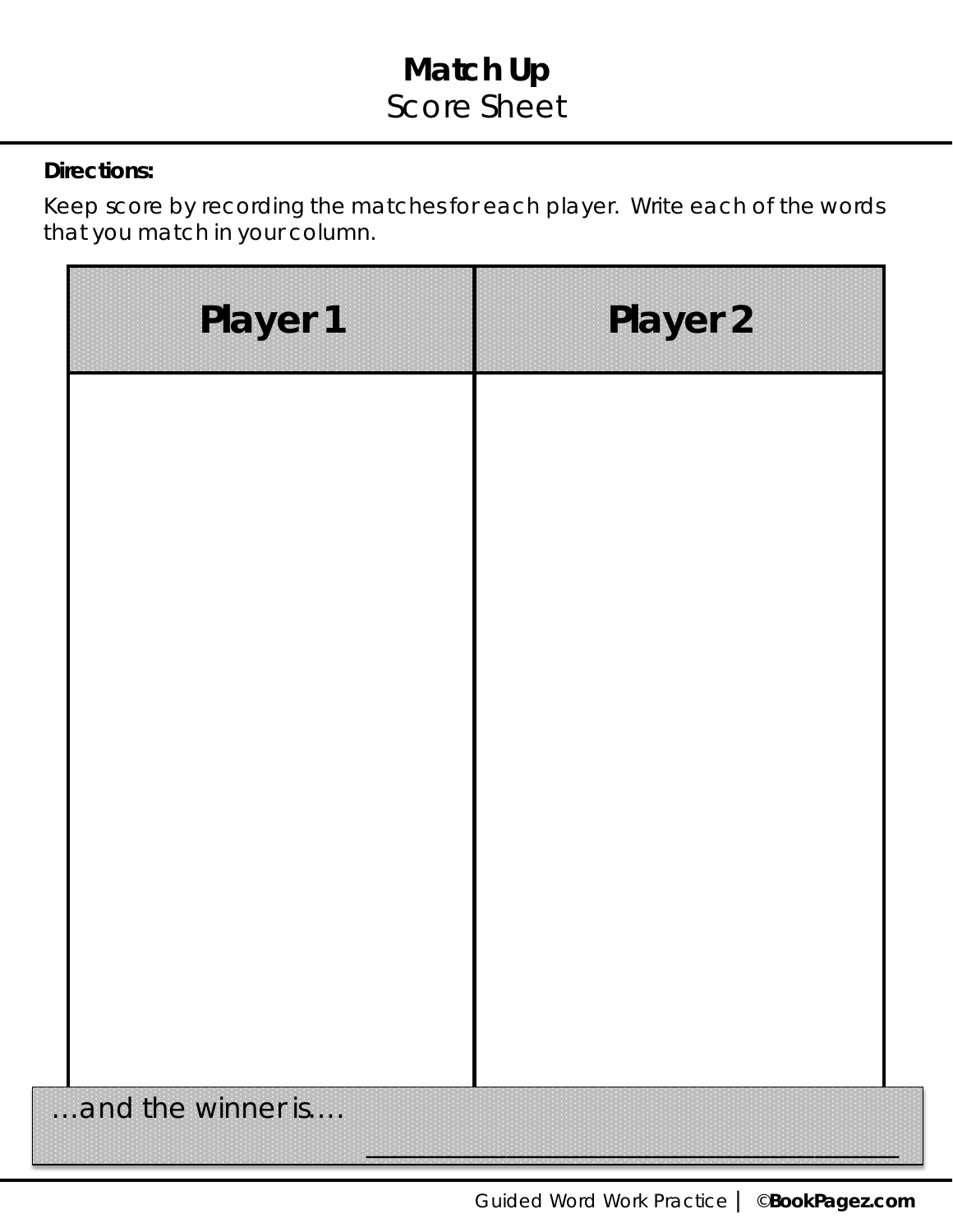Draw a line to connect the words that rhyme. The first one has been done for you.

**Challenge:** Write as many words as you can that rhyme with the word "day."

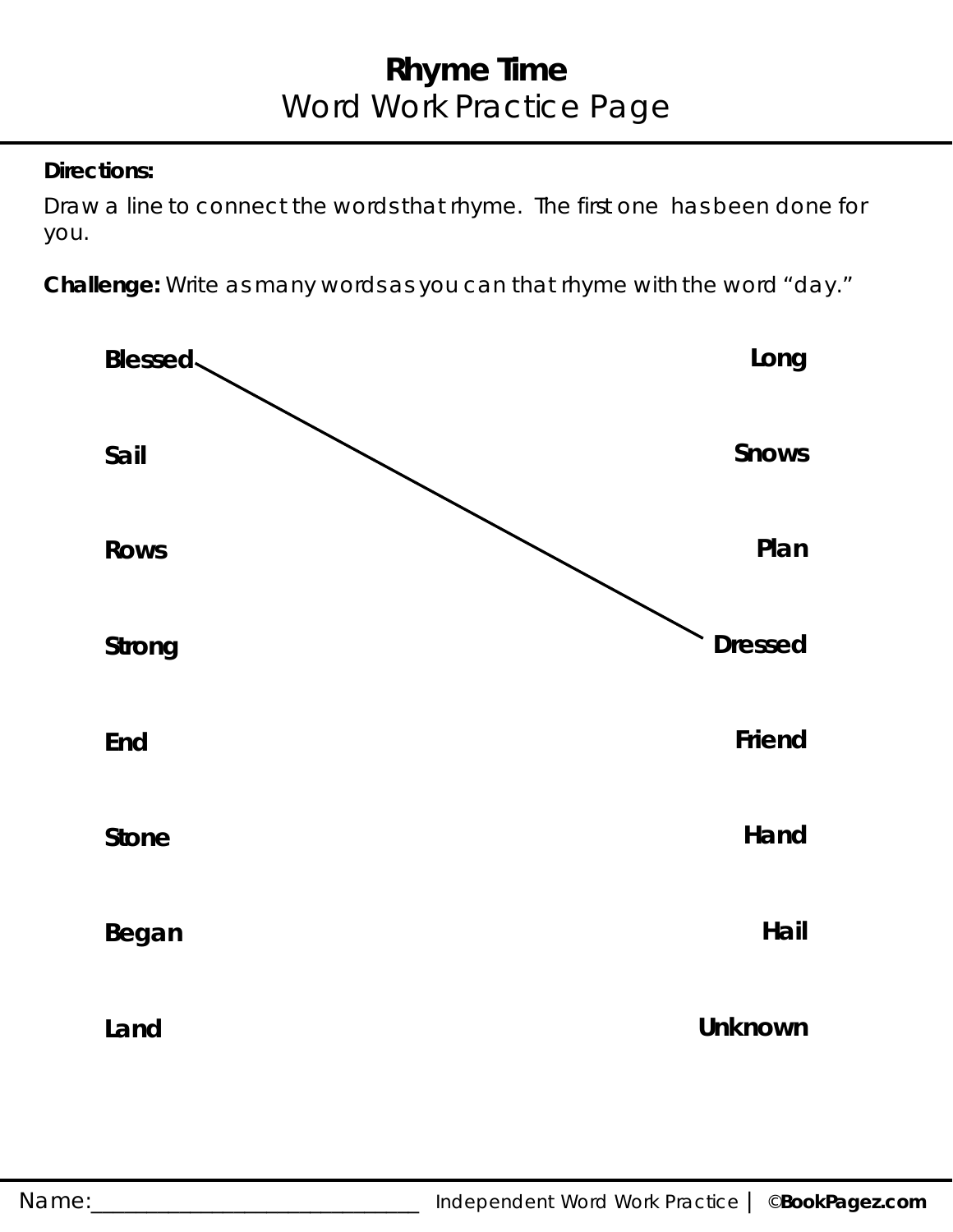Draw a line to connect the words that rhyme. The first one has been done for you.

**Challenge:** Write as many words as you can that rhyme with the word "day."

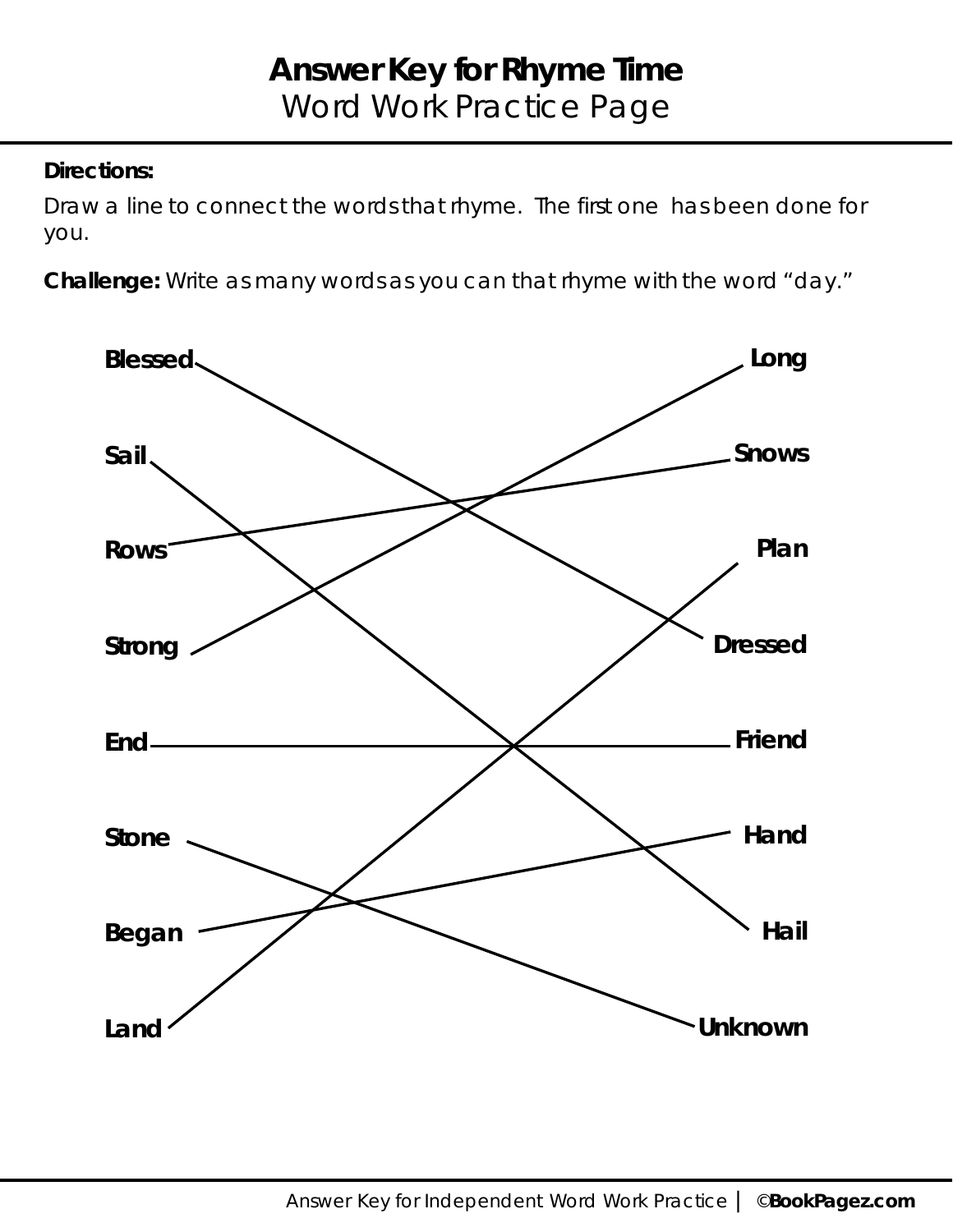Be a word detective!

Be on the lookout for pairs of rhyming words while you read. Write the words that you find along with the title of the book where you found the words, the page, and the sentence with the word.

| Word | <b>Book Title</b> | Page | Sentence |
|------|-------------------|------|----------|
|      |                   |      |          |
|      |                   |      |          |
|      |                   |      |          |
|      |                   |      |          |
|      |                   |      |          |
|      |                   |      |          |
|      |                   |      |          |
|      |                   |      |          |
|      |                   |      |          |
|      |                   |      |          |
|      |                   |      |          |
|      |                   |      |          |
|      |                   |      |          |
|      |                   |      |          |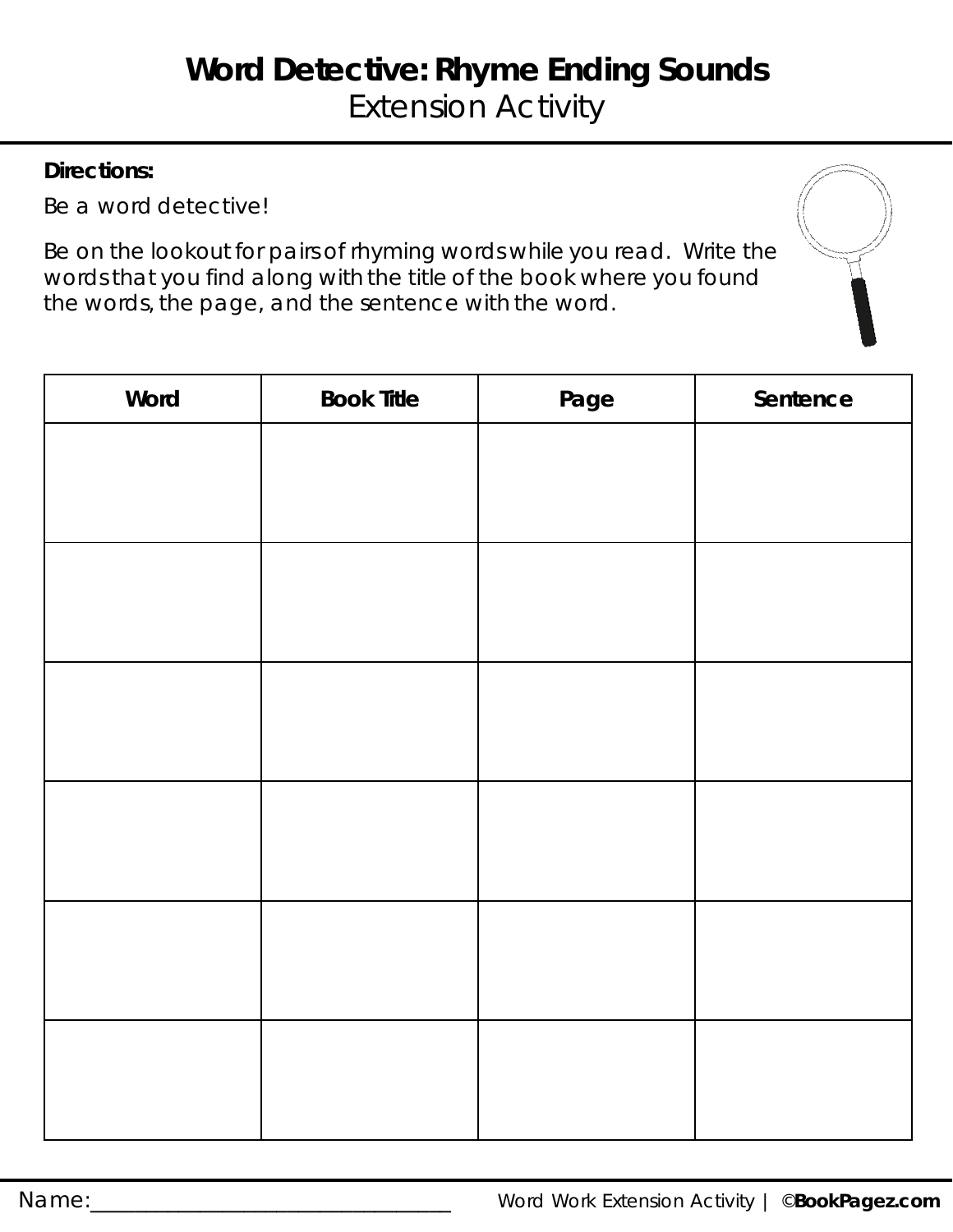The Very First Thanksgiving Day Lesson Plans, Resources, and Activities

The lesson plans, resources, and activities for use with "The Very First Thanksgiving Day" correlate with the following English Language Arts Common Core State Standards for second grade.

#### **Word Work Lesson Plan and Resources**

Reading: Foundational Skills

**RF.2.3** – Know and apply grade-level phonics and word analysis skills in decoding words.

**RF.2.4** – Read with sufficient accuracy and fluency to support comprehension.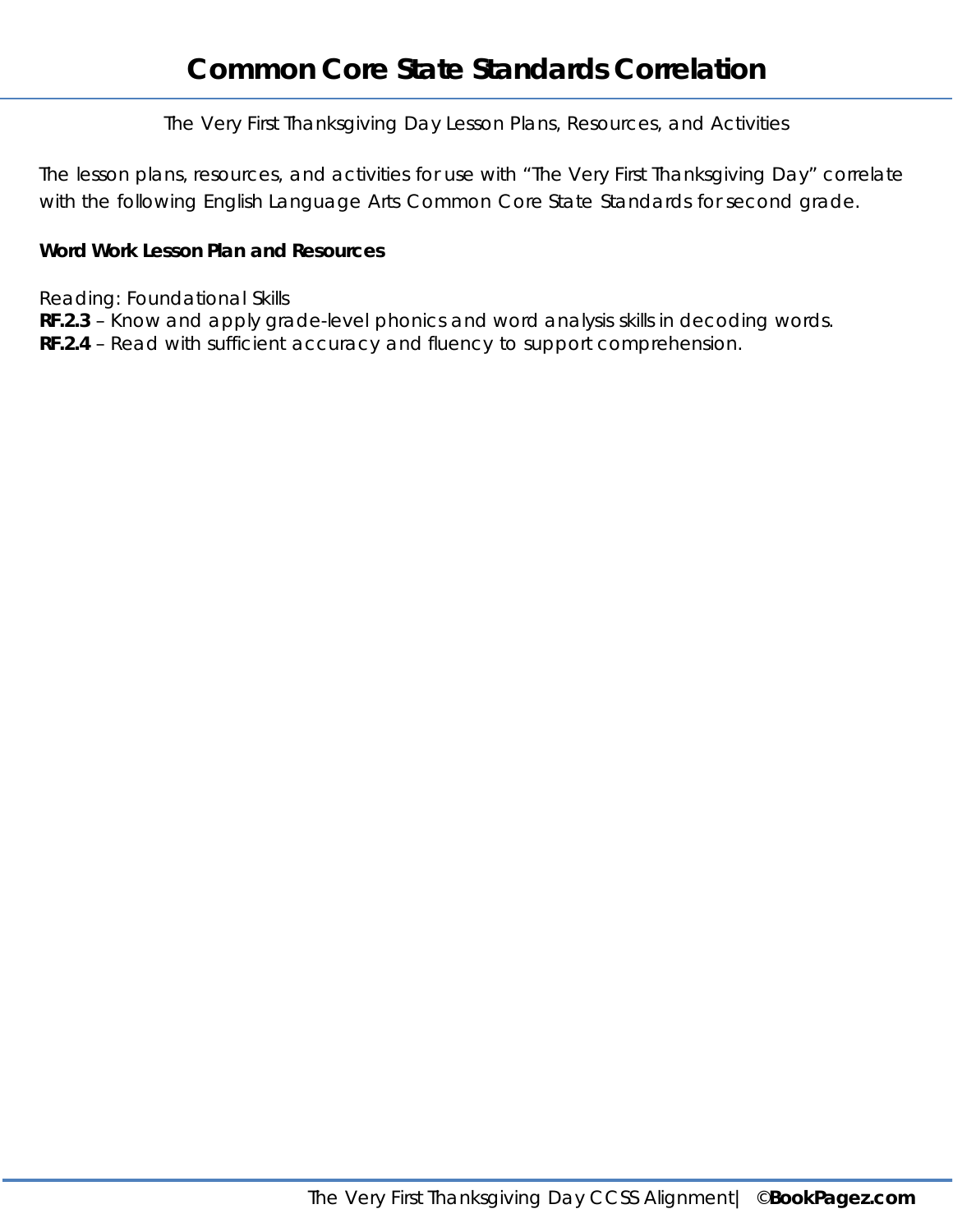# **Running Record**

|                                                       |                                                       |  | Title: The Very First Thanksgiving Day Guided Reading Text Level: M                                                                                                  |  |   |              | Word Count: 100                   |                         |
|-------------------------------------------------------|-------------------------------------------------------|--|----------------------------------------------------------------------------------------------------------------------------------------------------------------------|--|---|--------------|-----------------------------------|-------------------------|
|                                                       | Accuracy Rate: (# of words correct/100 words)         |  |                                                                                                                                                                      |  |   |              | Date: Date:                       |                         |
|                                                       |                                                       |  |                                                                                                                                                                      |  |   |              |                                   |                         |
|                                                       |                                                       |  | Error Rate: (# of incorrect words/100 words) ___________________________________<br>Self-Correction Rate: (# of words self-corrected/100 words _____________________ |  |   |              |                                   |                         |
|                                                       |                                                       |  | Time: (in seconds) __________Words Per Minute: (100/seconds read x 60) _______                                                                                       |  |   |              |                                   |                         |
|                                                       | Easy<br>95 %-100% Accuracy                            |  | <b>Instructional</b><br>90 %- 94% Accuracy                                                                                                                           |  |   | Hard         | 50 %-89% Accuracy                 |                         |
|                                                       |                                                       |  | $E =$ Errors $SC =$ Self-Correction $M =$ Meaning<br>$S =$ Structure/syntax $V =$ Visual                                                                             |  |   | <b>COUNT</b> | <b>INFORMATION</b><br><b>USED</b> |                         |
| Page                                                  |                                                       |  |                                                                                                                                                                      |  | E | <b>SC</b>    | E<br><b>MSV</b>                   | <b>SC</b><br><b>MSV</b> |
| 1                                                     | This is the food, gathered and blessed,               |  |                                                                                                                                                                      |  |   |              |                                   |                         |
|                                                       | the corn and sweet berries, the wild turkey dressed,  |  |                                                                                                                                                                      |  |   |              |                                   |                         |
|                                                       | shared on the very first Thanksgiving Day.            |  |                                                                                                                                                                      |  |   |              |                                   |                         |
| 3                                                     | These are the houses built in straight rows           |  |                                                                                                                                                                      |  |   |              |                                   |                         |
|                                                       | that stood in the hot sun and the harsh winter snows. |  |                                                                                                                                                                      |  |   |              |                                   |                         |
|                                                       | And sheltered the Pilgrims who farmed the new land.   |  |                                                                                                                                                                      |  |   |              |                                   |                         |
| 5<br>This is the Mayflower ship in full sail          |                                                       |  |                                                                                                                                                                      |  |   |              |                                   |                         |
| That weathered the rough seas, the wind and the hail. |                                                       |  |                                                                                                                                                                      |  |   |              |                                   |                         |
|                                                       | and docked in the harbor marked by a huge stone.      |  |                                                                                                                                                                      |  |   |              |                                   |                         |
| $\overline{7}$                                        | This is the ocean that ever would end,                |  |                                                                                                                                                                      |  |   |              |                                   |                         |
|                                                       | that sometimes was foe and sometimes was friend.      |  |                                                                                                                                                                      |  |   |              |                                   |                         |
|                                                       | that carried the Mayflower ship *                     |  |                                                                                                                                                                      |  |   |              |                                   |                         |

# **Analysis and Comments:**